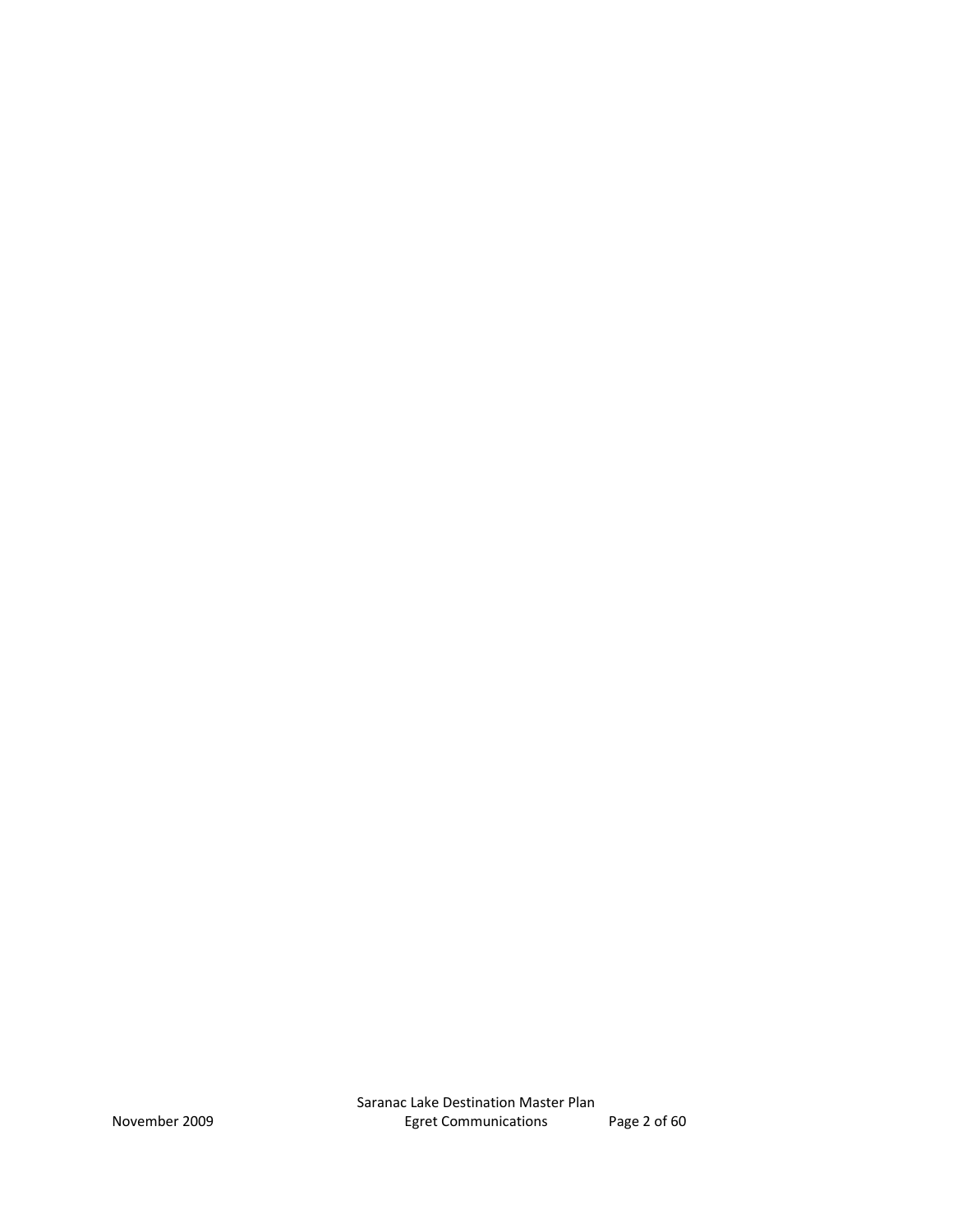*Saranac Lake will improve its economy and enhance local quality of life by offering new tourism experiences, targeting key visitors, upgrading public and private tourism infrastructure, becoming leaders in stewardship, and strengthening the partnership that enables tourism. Saranac Lake will focus strongly on outdoor experiences = sharing those with visitors who can learn from local guides how to >feel at home? in the outdoors and enjoy the many recreation opportunities Saranac Lake has to offer.*

# *Vision: Guiding the future of Saranac Lake Tourism*

*Saranac Lake will grow its tourism economy, extend its visitor season, and strengthen its identity as an Adirondack destination by courting visitors seeking experiences in nature, wellness, history, and arts. Saranac Lake will work to improve both quality and quantity of lodging, expand dining, increase tour offerings, cluster retail in a more welcoming downtown, and make the approaches to Saranac Lake more attractive and inviting.These actions will enhance the quality of life of Saranac Lake and help Saranac Lake maintain its hometown character.*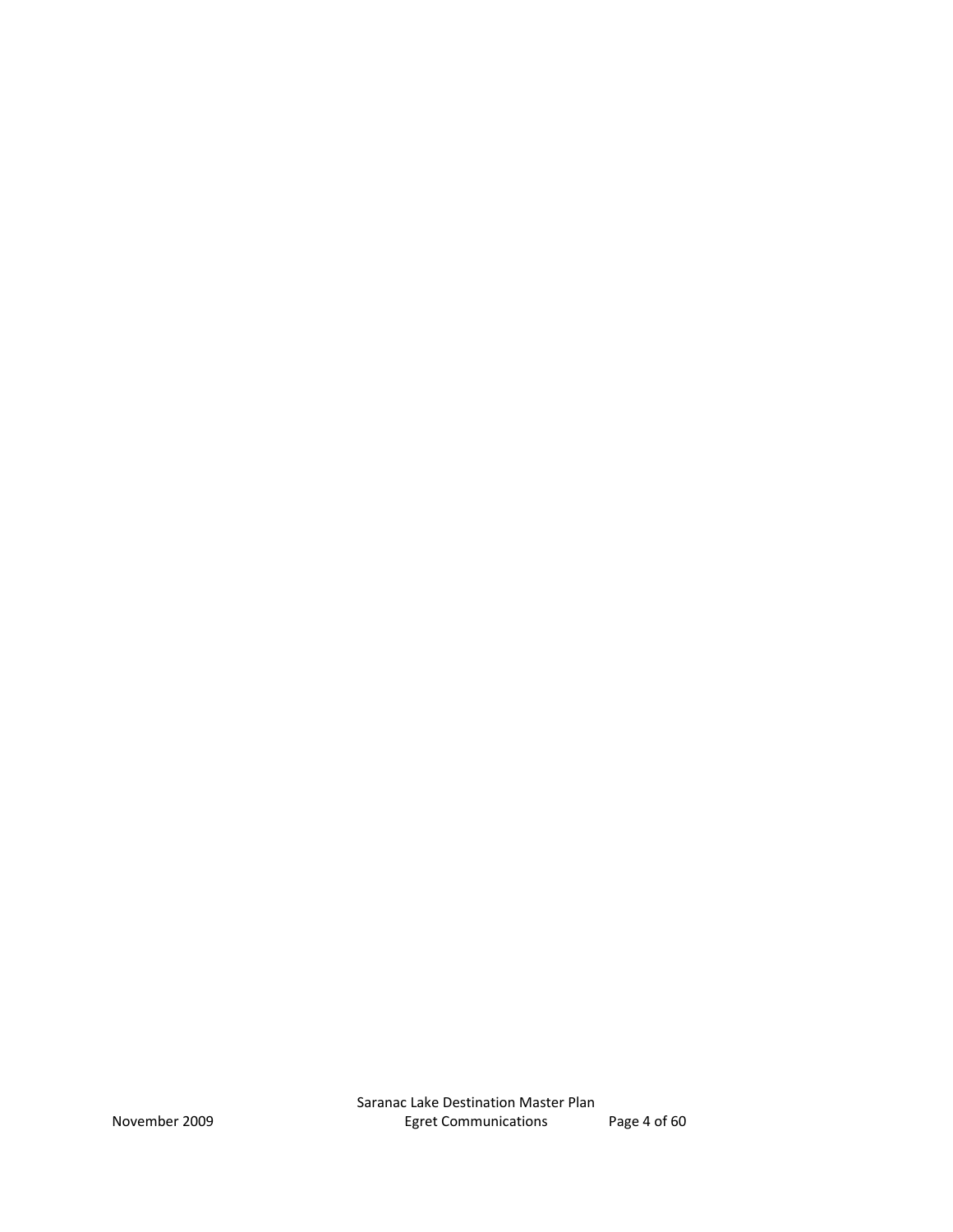# Table of Contents

| <b>Vision</b>                         | 3              |
|---------------------------------------|----------------|
| <b>Table of Contents</b>              | 5              |
| <b>Executive Summary</b>              | $\overline{7}$ |
| Assessment                            | 9              |
| <b>Analysis</b>                       | 17             |
| <b>Goals</b>                          | 21             |
| <b>Actions</b>                        | 23             |
| <b>Timelines and Responsibilities</b> | 51             |
| Appendix                              | 57             |
| <b>Template for Tourism Council</b>   | 59             |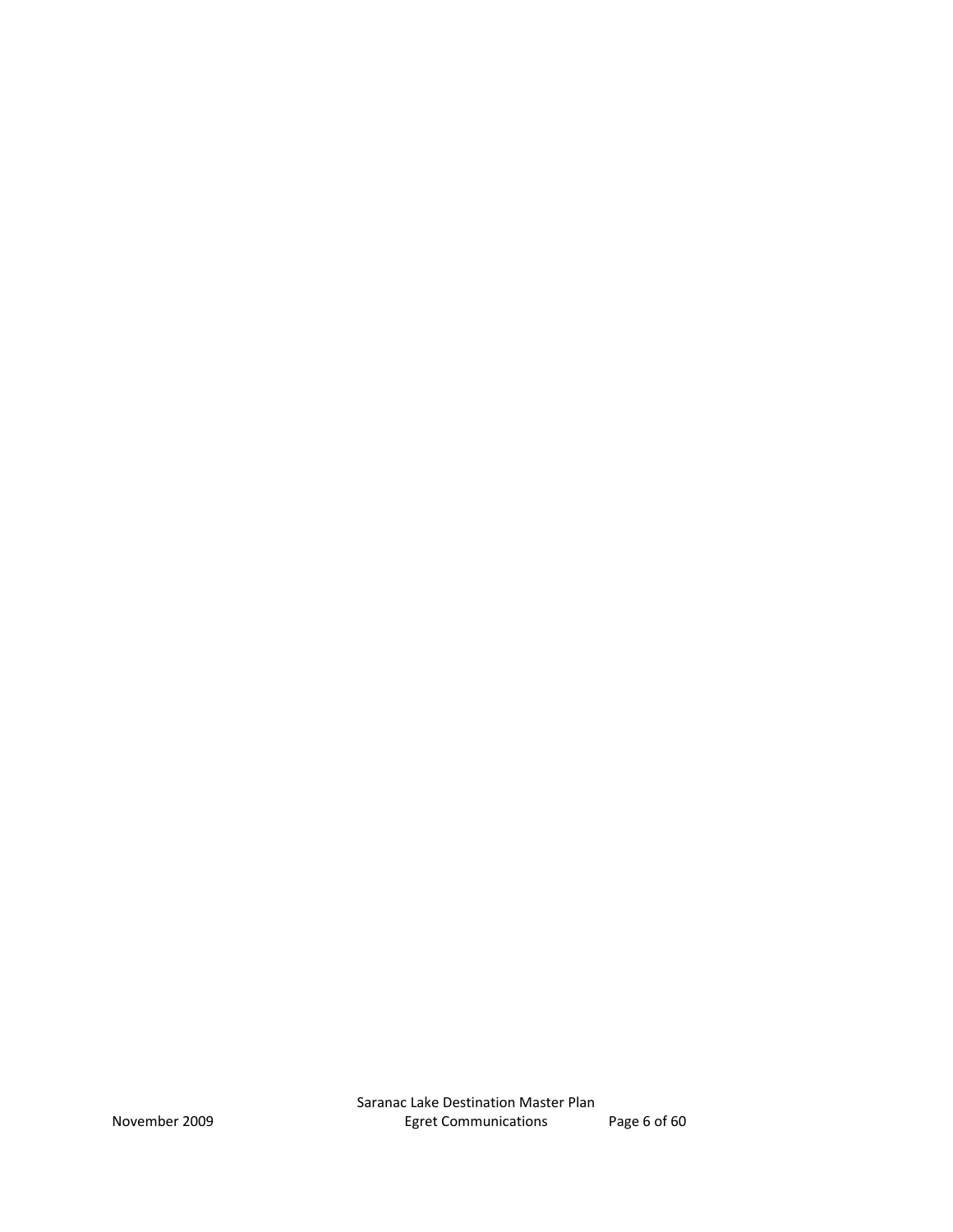# Executive Summary

Saranac Lake will strengthen the local economy and improve quality of life by becoming a stronger, more defined, tourism destination.

Saranac Lake's push to become a more successful destination will center around outstanding natural resource experiences that can be delivered year-round to visitors, stewardship of those resources, a focus on pairing visitors with local guides, and both development and enhancement of public and private tourism infrastructure. Further, Saranac Lake will take steps to position itself out of the shadow of Lake Placid tourism, asserting its own identity in the marketplace, and building products and experiences that strengthen that image.

Core to the initiative, Saranac Lake will develop, market, and deliver "learning" vacation experiences designed to attract and serve travelers who wish to connect with nature and try some of the many outdoor recreation opportunities, but don't have the skills or confidence to try on their own. Those travelers will rely on a growing sector of guides and guided experiences to teach them outdoor skills, keep them safe, and help them appreciate the natural world. In the process, those travelers will funnel economic gain to guides, lodging, dining, and retail enterprises - and support Saranac Lake's growing art community.

Saranac Lake will grow its tourism infrastructure by expanding available current and competitive lodging opportunities, clustering dining and retail into the ever more visitorfriendly downtown district and along the river walk, encouraging more businesses to be open year-round, and expanding its network of trails. Visitor arrival corridors will become more inviting, parking will be more available, and public transportation between Saranac Lake and Lake Placid will be improved.

Saranac Lake intends to become a regional leader in stewardship of public resources, building a partnership among users and managers of public resources, and developing and standardizing a strong set of practices related to the stewardship of natural resources.

Saranac Lake will support the development of the above initiatives through strong and targeted marketing, a coordinated database of experiences and products, by erasing the county line in terms of promoting the tourism economy, and by engaging in hospitality training. New businesses will be supported and incubated.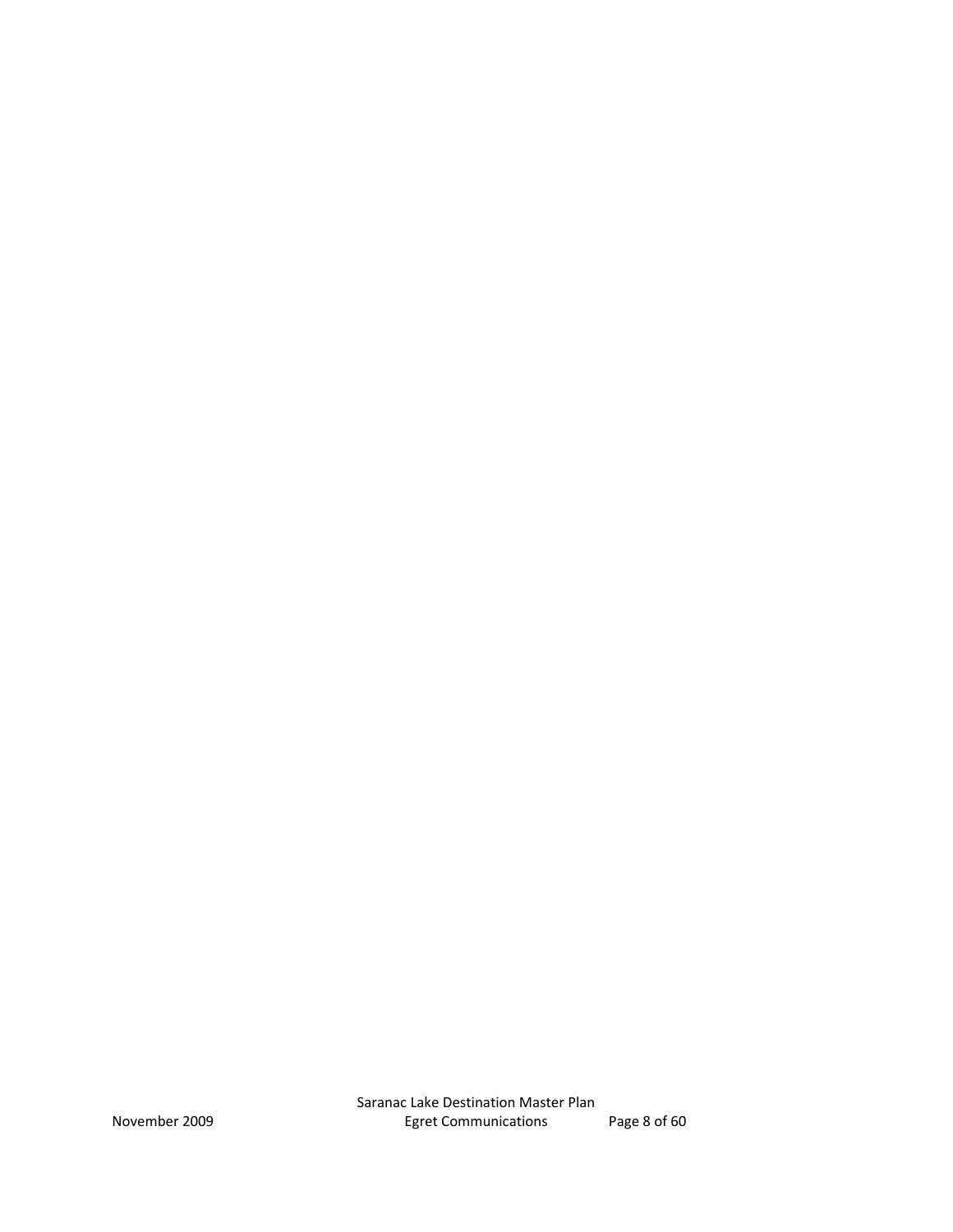# Saranac Lake Assessment

#### Intro Statement

Saranac Lake sits in the ideal position to be a hub for those wanting to explore the rich paddling and power boating experiences of the Adirondacks. From a Saranac Lake base, one can explore hundreds of miles of paddling trails among some of the most gorgeous scenery in North America. The creation of Adirondack Park has preserved this opportunity in a way that spawns countless recreation opportunities for those seeking time on the water  $-$  and, in doing so, has set the stage for a sustainable tourism economy for Saranac Lake.

Saranac Lake is about more than water. It is the center of the Tri-Lakes where all the roads come together. It is also about hiking, arts, history and wellness. It can be symphony to blue grass.These, added to the draw the water presents, will enable Saranac Lake to build a rounded tourism experience.

Unfortunately, at least for now, nearby Lake Placid offers a broader selection of more up-todate lodging opportunities along with a much more diverse selection of dining. Lake Placid also provides ample retail opportunities and has places one can rent canoe and kayak gear. Indeed, when driving through Lake Placid one is taken with the number of vehicles bearing canoes and kayaks parked along the shopping strip or in hotel parking lots.

Saranac Lake isn't as up-to-date as it might be in its selection of lodging with necessary amenities and dining, but there is a clear community initiative to "make over" Saranac Lake so that it is oriented to river and lake frontage. If this initiative results in opportunities to lodge and dine "on the water" and in other great settings, then Saranac Lake has huge potential to grow revenues from its existing base of recreational travel. If the area along Lake Flower and the Saranac River through downtown were to become pedestrian friendly, visually stimulating, and filled with great retail and dining opportunities, Saranac Lake will, potentially, see a huge economic return.

There are several tiers of canoe and kayak recreation and paddling events. In the first tier the visitor brings his/her own (or borrowed) craft to the region. Those paddlers leave behind economic impact from lodging, dining, and retail – however they are also more prone to longer voyages involving camping. In the second tier, paddlers rent kayaks and, often, pay to be dropped off and picked up, generating additional jobs and business opportunities.The third tier of paddlers is even more rewarding to the economy.These paddlers, likely to be novices, want to be guided. They feel enough out of their element to want the safety of a talented guide out on the water (or in a remote campsite). And, they benefit by getting lessons and natural history interpretation. They still buy lodging and dining, spend money in retail and patronize other tourism experiences.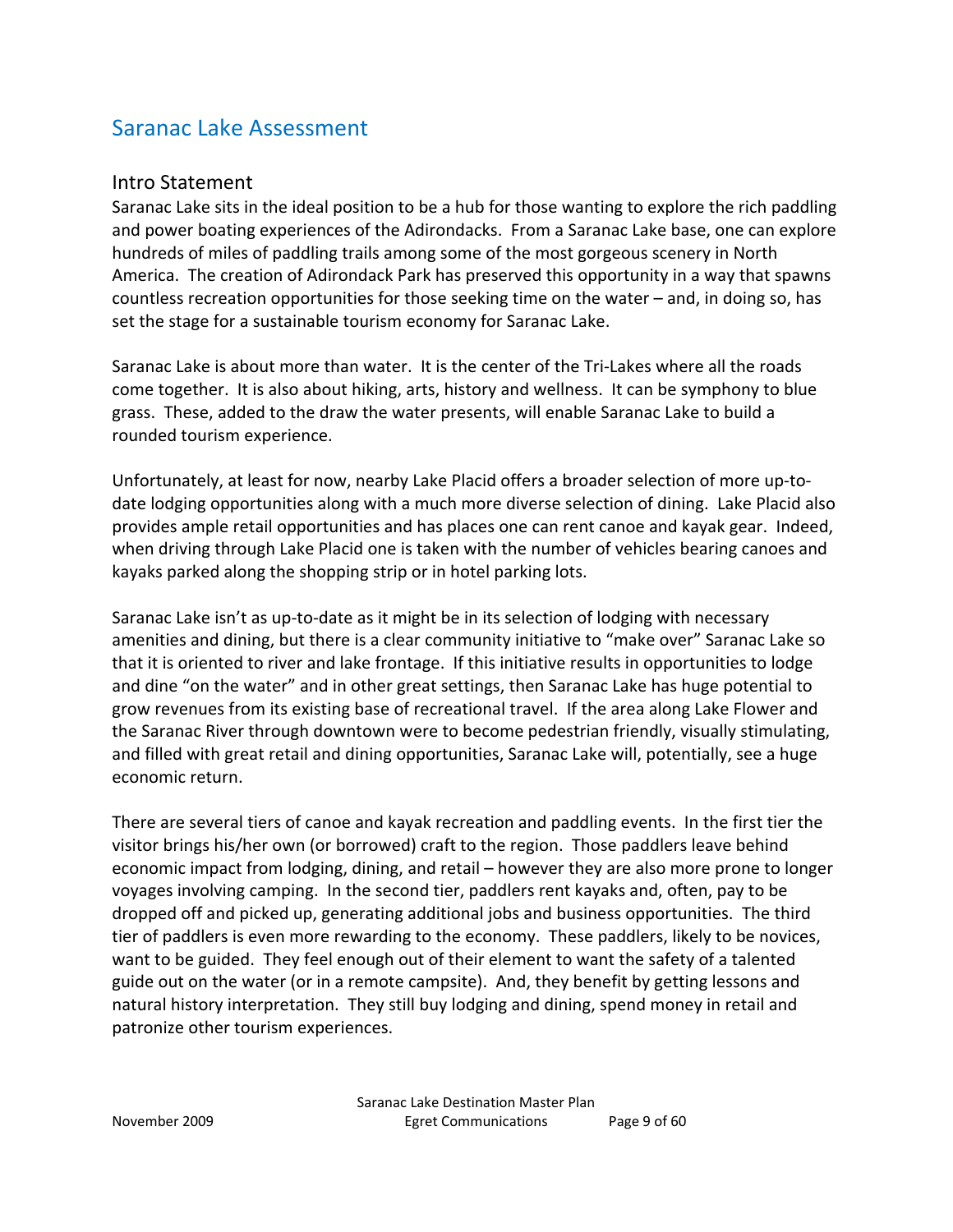Saranac Lake has an active arts and crafts community. That presents, in itself, an incredible opportunity to boost regional revenue while underscoring local lifestyle. If Saranac Lake can coax a larger percentage of its visitors to sleep there, and if the waterfront redevelopment draws pedestrian explorations (especially during long summer evenings) then authentic local Adirondack arts and crafts become prime attractions - especially if those artists are on hand so visitors can experience the creation of art. And, the Saranac Lake's art community includes music, theater and culinary arts  $-$  all with potential to relate to tourism.

# Snapshot of Current Tourism

The following lists are not prioritized.

Note:

We have lumped jet skis with power boats for this discussion.

# *Infrastructure*

- Lakes and Rivers
- Canoe and Kayak Rentals and Guiding/Drop-off Services
- Power boat launches
- Lodging associated with boat launch site (Ampersand Bay)
- Lake launch sites for both powered and paddled boats
- Trails
- $\bullet$  Tubing
- Lake Colby and beach
- $\bullet$  Riverwalk
- Saranac River
- Ampersand Bay
- Mt. Pisgah
- Winter Carnival and Ice Castle
- Physical geography
- 140 buildings on National Historic registry
- Positive hometown appeal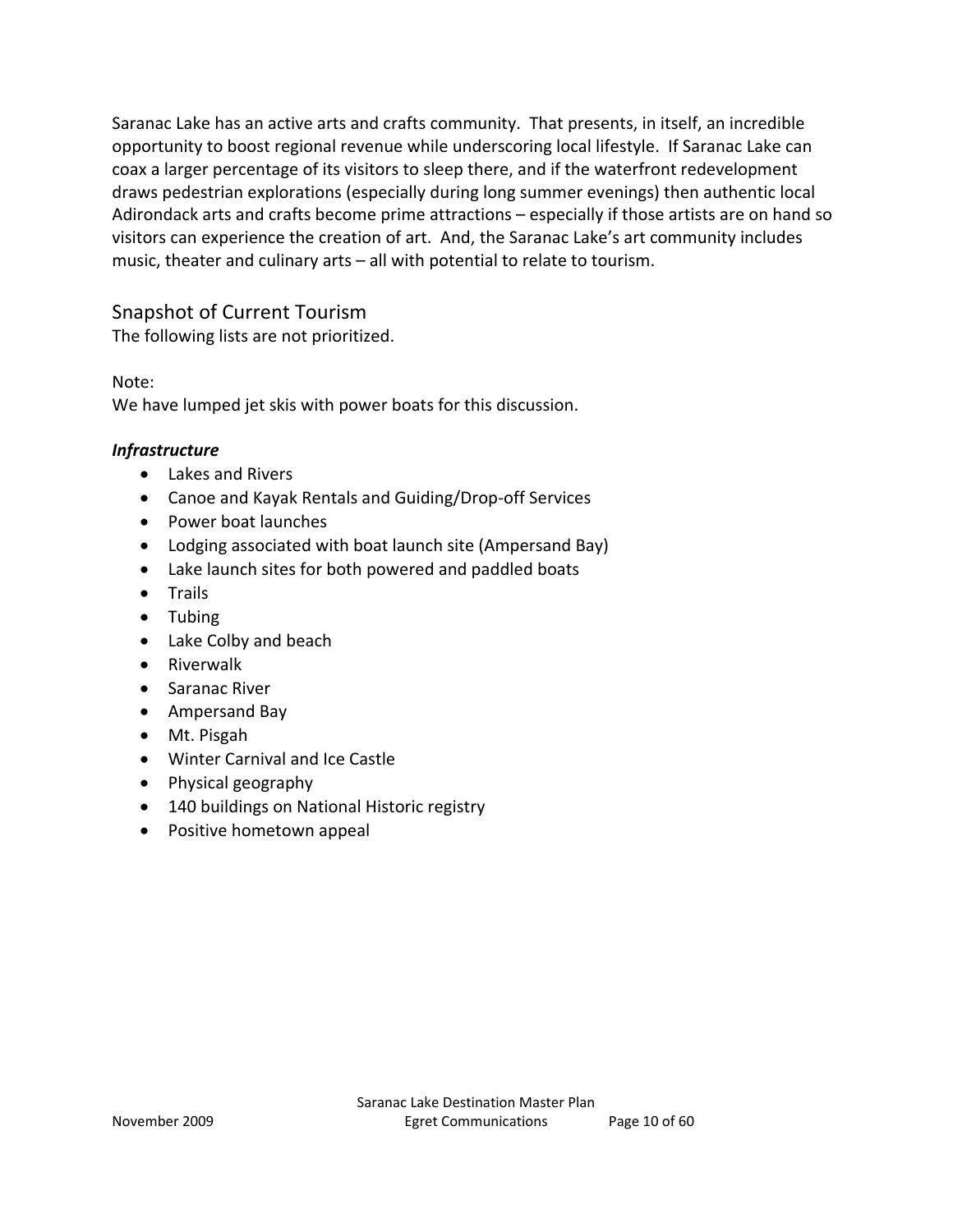#### *Experiences*

- Power boating
- $\bullet$  Paddled boating (river and lake)
- Sailing
- Hiking
- Mountain Biking
- Skinny Tire Biking of Scenic Byways
- Cross Country Skiing
- Downhill Skiing
- Snowshoeing
- Snowmobiling
- $\bullet$  Ice Fishing
- Rock Climbing
- Camping
- Touring to see great Adirondack views
- Motorcycling
- History
- Arts and Culture
- Winter Carnival and Ice Castle
- First Night
- $\bullet$  Rugby
- Pendragon Theatre

#### *Products*

- Paddling Race
- Canoe and Kayak Rentals and Guiding/Drop-off Services
- Lodging
- Some retail
- $\bullet$  Some dining
- Pendragon Theatre

#### *Gaps*

- Adequate lodging (enough rooms and current rooms) oriented to water
- Dining oriented to water and in other great settings
- Pedestrian access that connects dining, retail, and waterfront
- Pub/nightclub for 30-somethings
- More Experiences need to become products
- Hospitality and Skills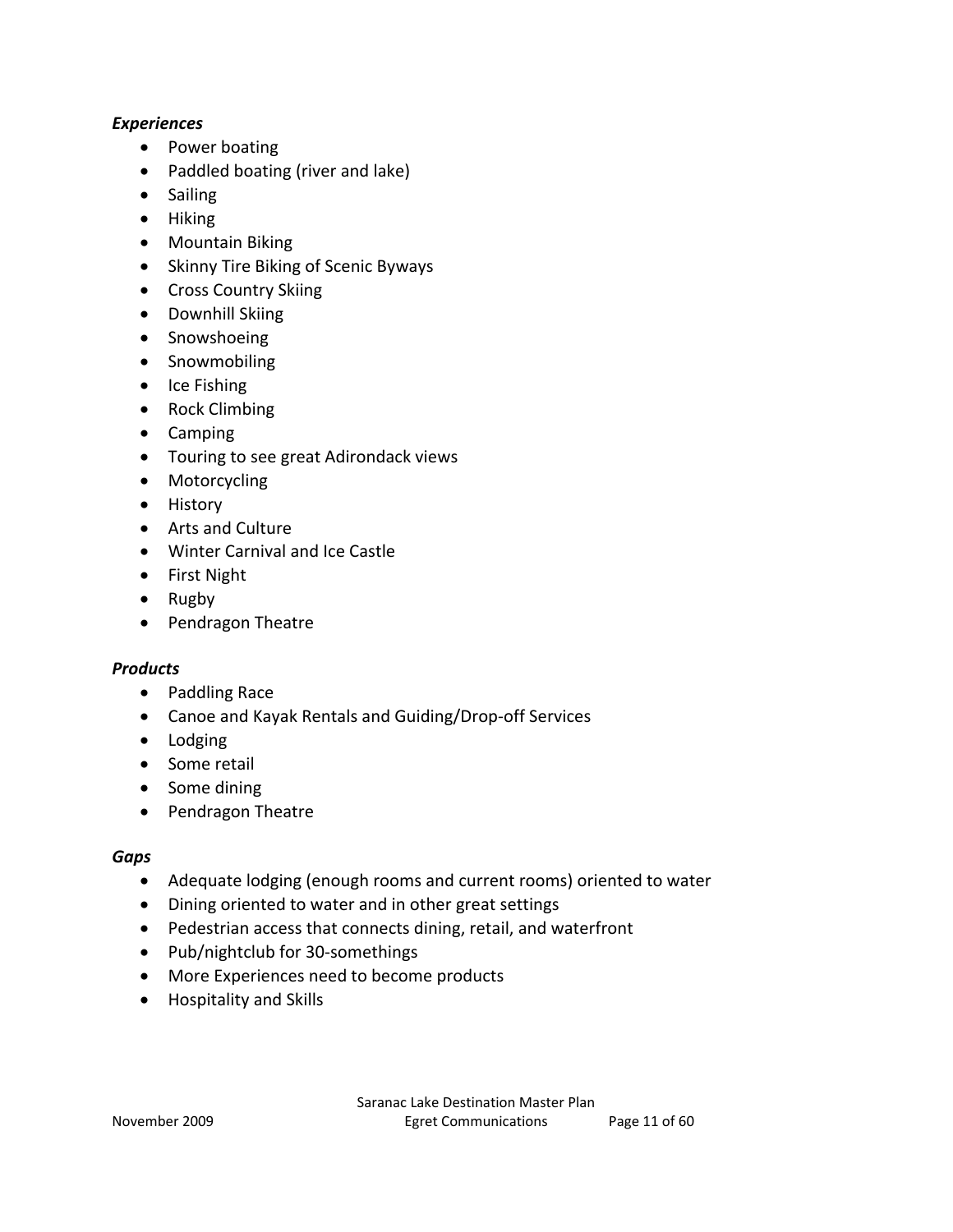#### *Seasons*

When the ice is off the rivers and lakes, there should be demand for water-based tourism. Winter holds much promise, with ice fishing, snowshoeing, skiing, and snowmobiling.

# *Quality*

The water-based experiences that one can have based from Saranac Lake are world class. There is some concern that mixing powered and paddled vessels diminishes the quality, especially for paddlers. Need for a no-wake zone.

# *Rates*

# *Competitiveness*

Like Wilmington, Saranac Lake delivers a lot of experience to people who lodge and dine in Lake Placid. That can be overcome with additions and upgrades to current lodging infrastructure  $$ and new dining opportunities, especially along lake and river fronts. Further, if Saranac Lake can turn more of those great experiences into products, and develop its own brand within the regional brand, it should compete very effectively.

# *Positive and Negative Impacts*

- The volume of outsiders who use boats has changed the sense of solitude that locals enjoy on the water.
- Undecided about tourism  $-$  an identity crisis/want more but don't want to be Lake Placid.

# *Benefits*

Locals have opportunities to pursue outdoor lifestyle related to tourism

# *Visitors (demographics)*

- The paddling sports and other outdoor recreation tend to attract patrons who have some level of personal fitness, and a broad spectrum of ages.
- Saranac Lake has a niche market on college orientation programs during August.

# *Visitor Satisfaction*

People seem really enamored with the set of water-based experiences and other outdoor recreation experiences one can have around Saranac Lake. A fair percentage vote with their wallets and prefer to lodge and dine in Lake Placid.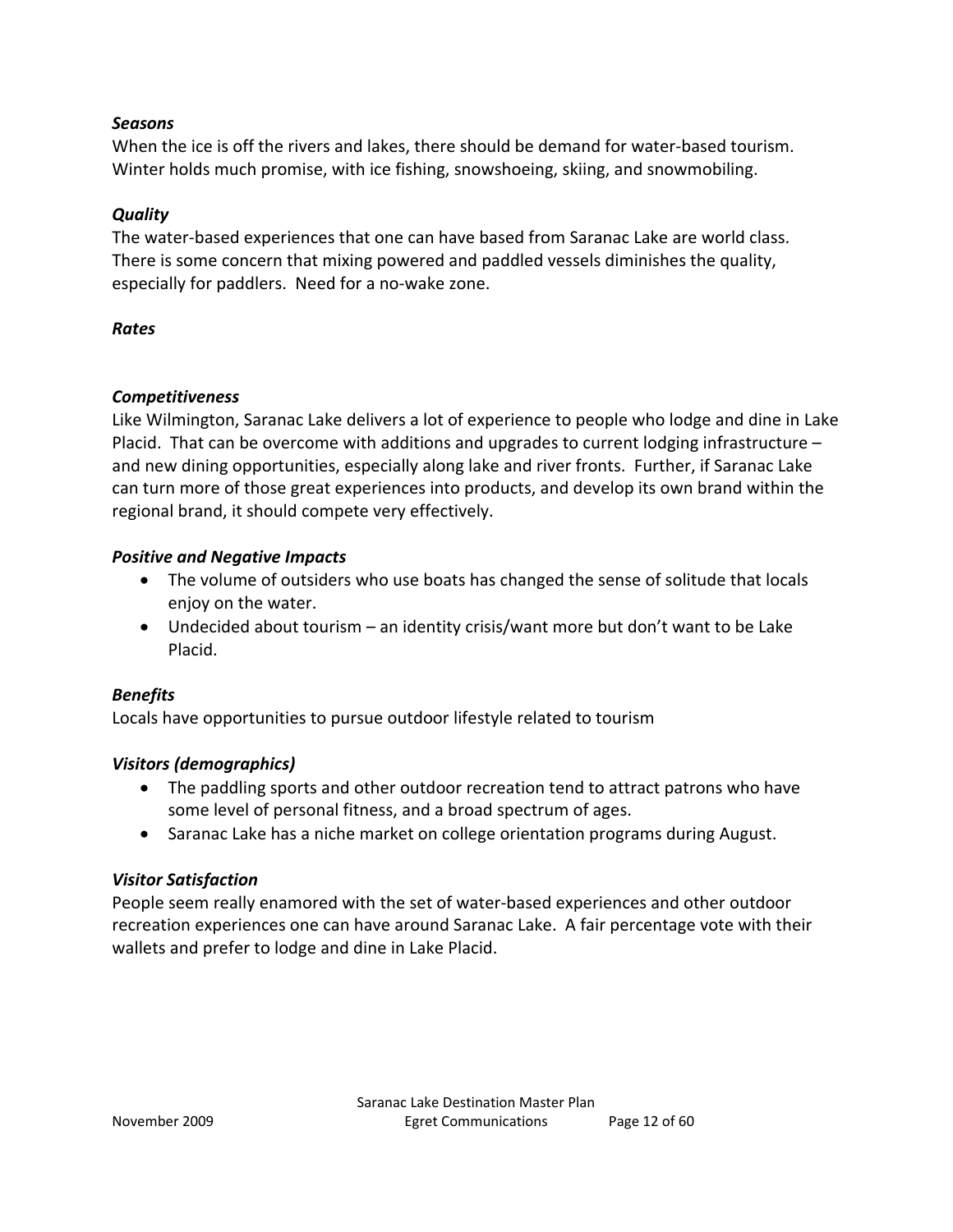Potential New Products and Experiences

- Lodging
- $\bullet$  Dining
- Retail
- Organized artisan retail complex
- Saranac River fly fishing

# Community Wants

- $\bullet$  Recruit new residents  $-$  especially younger families
- Protect lifestyle and hometown community character
- **•** Economic stability
- **•** Sustainability
- Accessibility (remove physical barriers to tourism and doing business)
- Highlight the riverfront and waterfront
- $\bullet$  Business and job opportunities  $-$  especially those related to environmental and biological training (note that there are a number of graduates in the area with tourism/natural history foci)
- Diversity of visitor experiences
- Undecided about tourism  $-$  an identity crisis/want more but don't want to be Lake Placid
- Lake Placid is "open for business"  $-$  Saranac Lake is not giving that message

# Community Concerns

- Second home buyers chasing locals out of housing market
- Can people raising families afford to be a part of the Saranac Lake community?
- Undecided about tourism  $-$  an identity crisis/want more but don't want to be Lake Placid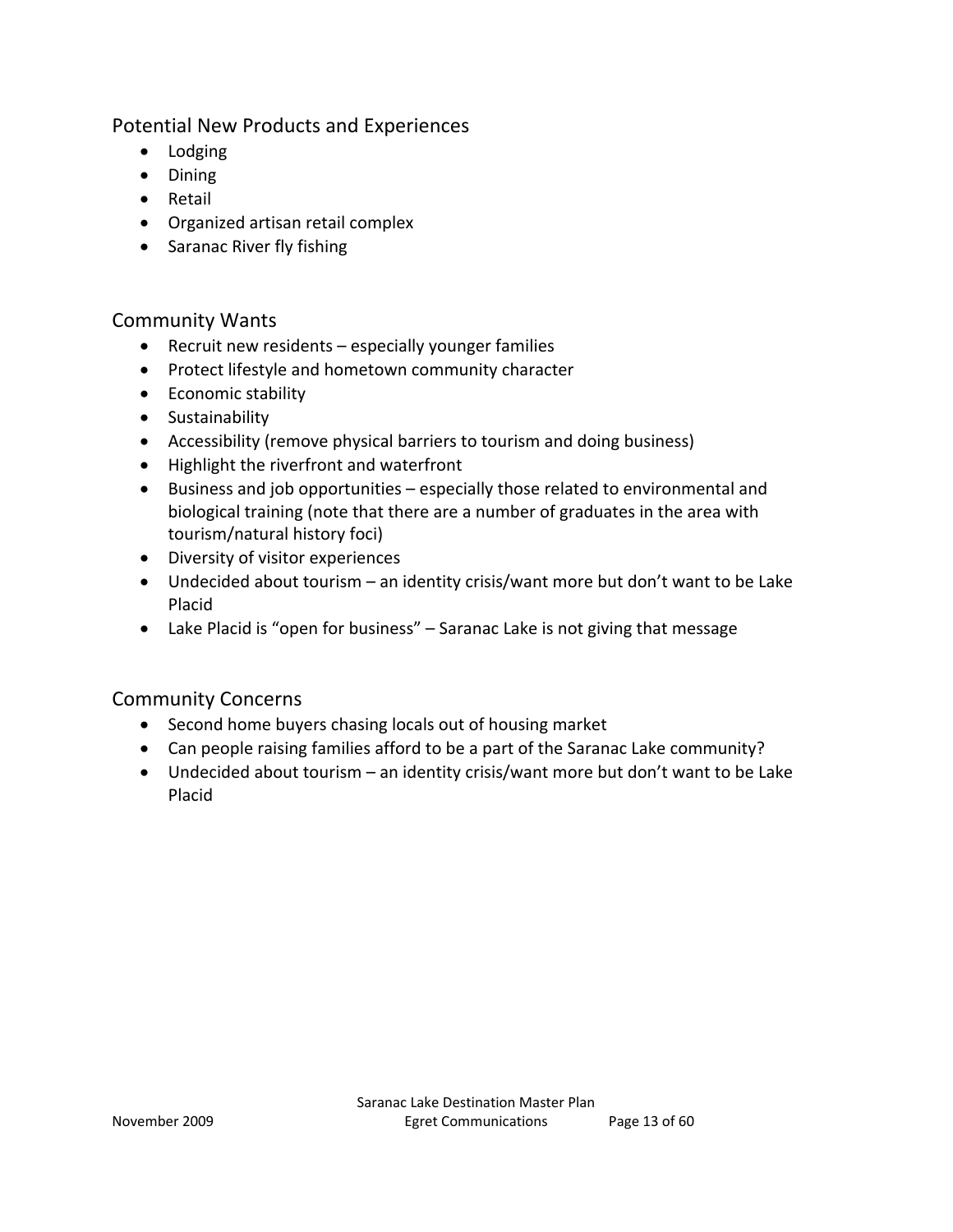# Visitor Perspectives

#### *Products and Experiences that Contribute to a Sense of Destination*

- Kayaking and Canoeing
- Power Boating
- $\bullet$  Hiking
- $\bullet$  Camping
- Touring to see great Adirondack vistas
- Arts and Culture
- $\bullet$  Outdoor Recreation  $-$  including winter
- $\bullet$  History

#### *Products and Experiences that build on Essex County/Adirondack Sense of Destination*

- Kayaking and Canoeing
- Power Boating
- $\bullet$  Hiking
- Touring to see great Adirondack vistas
- Arts and Culture
- Outdoor Recreation
- Winter Events

# *Products that Conflict with Destination Appeal*

The entryways into Saranac Lake, from all directions, are less than inviting.

# *What Makes This (or Would Make This) a Destination*

- All the focus on outdoor and water recreation is great
- More (and more current) view and experience oriented lodging and dining would add to the appeal
- Lodging that is water-oriented AND away from traffic would be a great asset
- Bringing the arts community to a pedestrian area along a waterfront would be wonderful
- Omit parking on both sides of the street
- $\bullet$  Curb appeal
- Visitor impression of invitation

# Other Issues from Local Input

Saranac Lake has a plan in place to revitalize downtown by refocusing on the Saranac Riverfront and the north shore of Lake Flower. That plan, if successful, will contribute greatly to helping Saranac Lake move from a recreation economy to a tourism economy.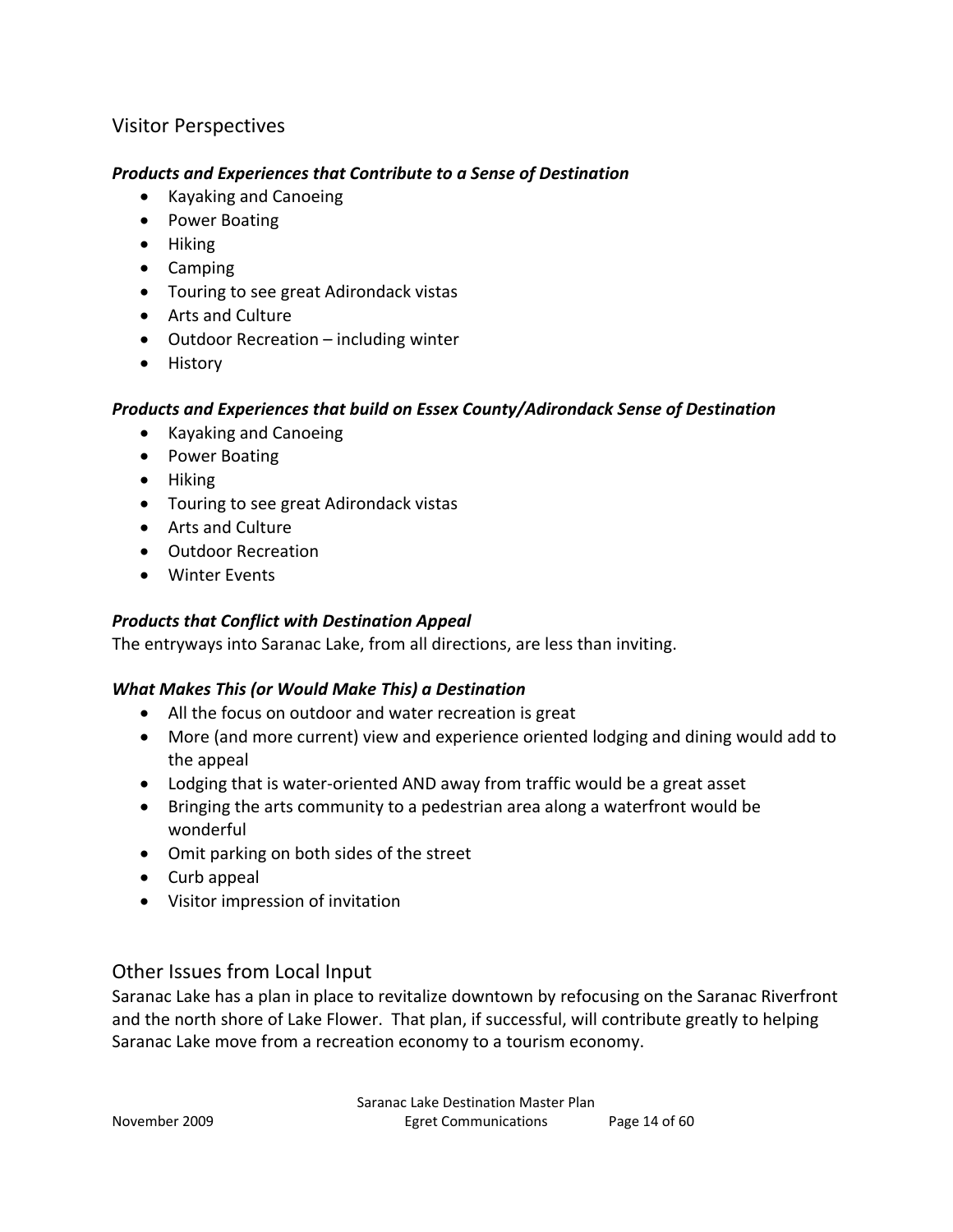# Summary

Saranac Lake already has a solid constituency for outdoor and water-based recreation. It will take the development of competitive lodging and dining (competitive with Lake Placid) to turn that recreation into a healthy tourism economy. Having those great lakes and other outdoor recreation opportunities protected by the Adirondack Park opens the door to a sustainable economy that can be engineered to produce jobs and business opportunities for locals while protecting local lifestyle. Local people have a strong orientation to the outdoors - and many have the potential to have jobs and entrepreneurial opportunities related to guided tourism.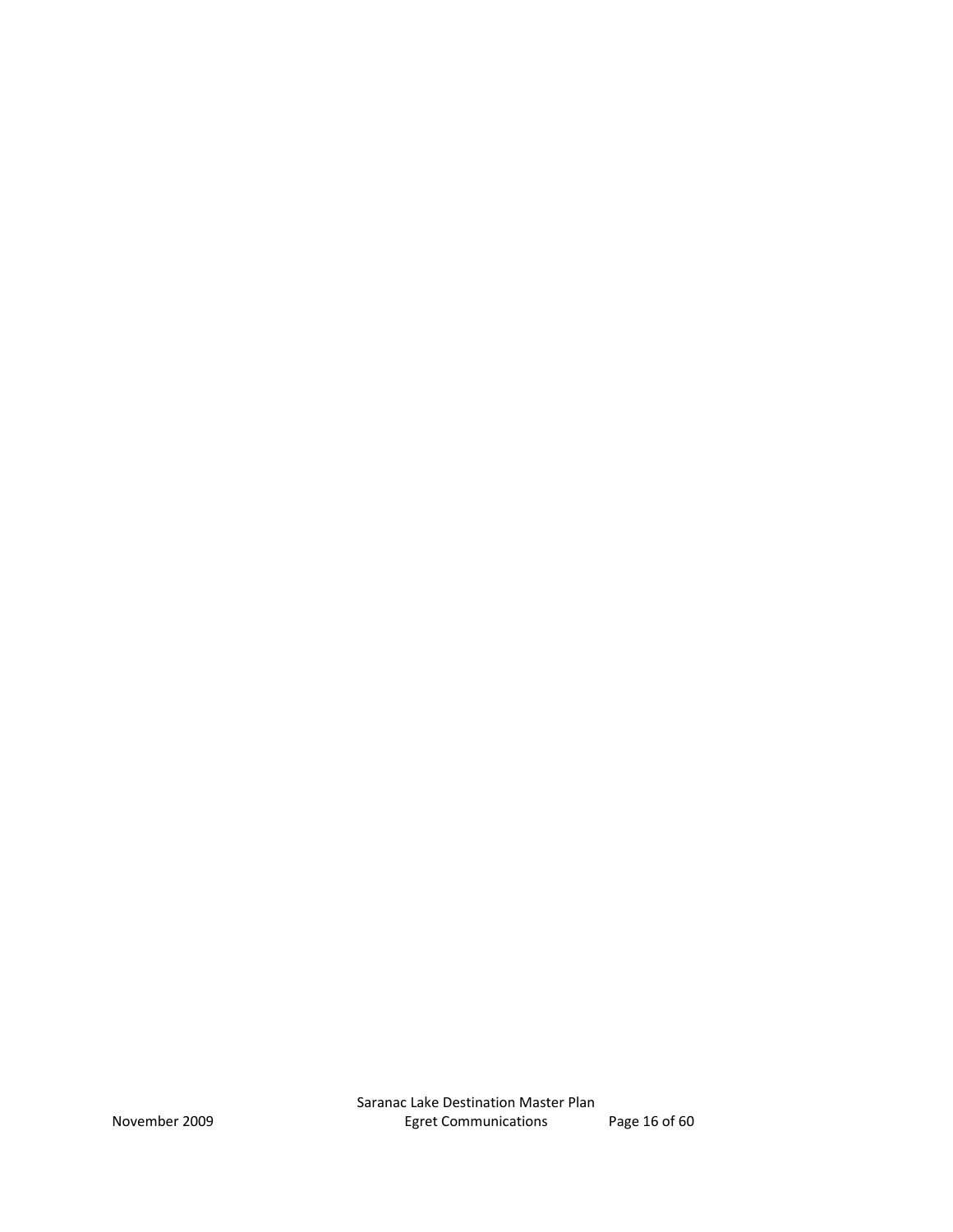# Saranac Lake Analysis

Saranac Lake sits in a great position to deliver great outdoor experiences, especially those related to water, climbing, winter sports, camping, and hiking. The Adirondack Park protects those opportunities into the future.

There is strong local interest in wellness and arts.

Saranac Lake currently has a greater set of experiences than it does products.Many people come to paddle or powerboat in nearby waters and others come to hike, camp, and climb in the region.

Saranac Lake has some lodging, but is currently losing a fair share of its lodging and dining patrons to Lake Placid, which has a larger diversity of more current offerings on both.

Where does one start in Saranac Lake?

We see two key areas that need work: lodging and the conversion of outdoor experiences into tourism products.

*Saranac Lake needs to add lodging* that is current in its set of amenities and oriented to the experiences that draw visitors to this great region. And Saranac Lake needs to upgrade much of its existing lodging.

New lodging should reinforce and facilitate the directions taken in product development. In fact, great resource oriented lodging may lead its marketing moves with the experiences one can have from that base.

New lodging should target a mid and upper-mid range clientele, building with the expectation that the patrons are expecting quality and will stay multiple nights.

Once the capacity, quality, and appeal of Saranac Lake lodging begins to change, the patronage of the lodging products will fuel the marketing process that will help solidify new experiencebased products and local retail and dining.

Saranac Lake needs to draw on its outdoor appeal to create its own place in the market – its *own niche.* Discussions have recently led to a focus on attracting urbanites (of all ages and physical abilities) and helping them learn the skills to fully enjoy the experiences that Saranac Lake is famous for.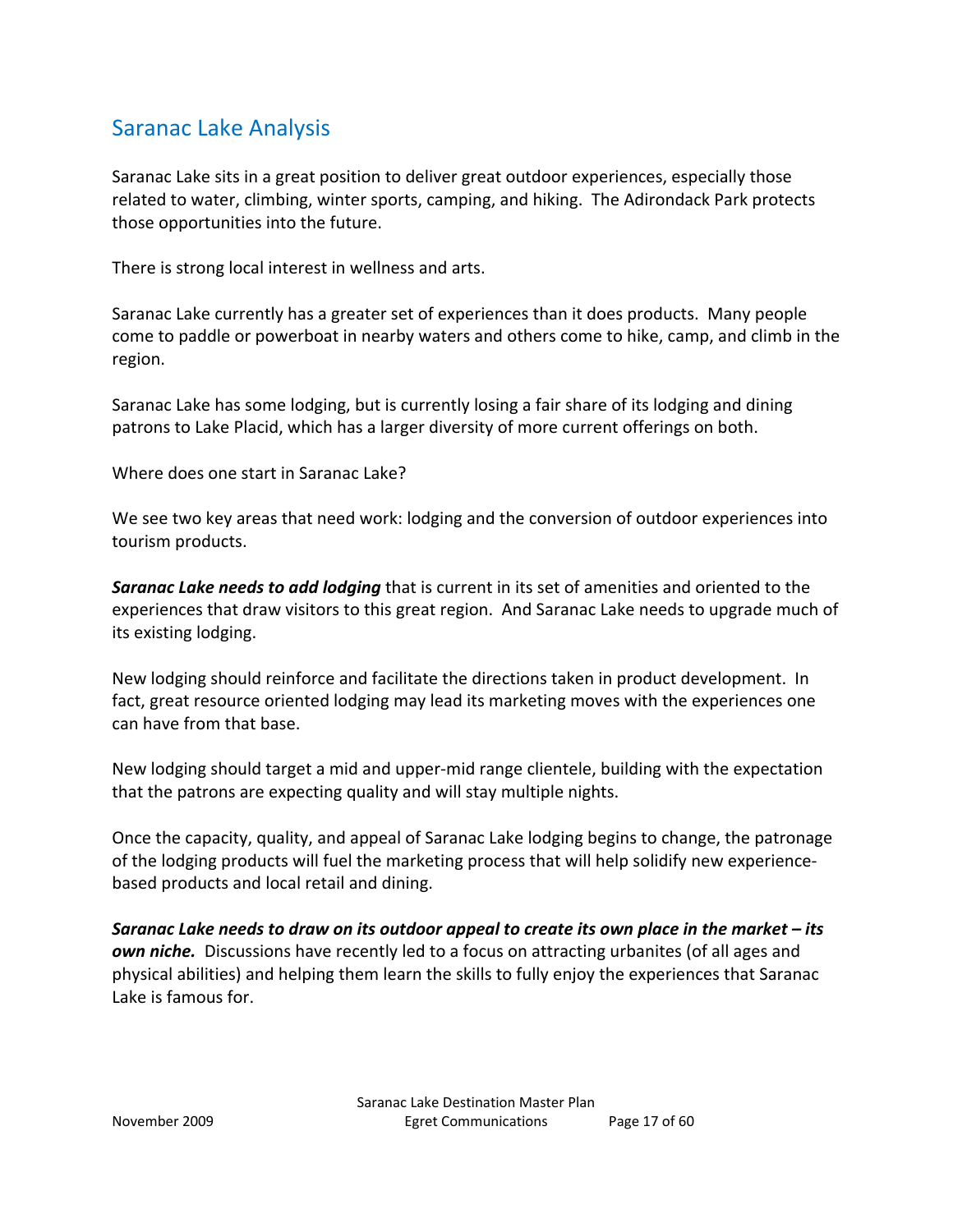These "Adirondack Learn to..." vacations would call on existing local skills, share this magnificent region with people who are eager to learn, spread the economy over four seasons, and develop a long term relationship between Saranac Lake and great set of patrons.

A partial list of "learn to..." experiences includes: Camping Kayaking Canoeing **Hiking** Climbing **Backpacking** Fishing Cooking Outdoors Mountain Biking Skiing (cross country and downhill) Snowshoeing Ice Fishing Birding Wildlife Spotting (including sign and tracks) Identifying Trees and Wildflowers Creating Adirondack crafts (strong emphasis on gathering and using local materials)

Those learning products each call on skills that are widely available amongst the population of Saranac Lake – opening the door for many to participate in the economy at entrepreneurial or employee levels.

# *Saranac Lake will need a full complement of supporting tourism products as well.*

As patrons come to participate in these learning experiences, those visits and the experiences themselves will open the door for more outdoor adventure-related retail. Clustering this retail with other visitor-related retail will help build a flow of visitors into the downtown.

Saranac Lake will profit from opening more dining opportunities, some located close to tourism-related retail in the downtown, some associated with the riverwalk development, and others oriented to resources.

There is a strong interest and history in Saranac Lake related to wellness. And there is an aptitude among locals both for helping visitors attain healthy lifestyles and facilitating the experiences of those with physical limitations. Being and eating healthy is a great supporting theme for the "learn to..." niche. Further, supporting the efforts by those who are challenged to "learn to..." is both noble and a strong niche market itself.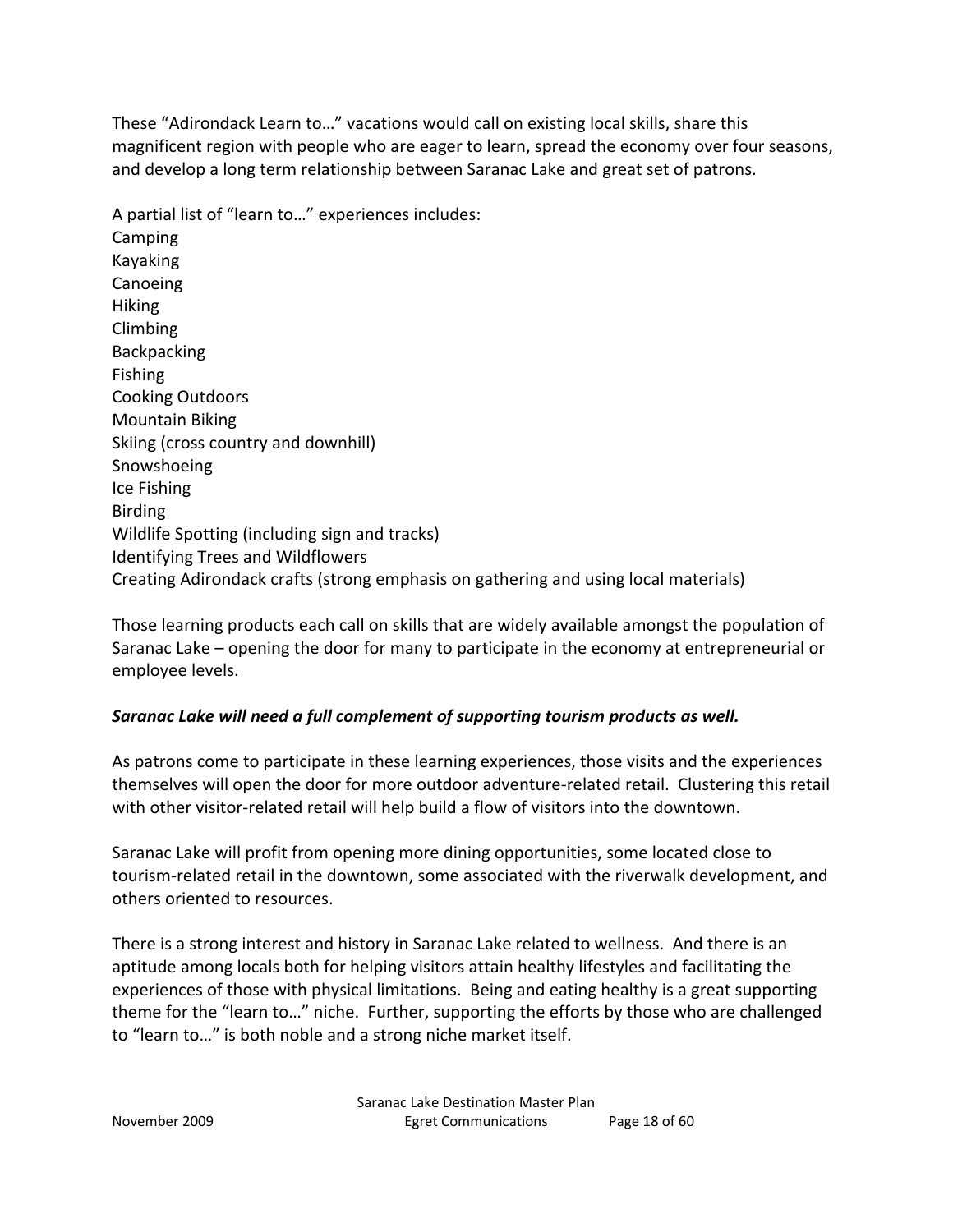Saranac Lake is a haven for artists and a stronghold for artisans. Some of that can be reflected in the "learn to" thrust as visitors are coached in art and craft making that is rooted in regional themes and materials. As the local economy becomes more firmly established, the demand for world class art (including performing) will grow  $-$  and the presence of a vibrant arts community will add balance to the developing sense of destination.

Saranac Lake already has strong businesses that rent canoes, kayaks, and other watercraft  $$ and guide, drop and pick up, teach, and otherwise support watercraft related adventures.We see demand for these businesses increasing.

We also see demand for all kinds of guided experiences increasing by those who have taken "Iearn to..." instruction, but still want the security of having an experienced outdoors person along.

# *Next Steps*

Over the next few months, the Saranac Lake working group will explore the issues related to expanding key products and infrastructure, lodging, strengthening downtown, and managing the sense of arrival. We'll explore this "learn to..." niche and see if it's truly a "fit" for Saranac Lake and the people who call it home. We'll see if there are people ready to step up and bring new products to the table that can become the nucleus of an exciting new aspect to Saranac Lake's economy. We'll examine whether there are ways the public sector (town and park) can compliment private sector initiative and energy to change the quality and profitability of tourism for Saranac Lake.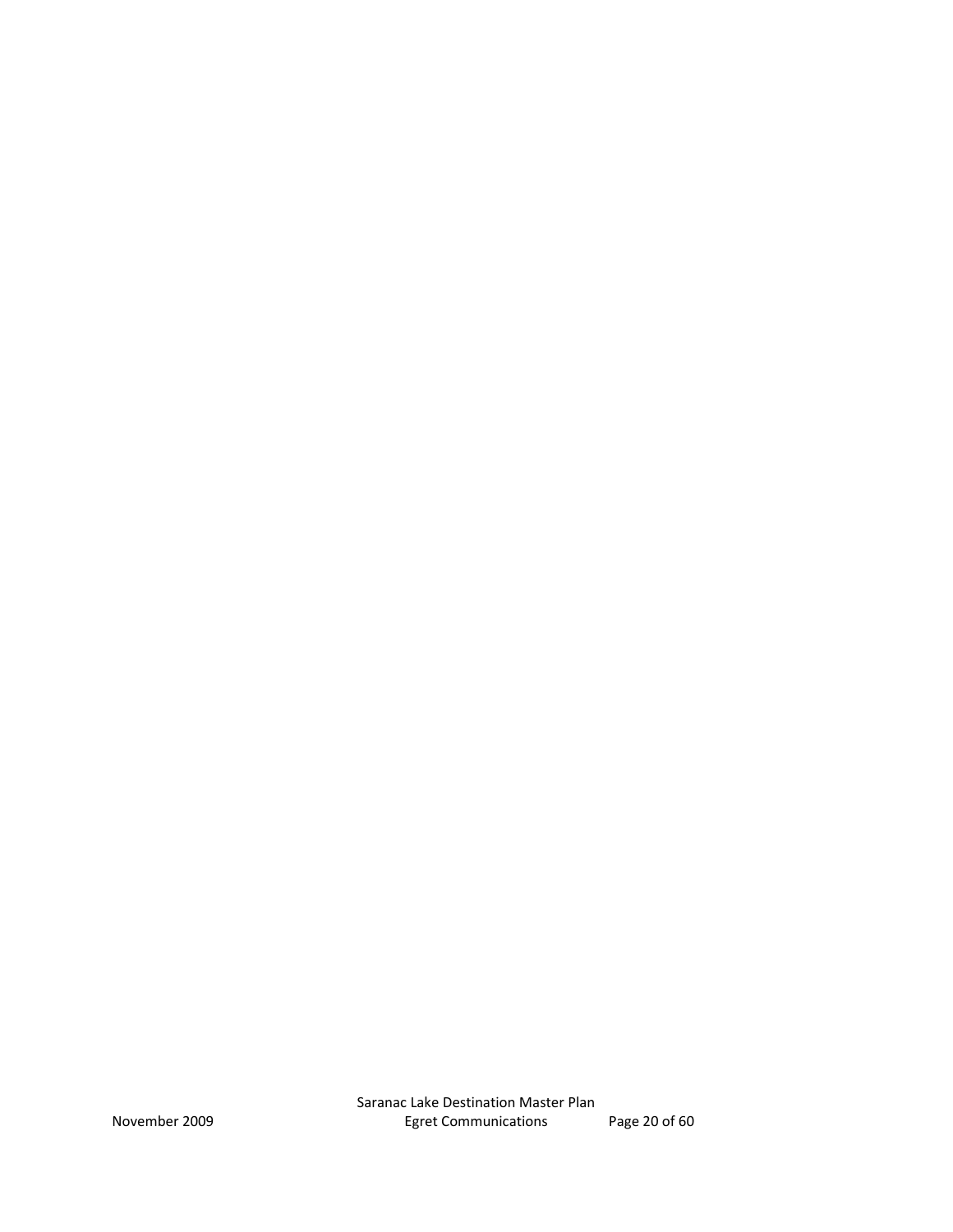# Goals for Saranac Lake Tourism

- Grow existing tourism economy
- Base Saranac Lake brand on Adirondack outdoor recreation, wellness, history and arts
- Create jobs and business opportunities
- Make historic downtown more inviting to visitors
- Grow quantity and quality of local lodging
- Enhance nightlife for residents and visitors
- Encourage people who recreate in Saranac Lake to lodge in Saranac Lake
- Increase accessibility
- Improve approaches to Saranac Lake
- Increase guided tour options
- Strengthen relationship with neighboring destinations
- Increase diversity and number of dining options
- Make sure tourism contributes to quality of life in Saranac Lake
- Foster public/business/resident partnerships to share homegrown fun with visitors
- Work to make this a sustainable destination
- Build a reputation as a safe, fun and friendly destination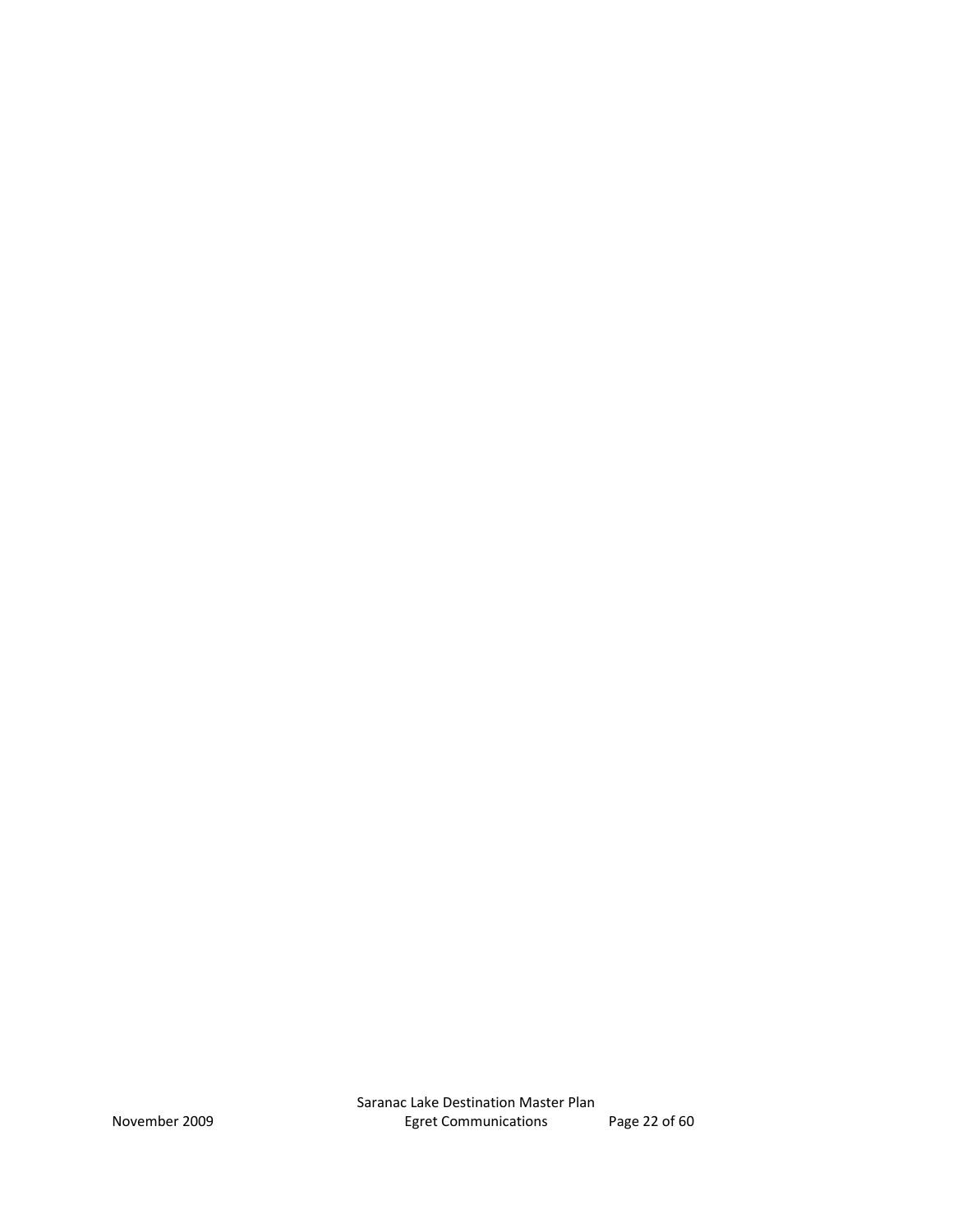# Actions

The actions, as follow, are those specific steps the destination intends to take to accomplish the goals described above.

Each of these actions is tied directly to goals, has a demonstrated relationship to other actions, has a timeline, and has individuals and/or organizations who have taken on the responsibility of pushing those actions to completion by the specified timeline.

Note that one of the actions is to form a "Saranac Lake Tourism Council" which will be responsible for overseeing the execution, review, and renewal of this plan. The structure and duties of that tourism council are described in the first addendum. Expect that council to push each "team" to complete its action.

Each "action" is presented as a detailed description. Those descriptions are followed by the "action tracker" which plots the actions against time, outlines responsible parties, and makes it easy for the destination to follow progress.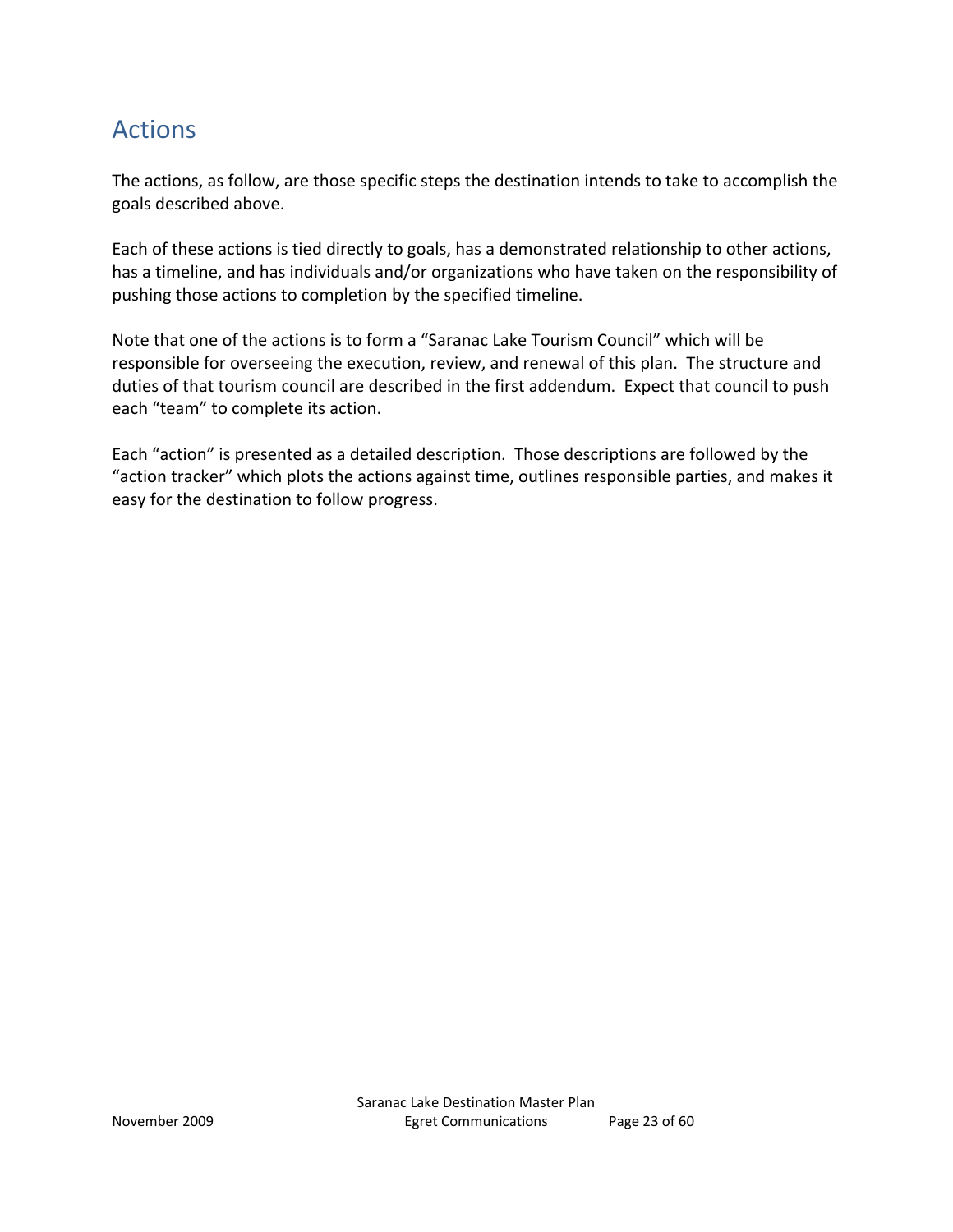| 1. Establish an ongoing "Saranac Lake Tourism Council"                         |
|--------------------------------------------------------------------------------|
| Grow existing tourism economy<br>$\bullet$                                     |
| Base Saranac Lake brand on Adirondack outdoor recreation,                      |
| wellness, history and arts                                                     |
| Create jobs and business opportunities<br>٠                                    |
| Make historic downtown more inviting to visitors<br>٠                          |
| Grow quantity and quality of local lodging<br>٠                                |
| Enhance nightlife for residents and visitors<br>٠                              |
| Encourage people who recreate in Saranac Lake to lodge in Saranac<br>$\bullet$ |
| Lake                                                                           |
| Increase accessibility<br>$\bullet$                                            |
| Improve approaches to Saranac Lake<br>٠                                        |
| Increase guided tour options<br>٠                                              |
| Strengthen relationship with neighboring destinations<br>٠                     |
| Increase diversity and number of dining options                                |
| Make sure tourism contributes to quality of life in Saranac Lake<br>٠          |
| Foster public/business/resident partnerships to share homegrown                |
| fun with visitors                                                              |
| Work to make this a sustainable destination                                    |
| Build a reputation as a safe, fun and friendly destination                     |
| Establish an ongoing "Saranac Lake Tourism Council" to oversee the             |
| execution and renewal of this plan. Plans are to meet quarterly.               |
| Chamber (Sylvie to Chair), LPECVB/Arlene Day, Arts Guild/Bob Pettee &          |
| Georgeanne Gaffney, Local Merchants Group, AEDC (as needed)/Mike               |
| Conway, NBT, Village & HIAB/Susan Waters, Franklin County Tourism/Neil         |
| Seymour, Local Merchants Group - Lodging (& Town of Harrietstown)/Jim          |
| Murmane, Guides/Jack Drury & Jason Smith, Dir. of Community                    |
| Development/Jeremy Evans<br>Within six months                                  |
|                                                                                |
| The plan gets executed<br>$\bullet$                                            |
| There is a line of communication among residents, tourism                      |
| businesses, and government                                                     |
| The momentum carries forward through plan renewal and goal<br>evolution        |
| Saranac Lake is in charge of its future in tourism                             |
| This committee can serve as the nucleus for the council.                       |
| Brand Saranac Lake as an independent destination under the<br>$\bullet$        |
| Adirondack brand umbrella                                                      |
| Build a strong practice of stewardship<br>٠                                    |
| Promote and sell local products                                                |
| Cluster and expand dining and nightlife options<br>٠                           |
| Add two shoulder season events                                                 |
|                                                                                |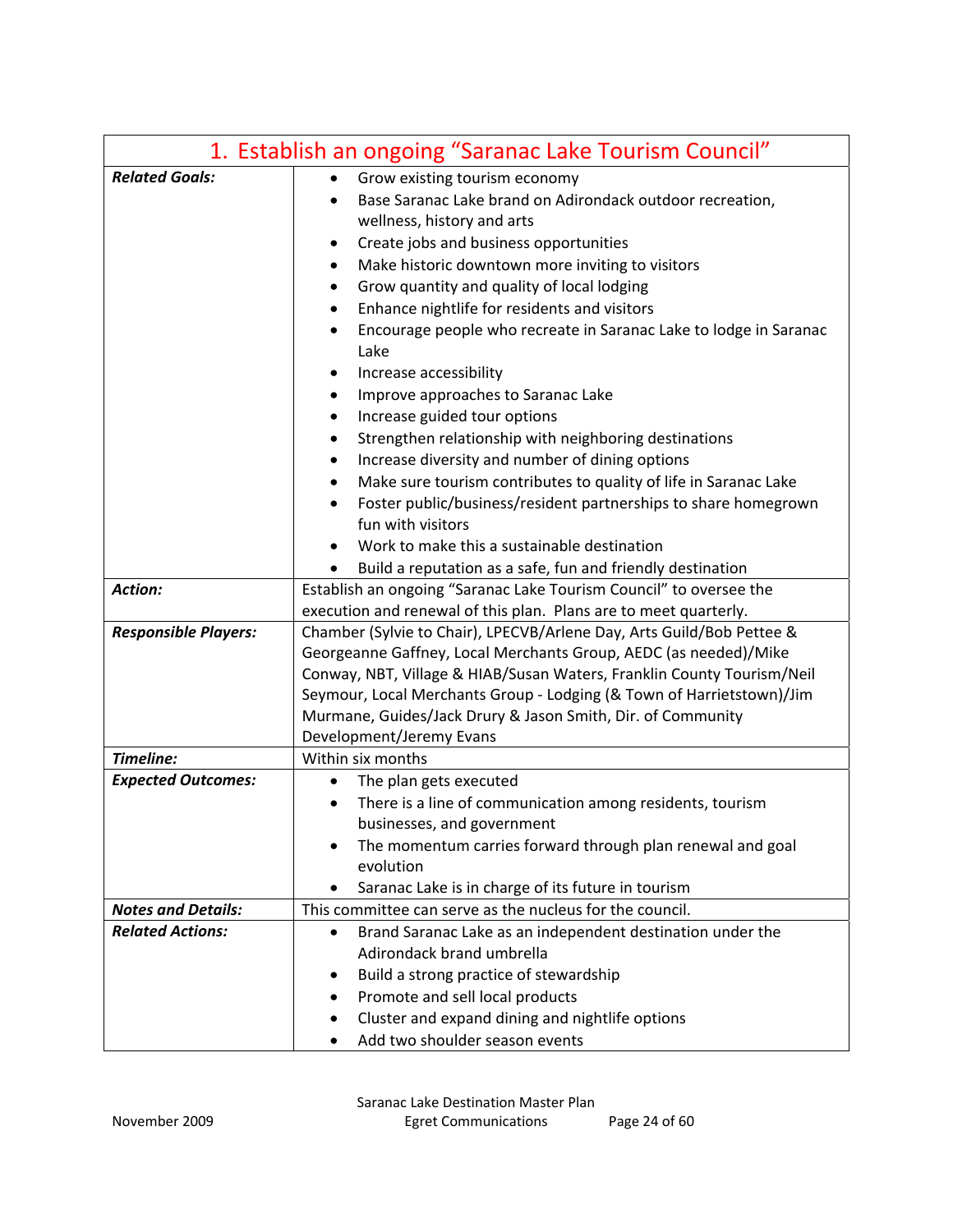| $\bullet$ | Build and market "learning vacations"                                                                      |
|-----------|------------------------------------------------------------------------------------------------------------|
| ٠         | Make Saranac Lake arrival more welcoming                                                                   |
| $\bullet$ | Engage in hospitality training                                                                             |
| ٠         | Expand the selection of current and competitive lodging                                                    |
| $\bullet$ | Develop Riverwalk activities and line it with visitor-related retail and<br>dining                         |
| ٠         | Create a pedestrian-friendly, visitor-friendly downtown                                                    |
| $\bullet$ | Improve and/or establish public transportation in Saranac Lake and<br>between Saranac Lake and Lake Placid |
| ٠         | Make parking easily available and easy for visitors to find                                                |
| $\bullet$ | Develop Trail Masterplan to integrate paths, Riverwalk, trails,<br>corridors                               |
| ٠         | Establish recreational path between Saranac Lake and Lake Placid                                           |
| $\bullet$ | Erase the county line in terms marketing                                                                   |
| ٠         | Establish a new point to disburse visitor information and make visitor<br>contact                          |
| $\bullet$ | Incubate new tourism businesses                                                                            |
| ٠         | Market to campground visitors                                                                              |
| $\bullet$ | Develop coop advertising opportunities with the private sector                                             |
|           | Engage in website development                                                                              |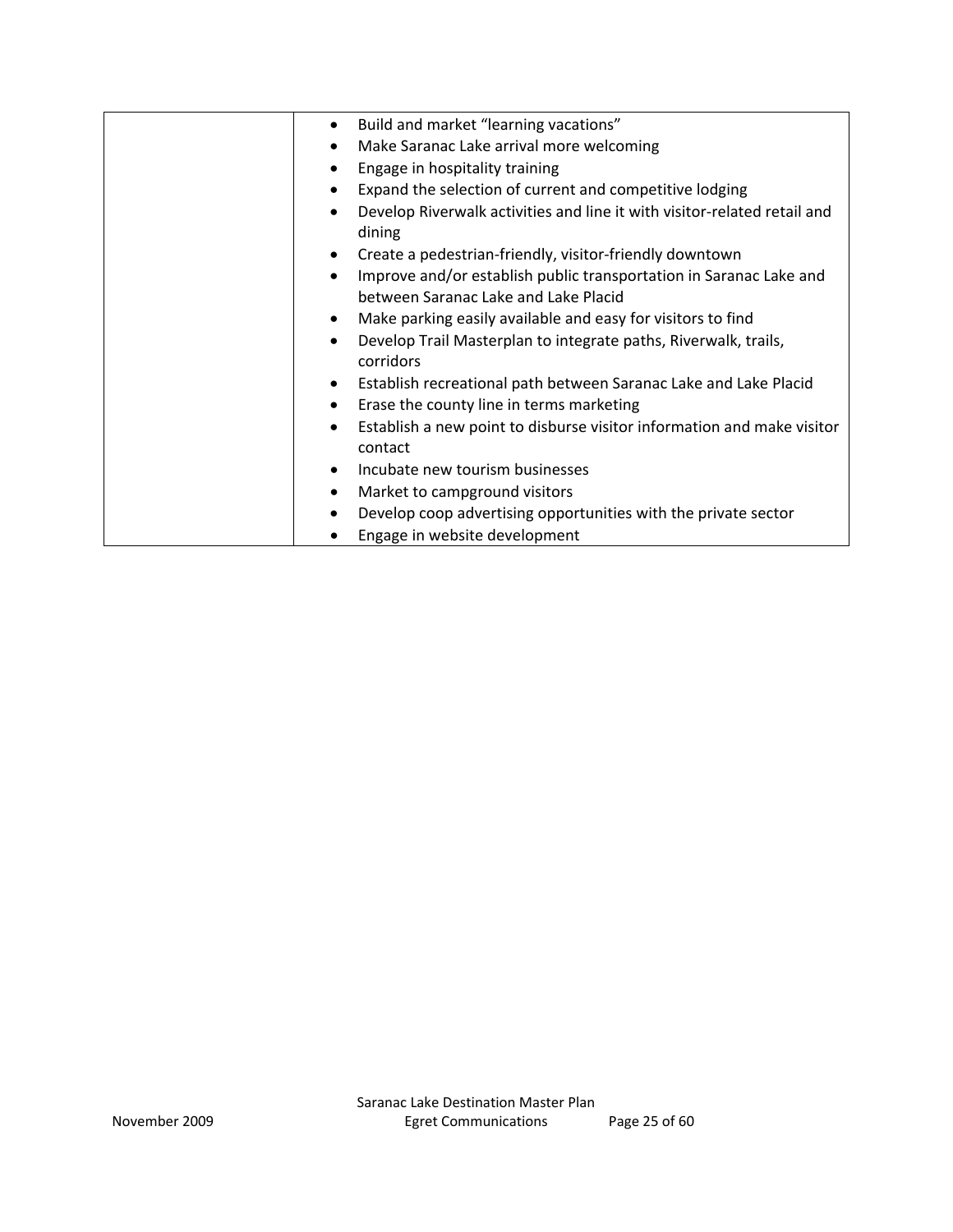|                             | 2. Brand Saranac Lake as an independent destination                                                                                                                                                                                                                                                                                                                                                                                                                                                                                                                                                                           |
|-----------------------------|-------------------------------------------------------------------------------------------------------------------------------------------------------------------------------------------------------------------------------------------------------------------------------------------------------------------------------------------------------------------------------------------------------------------------------------------------------------------------------------------------------------------------------------------------------------------------------------------------------------------------------|
| <b>Related Goals:</b>       | Grow existing tourism economy<br>$\bullet$<br>Base Saranac Lake brand on Adirondack outdoor recreation,<br>wellness, history and arts<br>Encourage people who recreate in Saranac Lake to lodge in Saranac<br>Lake<br>Strengthen relationship with neighboring destinations<br>Increase diversity and number of dining options<br>Foster public/business/resident partnerships to share homegrown<br>fun with visitors<br>Work to make this a sustainable destination<br>Build a reputation as a safe, fun and friendly destination                                                                                           |
| <b>Action:</b>              | Brand Saranac Lake as an independent destination under the Adirondack<br>brand umbrella                                                                                                                                                                                                                                                                                                                                                                                                                                                                                                                                       |
| <b>Responsible Players:</b> | <b>TMC &amp; LPECVB</b>                                                                                                                                                                                                                                                                                                                                                                                                                                                                                                                                                                                                       |
| Timeline:                   | Within 6 months                                                                                                                                                                                                                                                                                                                                                                                                                                                                                                                                                                                                               |
| <b>Expected Outcomes:</b>   | Saranac Lake will be considered for its strong tourism strengths, leading<br>visitors to plan a vacation that is based in Saranac Lake. Saranac Lake will<br>have more self respect as a destination if it doesn't see itself as an overflow<br>market for Lake Placid.                                                                                                                                                                                                                                                                                                                                                       |
| <b>Notes and Details:</b>   | Use learning vacations to establish the destination as unique<br>$\circ$<br>Build on great outdoor experiences<br>O<br>Ground the destination in wellness, history, and arts<br>$\circ$<br>Establish the destination as "forever green"<br>$\circ$<br>Establish the destination as outside "the shadow" of Lake<br>$\circ$<br>Placid<br>Highlight the multi-season nature of the destination<br>$\circ$                                                                                                                                                                                                                       |
| <b>Related Actions:</b>     | Build a strong practice of stewardship<br>Promote and sell local products<br>Cluster and expand dining and nightlife options<br>Add two shoulder season events<br>Build and market "learning vacations"<br>Make Saranac Lake arrival more welcoming<br>Engage in hospitality training<br>Expand the selection of current and competitive lodging<br>Develop Riverwalk activities and line it with visitor-related retail and<br>dining<br>Create a pedestrian-friendly, visitor-friendly downtown<br>Develop Trail Masterplan to integrate paths, Riverwalk, trails,<br>corridors<br>Erase the county line in terms marketing |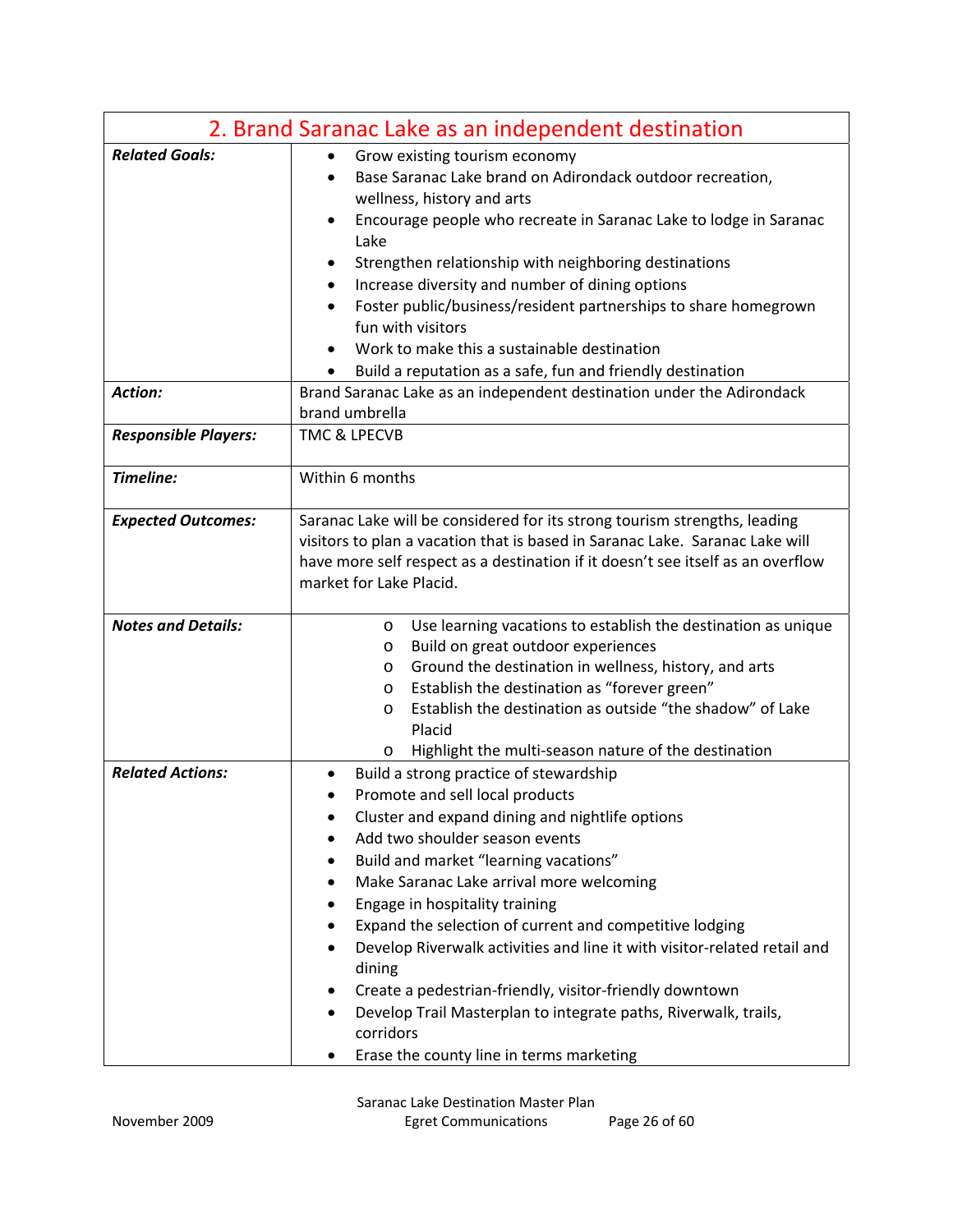|  | Establish a new point to disburse visitor information and make visitor<br>contact |
|--|-----------------------------------------------------------------------------------|
|  | Market to campground visitors                                                     |
|  | Develop coop advertising opportunities with the private sector                    |
|  | Engage in website development                                                     |
|  | Establish an ongoing "Saranac Lake Tourism Council"                               |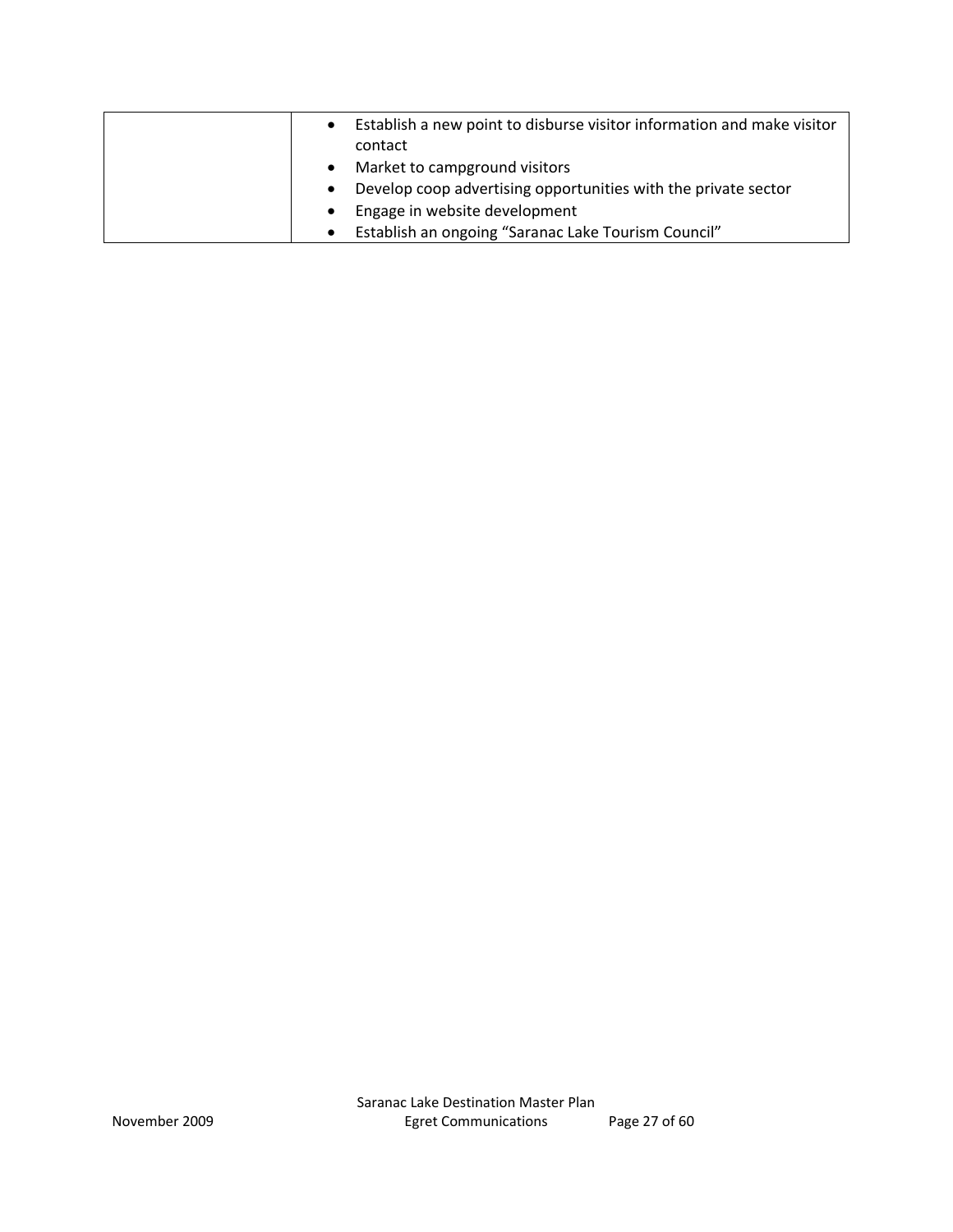|                             | 3. Build a critical mass of "learning vacation" components                                                      |
|-----------------------------|-----------------------------------------------------------------------------------------------------------------|
| <b>Related Goals:</b>       | Grow existing tourism economy<br>$\bullet$                                                                      |
|                             | Base Saranac Lake brand on Adirondack outdoor recreation, wellness,                                             |
|                             | history and arts                                                                                                |
|                             | Create jobs and business opportunities<br>٠<br>$\bullet$                                                        |
|                             | Grow quantity and quality of local lodging<br>Encourage people who recreate in Saranac Lake to lodge in Saranac |
|                             | Lake                                                                                                            |
|                             | Increase guided tour options                                                                                    |
|                             | Increase diversity and number of dining options                                                                 |
|                             | Work to make this a sustainable destination                                                                     |
|                             | Build a reputation as a safe, fun and friendly destination                                                      |
| <b>Action:</b>              | Build a critical mass of "learning vacation" components that increase guided                                    |
|                             | tourism, to include Health and Wellness, and tap into existing demand to                                        |
|                             | market those learning vacations                                                                                 |
| <b>Responsible Players:</b> | LPECVB, Chamber, Guiding Services/Jason Smith & Joe Hackett, Health &                                           |
|                             | Wellness/Dan Sullivan, Eco Lodges                                                                               |
| Timeline:                   | Within 6 months                                                                                                 |
| <b>Expected Outcomes:</b>   | Learning vacations become a key component of both the local<br>$\bullet$                                        |
|                             | tourism economy and Saranac Lake's tourism identity.                                                            |
|                             | These vacations reinforce guided tourism in the region, generating<br>$\bullet$                                 |
|                             | jobs and business opportunities.                                                                                |
|                             | Learning vacations build lasting relationships between a key group of<br>visitors and Saranac Lake.             |
|                             | Learning vacations cast a critical relationship between visitors and<br>$\bullet$                               |
|                             | stewardship of resources.                                                                                       |
|                             | They also provide a key marketing differentiator between Saranac<br>٠                                           |
|                             | Lake and other regional destinations.                                                                           |
| <b>Notes and Details:</b>   | Guided experiences<br>O                                                                                         |
|                             | Retreats<br>O                                                                                                   |
|                             | <b>Reservation process</b><br>O                                                                                 |
| <b>Related Actions:</b>     | Brand Saranac Lake as an independent destination under the<br>$\bullet$                                         |
|                             | Adirondack brand umbrella                                                                                       |
|                             | Build a strong practice of stewardship                                                                          |
|                             | Make Saranac Lake arrival more welcoming                                                                        |
|                             | Engage in hospitality training                                                                                  |
|                             | Expand the selection of current and competitive lodging                                                         |
|                             | Develop Riverwalk activities and line it with visitor-related retail and<br>dining                              |
|                             | Create a pedestrian-friendly, visitor-friendly downtown                                                         |
|                             | Make parking easily available and easy for visitors to find                                                     |
|                             | Develop Trail Masterplan to integrate paths, Riverwalk, trails,                                                 |
|                             | corridors                                                                                                       |
|                             | Erase the county line in terms marketing                                                                        |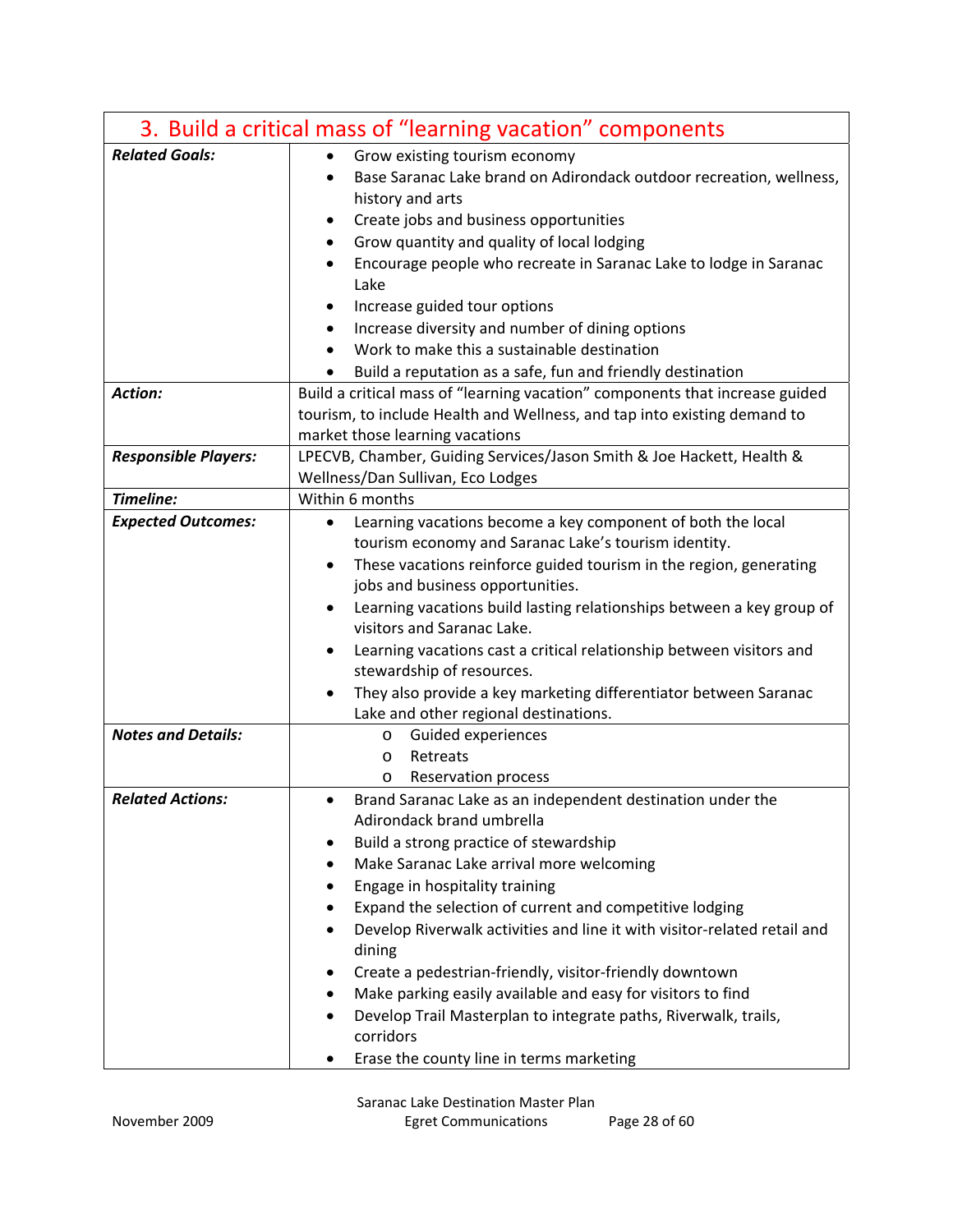| $\bullet$ | Establish a new point to disburse visitor information and make visitor |
|-----------|------------------------------------------------------------------------|
|           | contact                                                                |
| $\bullet$ | Incubate new tourism businesses                                        |
| $\bullet$ | Market to campground visitors                                          |
| $\bullet$ | Develop coop advertising opportunities with the private sector         |
| $\bullet$ | Engage in website development                                          |
| $\bullet$ | Establish an ongoing "Saranac Lake Tourism Council"                    |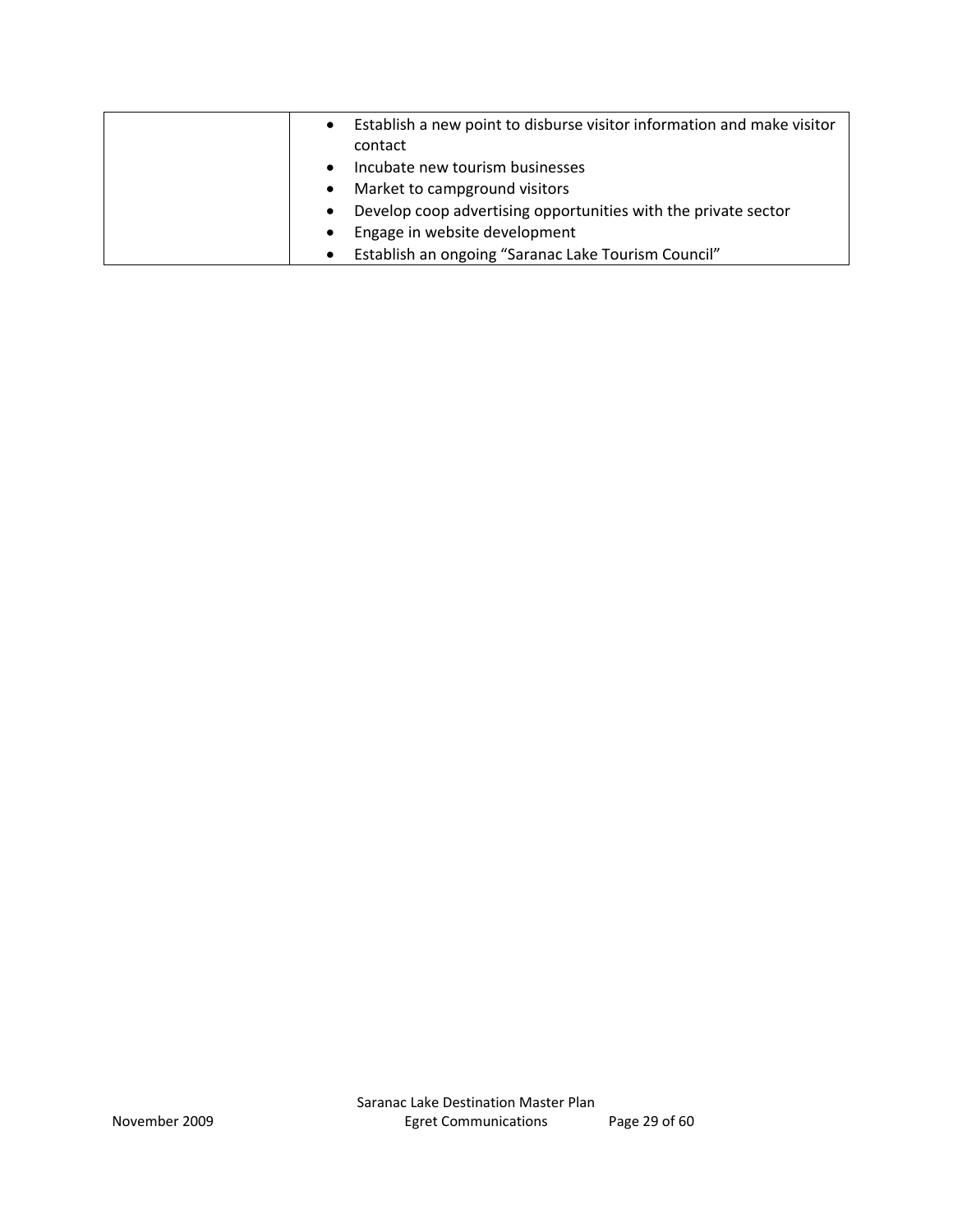| 4. Build a strong practice of stewardship |                                                                                                                                                                                                                                                                                                                                                                                                                                                                                                                                             |
|-------------------------------------------|---------------------------------------------------------------------------------------------------------------------------------------------------------------------------------------------------------------------------------------------------------------------------------------------------------------------------------------------------------------------------------------------------------------------------------------------------------------------------------------------------------------------------------------------|
| <b>Related Goals:</b>                     | Base Saranac Lake brand on Adirondack outdoor recreation,<br>wellness, history and arts<br>Make sure tourism contributes to quality of life in Saranac Lake<br>٠<br>Work to make this a sustainable destination                                                                                                                                                                                                                                                                                                                             |
| <b>Action:</b>                            | Develop a partnership by developing, defining & sharing a set of criteria for a<br>strong practice of stewardship.                                                                                                                                                                                                                                                                                                                                                                                                                          |
| <b>Responsible Players:</b>               | Chamber, Guiding, Eco Lodges - Dan Sullivan, Zoe Smith, Jack Drury                                                                                                                                                                                                                                                                                                                                                                                                                                                                          |
| Timeline:                                 | Within 6 months                                                                                                                                                                                                                                                                                                                                                                                                                                                                                                                             |
| <b>Expected Outcomes:</b>                 | Bonding tourism practices to sustainable use of natural resources is a natural<br>with this kind of destination $-$ it's good for the ecosystem, it builds the right<br>kind of relationship between local people and nature, and it sets a tone that<br>recruits the right visitors and has them oriented to fit in the right way.                                                                                                                                                                                                         |
| <b>Notes and Details:</b>                 |                                                                                                                                                                                                                                                                                                                                                                                                                                                                                                                                             |
| <b>Related Actions:</b>                   | Brand Saranac Lake as an independent destination under the<br>$\bullet$<br>Adirondack brand umbrella<br>Build and market "learning vacations"<br>$\bullet$<br>Develop Riverwalk activities and line it with visitor-related retail and<br>$\bullet$<br>dining<br>mprove and/or establish public transportation in Saranac Lake and<br>$\bullet$<br>between Saranac Lake and Lake Placid<br>Develop Trail Masterplan to integrate paths, Riverwalk, trails,<br>corridors<br>Establish recreational path between Saranac Lake and Lake Placid |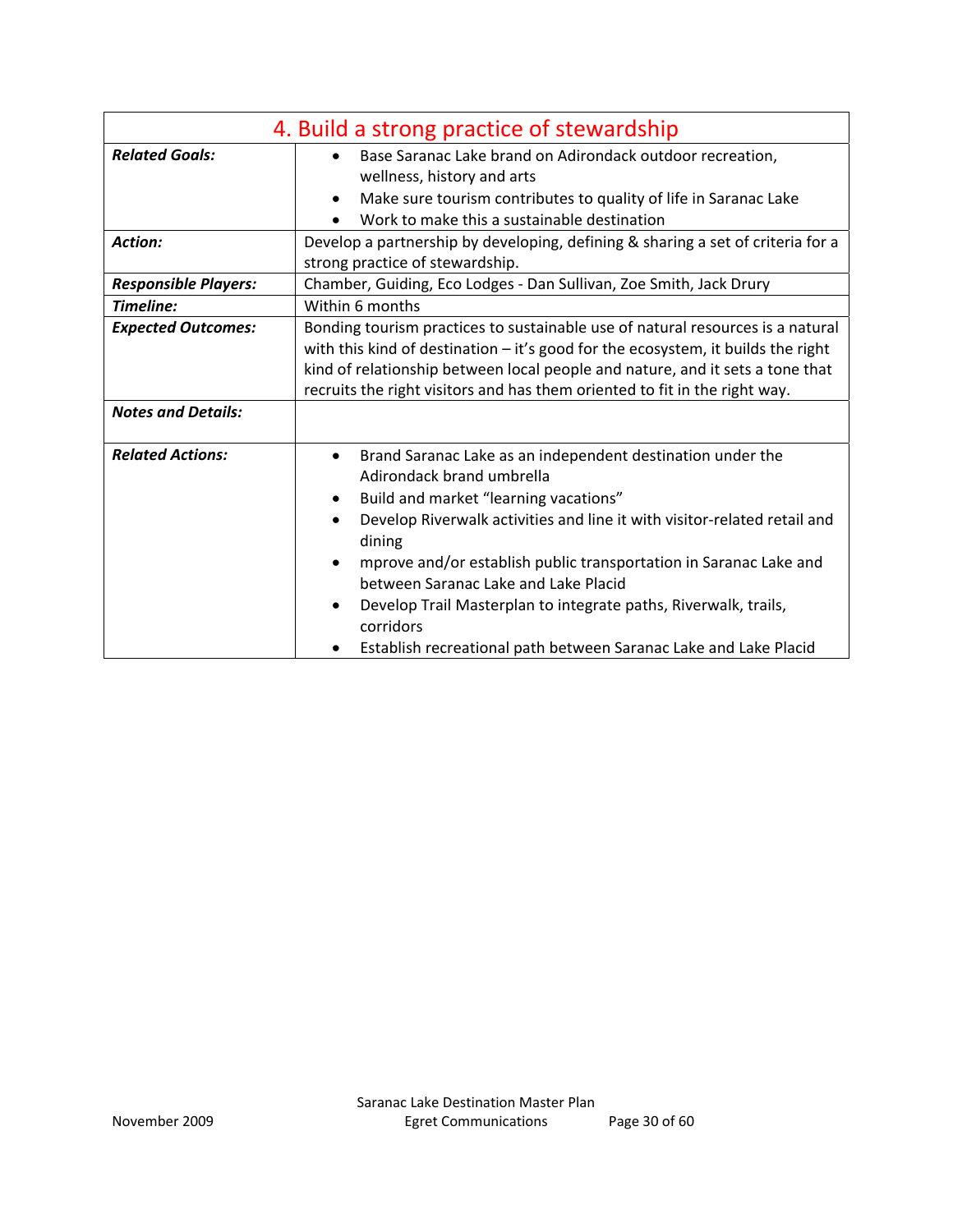|                             | 5. Erase the county line in terms marketing                                                                                                                                                                                                                                                                                                                                                                                                                                                                                                                                                                                                                                                                             |
|-----------------------------|-------------------------------------------------------------------------------------------------------------------------------------------------------------------------------------------------------------------------------------------------------------------------------------------------------------------------------------------------------------------------------------------------------------------------------------------------------------------------------------------------------------------------------------------------------------------------------------------------------------------------------------------------------------------------------------------------------------------------|
| <b>Related Goals:</b>       | Grow existing tourism economy<br>Base Saranac Lake brand on Adirondack outdoor recreation,<br>wellness, history and arts<br>Create jobs and business opportunities<br>٠<br>Make historic downtown more inviting to visitors<br>Grow quantity and quality of local lodging<br>Enhance nightlife for residents and visitors<br>$\bullet$<br>Encourage people who recreate in Saranac Lake to lodge in Saranac<br>$\bullet$<br>Lake<br>Improve approaches to Saranac Lake<br>Increase guided tour options<br>٠<br>Increase diversity and number of dining options<br>٠<br>Make sure tourism contributes to quality of life in Saranac Lake<br>$\bullet$<br>Foster public/business/resident partnerships to share homegrown |
|                             | fun with visitors                                                                                                                                                                                                                                                                                                                                                                                                                                                                                                                                                                                                                                                                                                       |
| <b>Action:</b>              | Erase the county line in terms marketing                                                                                                                                                                                                                                                                                                                                                                                                                                                                                                                                                                                                                                                                                |
| <b>Responsible Players:</b> | Chamber, LPECVB, Franklin County Tourism/Neil Seymour                                                                                                                                                                                                                                                                                                                                                                                                                                                                                                                                                                                                                                                                   |
| Timeline:                   | Ongoing                                                                                                                                                                                                                                                                                                                                                                                                                                                                                                                                                                                                                                                                                                                 |
| <b>Expected Outcomes:</b>   | Tourism planning, development, and marketing see the same Saranac Lake<br>that visitors do - one community.                                                                                                                                                                                                                                                                                                                                                                                                                                                                                                                                                                                                             |
| <b>Notes and Details:</b>   | In tourism, there is a time for partnerships - and this is it!                                                                                                                                                                                                                                                                                                                                                                                                                                                                                                                                                                                                                                                          |
| <b>Related Actions:</b>     | Brand Saranac Lake as an independent destination under the<br>$\bullet$<br>Adirondack brand umbrella<br>Promote and sell local products<br>٠<br>Make Saranac Lake arrival more welcoming<br>$\bullet$<br>Develop coop advertising opportunities with the private sector                                                                                                                                                                                                                                                                                                                                                                                                                                                 |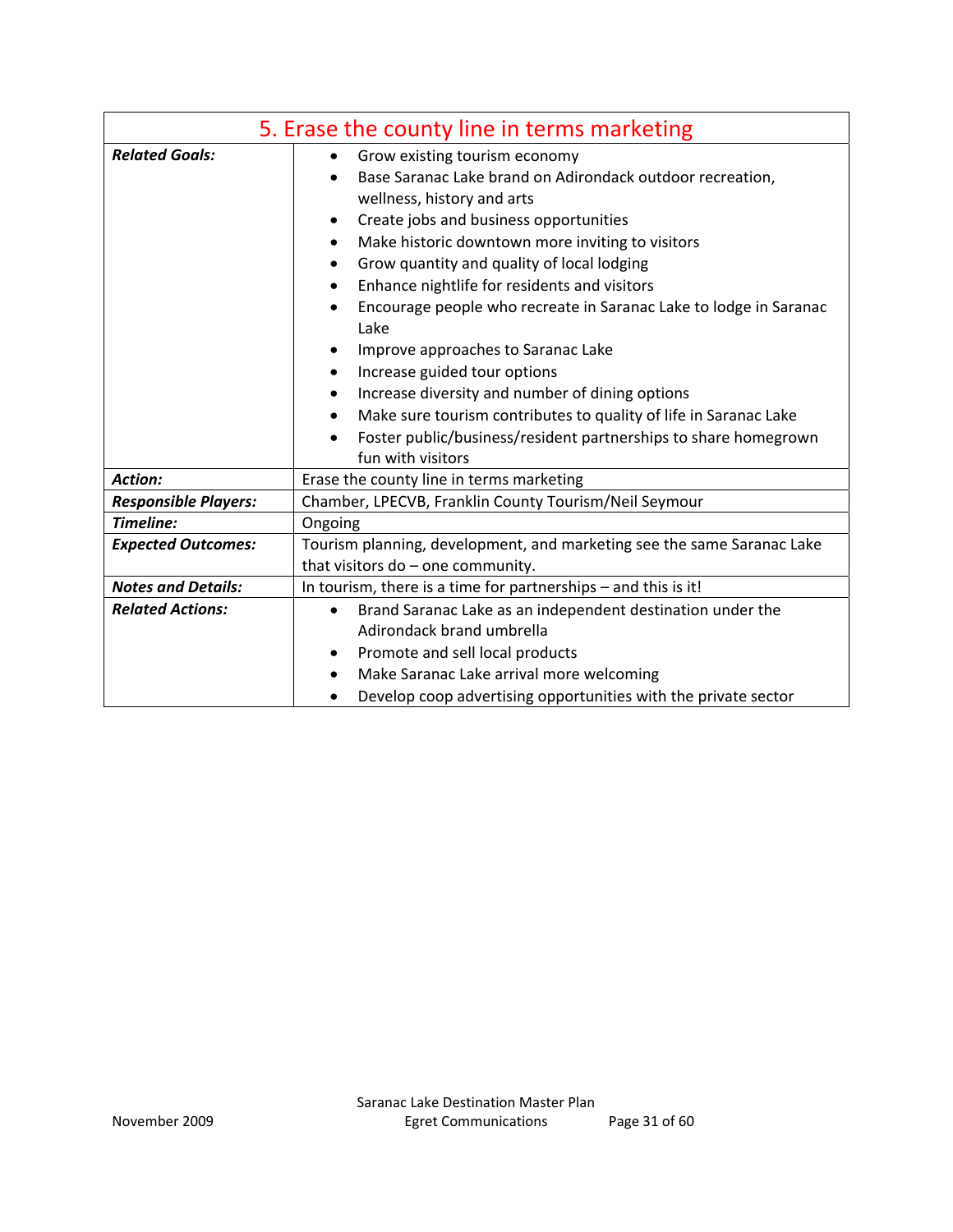|                             | 6. Expand the selection of current and competitive lodging                                                 |
|-----------------------------|------------------------------------------------------------------------------------------------------------|
| <b>Related Goals:</b>       | Grow existing tourism economy<br>Base Saranac Lake brand on Adirondack outdoor recreation,                 |
|                             | wellness, history and arts                                                                                 |
|                             | Create jobs and business opportunities                                                                     |
|                             | Make historic downtown more inviting to visitors                                                           |
|                             | Grow quantity and quality of local lodging<br>٠                                                            |
|                             | Enhance nightlife for residents and visitors                                                               |
|                             | Encourage people who recreate in Saranac Lake to lodge in Saranac<br>Lake                                  |
|                             | Improve approaches to Saranac Lake                                                                         |
|                             | Increase guided tour options                                                                               |
|                             | Increase diversity and number of dining options                                                            |
|                             | Foster public/business/resident partnerships to share homegrown                                            |
|                             | fun with visitors                                                                                          |
|                             | Build a reputation as a safe, fun and friendly destination                                                 |
| Action:                     | Expand the selection of current and competitive lodging with a small                                       |
|                             | conference center                                                                                          |
| <b>Responsible Players:</b> | TC, Village/Mayor Thomas Michael, Community Development Office/Jeremy                                      |
| Timeline:                   | Evans                                                                                                      |
| <b>Expected Outcomes:</b>   | Ongoing<br>Saranac Lake hosts more overnight visitors and an increasing rate per stay,                     |
|                             | ushering a new flow of economic return into the local economy. Increased                                   |
|                             | overnight stays support the expansion of dining, retail, guided tourism, and                               |
|                             | nightlife by enabling a critical mass of visitors to support those economic                                |
|                             | endeavors. Competitive lodging is a must to compete for visitors who will                                  |
|                             | support the dining, retail, and experience-based products.                                                 |
| <b>Notes and Details:</b>   | Some within the village<br>$\circ$                                                                         |
|                             | Others (including ecolodges) oriented to resources<br>$\circ$                                              |
| <b>Related Actions:</b>     | Brand Saranac Lake as an independent destination under the                                                 |
|                             | Adirondack brand umbrella                                                                                  |
|                             | Build a strong practice of stewardship                                                                     |
|                             | Cluster and expand dining and nightlife options                                                            |
|                             | Add two shoulder season events                                                                             |
|                             | Build and market "learning vacations"                                                                      |
|                             | Make Saranac Lake arrival more welcoming                                                                   |
|                             | Engage in hospitality training<br>Develop Riverwalk activities and line it with visitor-related retail and |
|                             | dining                                                                                                     |
|                             | Create a pedestrian-friendly, visitor-friendly downtown                                                    |
|                             | Develop Trail Masterplan to integrate paths, Riverwalk, trails,                                            |
|                             | corridors                                                                                                  |
|                             | Establish recreational path between Saranac Lake and Lake Placid                                           |
|                             | Establish a new point to disburse visitor information and make visitor                                     |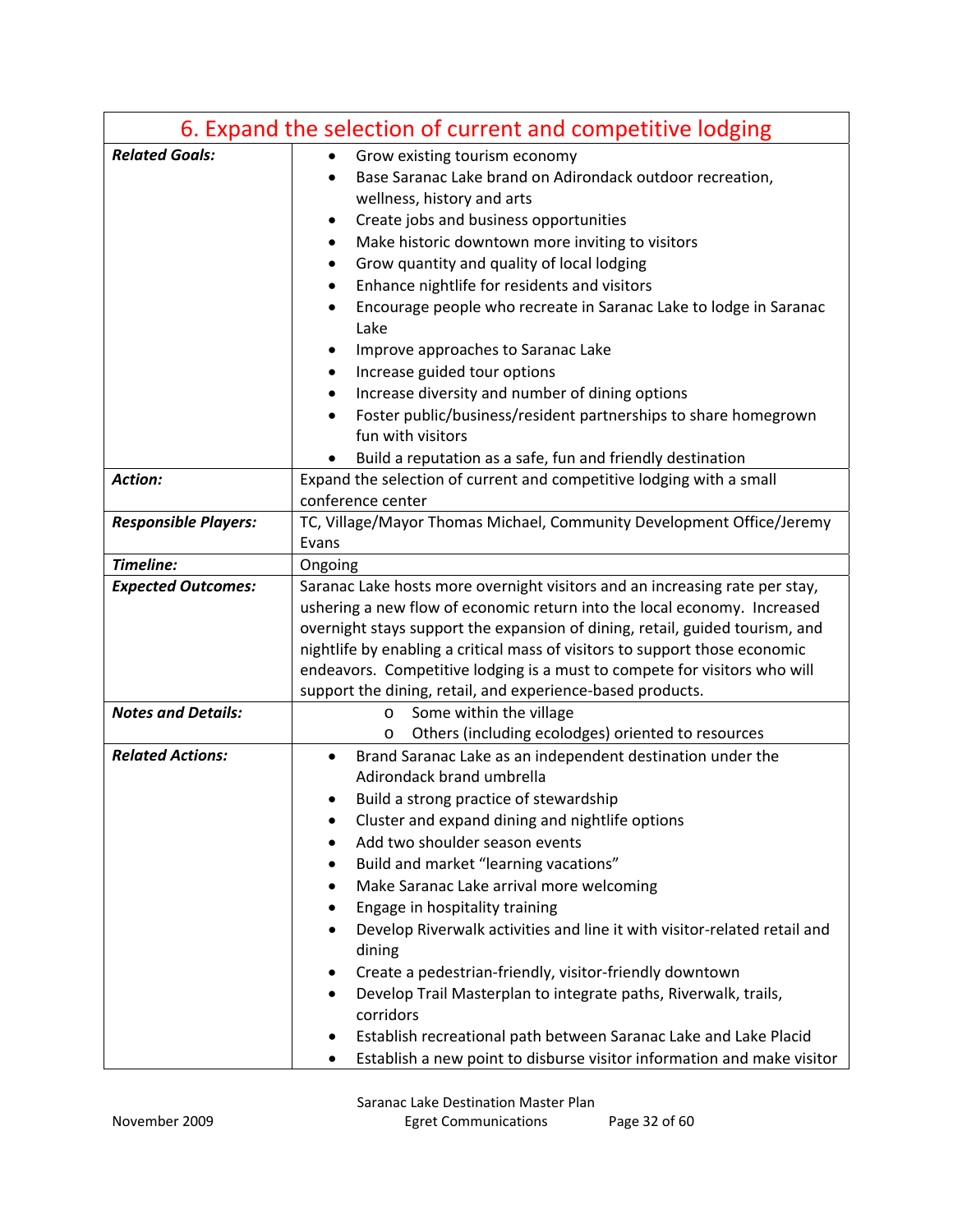| contact                                                        |
|----------------------------------------------------------------|
| Incubate new tourism businesses                                |
| Develop coop advertising opportunities with the private sector |
| Engage in website development                                  |
| Establish an ongoing "Saranac Lake Tourism Council"            |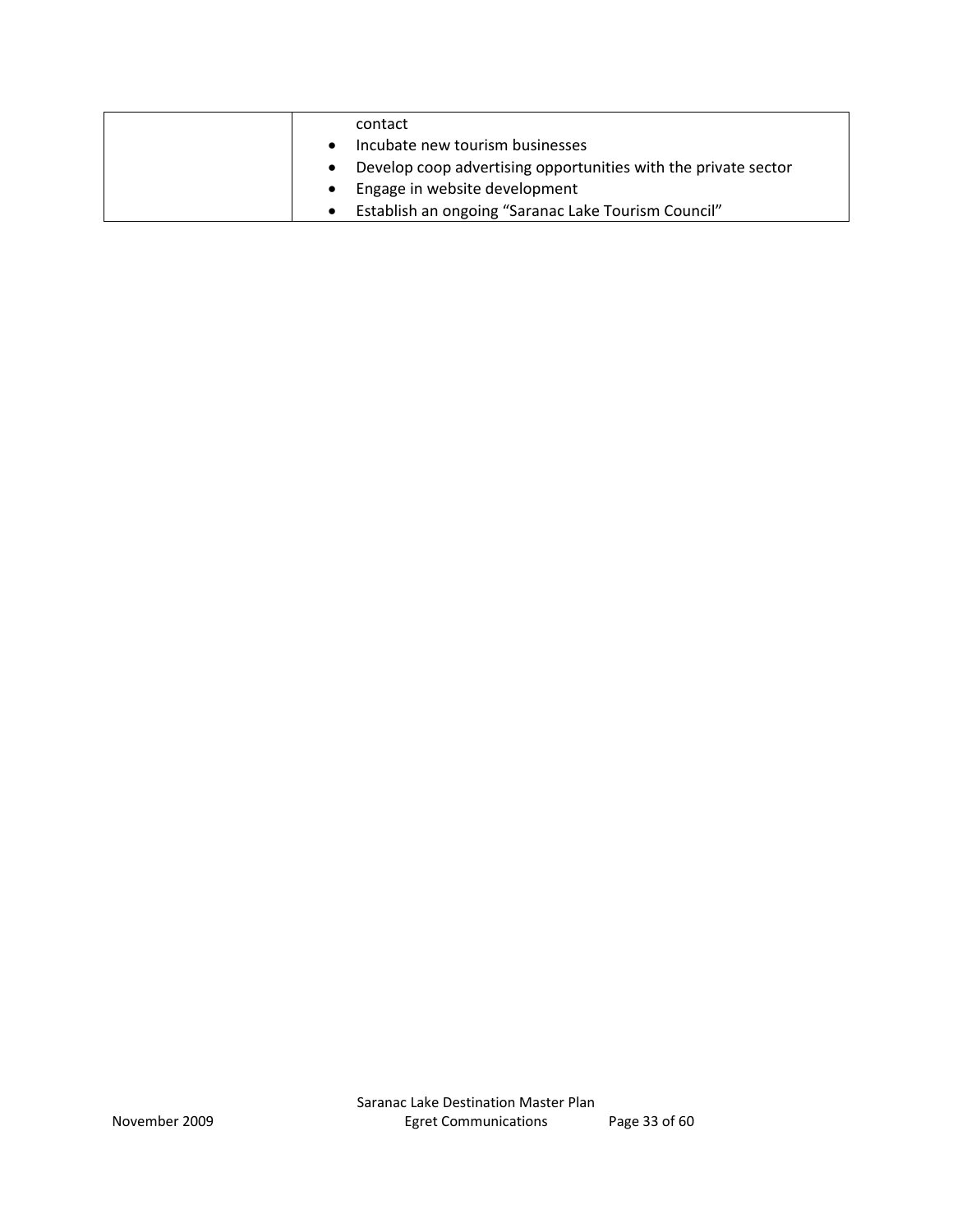|                             | 7. Cluster and Expand Dining and Nightlife Options                                    |
|-----------------------------|---------------------------------------------------------------------------------------|
| <b>Related Goals:</b>       | Grow existing tourism economy                                                         |
|                             | Create jobs and business opportunities                                                |
|                             | Make historic downtown more inviting to visitors                                      |
|                             | Grow quantity and quality of local lodging                                            |
|                             | Enhance nightlife for residents and visitors                                          |
|                             | Encourage people who recreate in Saranac Lake to lodge in Saranac<br>Lake             |
|                             | Improve approaches to Saranac Lake                                                    |
|                             | Increase diversity and number of dining options                                       |
|                             | Make sure tourism contributes to quality of life in Saranac Lake                      |
| <b>Action:</b>              | Cluster and Expand Dining and Nightlife Options                                       |
| <b>Responsible Players:</b> | TC, AEDC/Mike Conway, CD/Jeremy Evans                                                 |
| Timeline:                   | Ongoing                                                                               |
| <b>Expected Outcomes:</b>   | Visitors and locals will have more choices, better quality, and more diversity        |
|                             | in dining options. Visitors will value that set of options and be inclined to         |
|                             | stay longer, spend more dining dollars in Saranac Lake, and return.                   |
| <b>Notes and Details:</b>   | Dining with a view is a must if Saranac Lake intends to establish itself<br>$\bullet$ |
|                             | as an outdoor-oriented destination.                                                   |
|                             | Dining that is integrated into the downtown/Riverwalk/lakefront<br>٠                  |
|                             | zone is also very important.                                                          |
| <b>Related Actions:</b>     | Brand Saranac Lake as an independent destination under the                            |
|                             | Adirondack brand umbrella                                                             |
|                             | Add two shoulder season events                                                        |
|                             | Build and market "learning vacations"                                                 |
|                             | Make Saranac Lake arrival more welcoming                                              |
|                             | Engage in hospitality training                                                        |
|                             | Expand the selection of current and competitive lodging                               |
|                             | Develop Riverwalk activities and line it with visitor-related retail and<br>dining    |
|                             | Create a pedestrian-friendly, visitor-friendly downtown                               |
|                             | Improve and/or establish public transportation in Saranac Lake and                    |
|                             | between Saranac Lake and Lake Placid                                                  |
|                             | Make parking easily available and easy for visitors to find                           |
|                             | Erase the county line in terms marketing<br>٠                                         |
|                             | Establish a new point to disburse visitor information and make visitor<br>contact     |
|                             | Market to campground visitors                                                         |
|                             | Develop coop advertising opportunities with the private sector                        |
|                             | Engage in website development                                                         |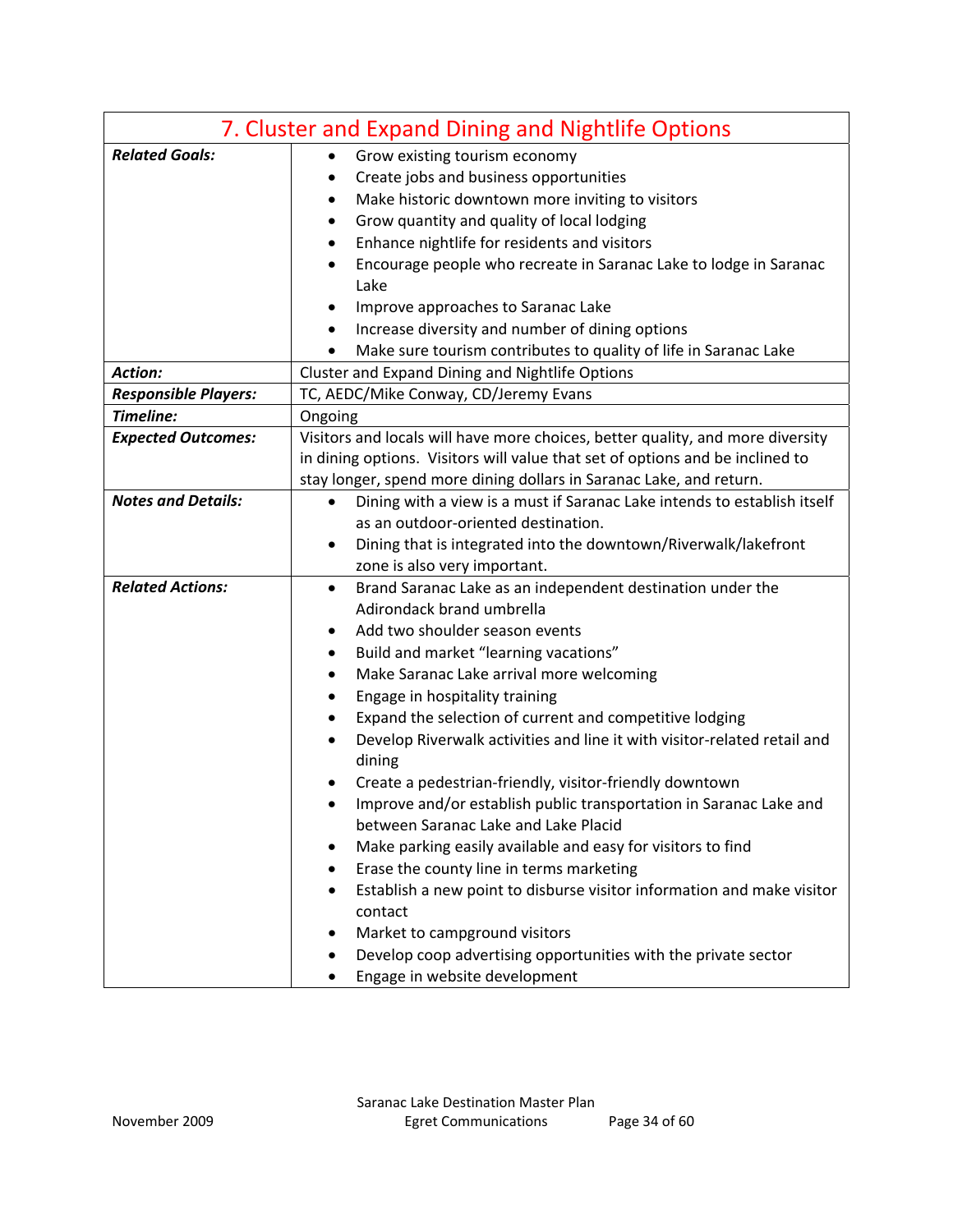|                             | 8. Create a pedestrian-friendly, visitor-friendly downtown                                                      |
|-----------------------------|-----------------------------------------------------------------------------------------------------------------|
| <b>Related Goals:</b>       | Grow existing tourism economy<br>٠                                                                              |
|                             | Base Saranac Lake brand on Adirondack outdoor recreation,                                                       |
|                             | wellness, history and arts                                                                                      |
|                             | Create jobs and business opportunities<br>٠                                                                     |
|                             | Make historic downtown more inviting to visitors<br>٠                                                           |
|                             | Grow quantity and quality of local lodging<br>٠                                                                 |
|                             | Encourage people who recreate in Saranac Lake to lodge in Saranac<br>٠                                          |
|                             | Lake                                                                                                            |
|                             | Increase accessibility                                                                                          |
|                             | Improve approaches to Saranac Lake<br>٠                                                                         |
|                             | Increase diversity and number of dining options<br>٠                                                            |
|                             | Make sure tourism contributes to quality of life in Saranac Lake                                                |
| Action:                     | Create a pedestrian-friendly, visitor-friendly downtown                                                         |
| <b>Responsible Players:</b> | <b>HIAB &amp; Georgeanne Gaffney</b>                                                                            |
| Timeline:                   | Ongoing                                                                                                         |
| <b>Expected Outcomes:</b>   | Visitors who move through a destination on their feet usually have more fun                                     |
|                             | than those who have to find a new parking place for every stop. That fun                                        |
|                             | translates into spending and repeat visits. The view of visitors walking                                        |
|                             | through a friendly-looking tourism zone stimulates others to participate -                                      |
|                             | much more than advertising or promotion.                                                                        |
| <b>Notes and Details:</b>   | Link downtown to lakefront and Riverwalk - with no traffic barriers.                                            |
| <b>Related Actions:</b>     | Brand Saranac Lake as an independent destination under the                                                      |
|                             | Adirondack brand umbrella                                                                                       |
|                             | Promote and sell local products<br>٠                                                                            |
|                             | Cluster and expand dining and nightlife options<br>٠                                                            |
|                             | Add two shoulder season events<br>٠                                                                             |
|                             | Build and market "learning vacations"<br>٠                                                                      |
|                             | Make Saranac Lake arrival more welcoming                                                                        |
|                             | Engage in hospitality training                                                                                  |
|                             | Expand the selection of current and competitive lodging                                                         |
|                             | Develop Riverwalk activities and line it with visitor-related retail and<br>dining                              |
|                             | improve and/or establish public transportation in Saranac Lake and<br>٠<br>between Saranac Lake and Lake Placid |
|                             | Make parking easily available and easy for visitors to find<br>٠                                                |
|                             | Establish a new point to disburse visitor information and make<br>٠                                             |
|                             | visitor contact                                                                                                 |
|                             | Market to campground visitors<br>٠                                                                              |
|                             | Develop coop advertising opportunities with the private sector                                                  |
|                             | Engage in website development                                                                                   |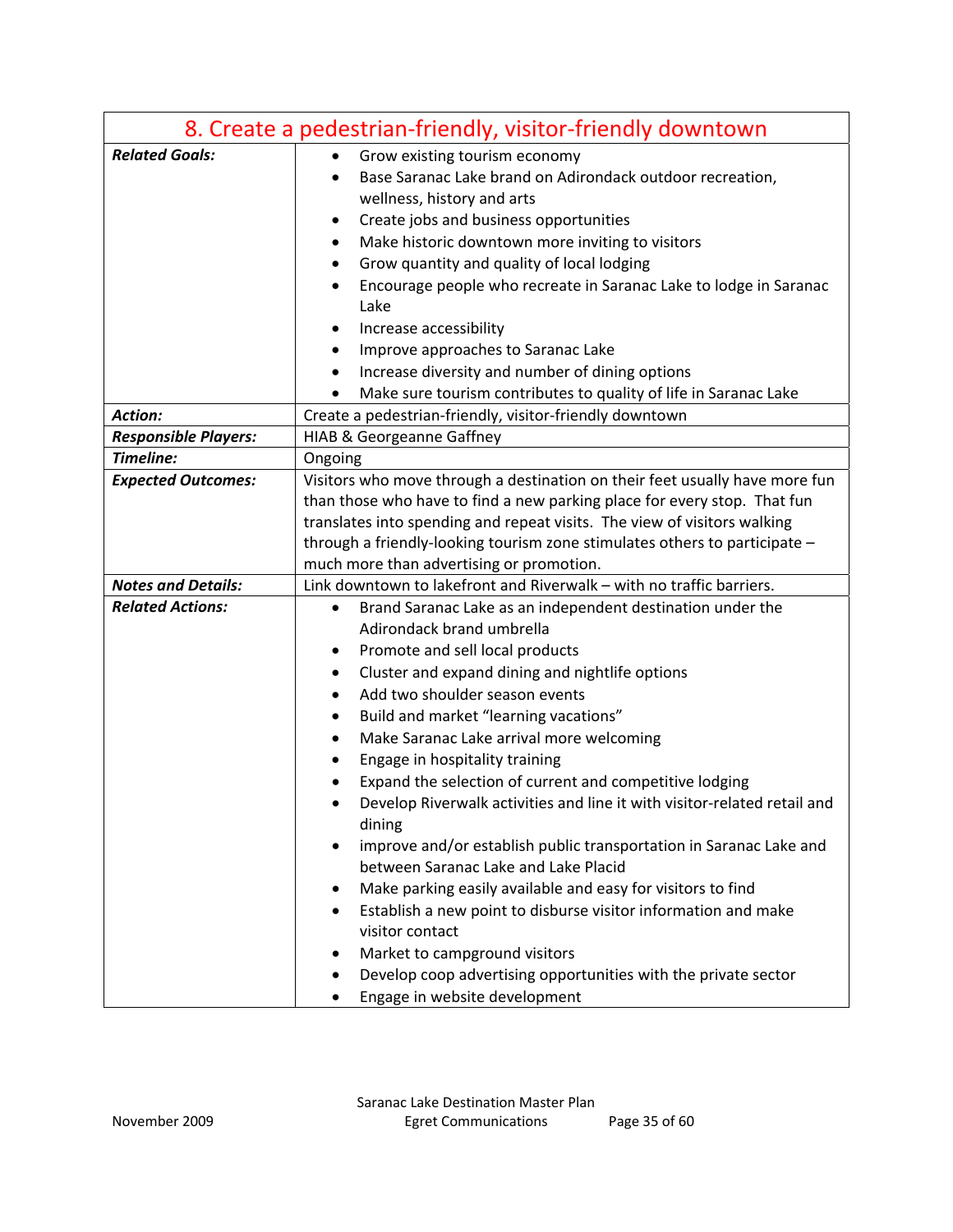| 9. Establish a new point to disburse visitor information |                                                                                    |
|----------------------------------------------------------|------------------------------------------------------------------------------------|
|                                                          | & make visitor contact                                                             |
| <b>Related Goals:</b>                                    | Grow existing tourism economy                                                      |
|                                                          | Base Saranac Lake brand on Adirondack outdoor recreation,                          |
|                                                          | wellness, history and arts                                                         |
|                                                          | Create jobs and business opportunities                                             |
|                                                          | Make historic downtown more inviting to visitors                                   |
|                                                          | Encourage people who recreate in Saranac Lake to lodge in Saranac                  |
|                                                          | Lake                                                                               |
|                                                          | Improve approaches to Saranac Lake                                                 |
|                                                          | Increase diversity and number of dining options                                    |
|                                                          | Make sure tourism contributes to quality of life in Saranac Lake<br>٠              |
|                                                          | Foster public/business/resident partnerships to share homegrown                    |
|                                                          | fun with visitors                                                                  |
|                                                          | Build a reputation as a safe, fun and friendly destination                         |
| Action:                                                  | Establish a new point to disburse visitor information and make visitor             |
|                                                          | contact                                                                            |
| <b>Responsible Players:</b>                              | Chamber, LPECVB                                                                    |
| Timeline:                                                | <b>Complete and Ongoing</b>                                                        |
| <b>Expected Outcomes:</b>                                | Visitors have expanded opportunities to learn about Saranac Lake's tourism         |
|                                                          | offerings, public infrastructure, events, etc.                                     |
| <b>Notes and Details:</b>                                | This is underway.                                                                  |
| <b>Related Actions:</b>                                  | Brand Saranac Lake as an independent destination under the<br>$\bullet$            |
|                                                          | Adirondack brand umbrella                                                          |
|                                                          | Build a strong practice of stewardship                                             |
|                                                          | Promote and sell local products                                                    |
|                                                          | Cluster and expand dining and nightlife options                                    |
|                                                          | Add two shoulder season events                                                     |
|                                                          | Build and market "learning vacations"                                              |
|                                                          | Make Saranac Lake arrival more welcoming                                           |
|                                                          | Expand the selection of current and competitive lodging                            |
|                                                          | Develop Riverwalk activities and line it with visitor-related retail and<br>dining |
|                                                          | Create a pedestrian-friendly, visitor-friendly downtown                            |
|                                                          | Make parking easily available and easy for visitors to find                        |
|                                                          | Develop Trail Masterplan to integrate paths, Riverwalk, trails,                    |
|                                                          | corridors                                                                          |
|                                                          | Establish recreational path between Saranac Lake and Lake Placid                   |
|                                                          | Erase the county line in terms marketing                                           |
|                                                          | Market to campground visitors                                                      |
|                                                          | Develop coop advertising opportunities with the private sector                     |
|                                                          | Engage in website development                                                      |
|                                                          | Establish an ongoing "Saranac Lake Tourism Council"                                |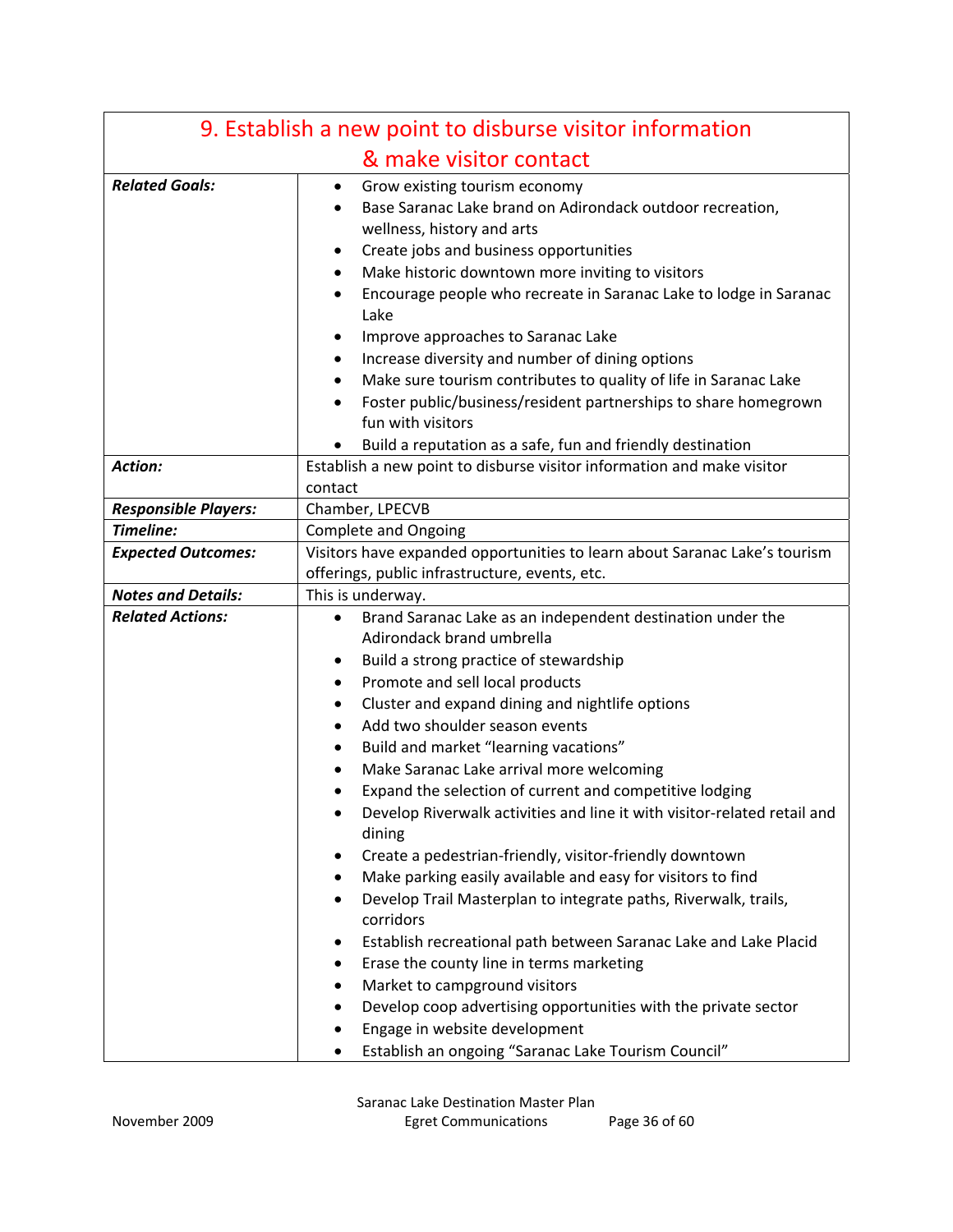| 10. Engage in website development and reservation system and   |                                                                                                                                                                                                                                                                                                                                                                                                                                                                                                                                                                                                                                                                            |  |
|----------------------------------------------------------------|----------------------------------------------------------------------------------------------------------------------------------------------------------------------------------------------------------------------------------------------------------------------------------------------------------------------------------------------------------------------------------------------------------------------------------------------------------------------------------------------------------------------------------------------------------------------------------------------------------------------------------------------------------------------------|--|
| establish a base line of data on visitor quantities, spending, |                                                                                                                                                                                                                                                                                                                                                                                                                                                                                                                                                                                                                                                                            |  |
| demographics                                                   |                                                                                                                                                                                                                                                                                                                                                                                                                                                                                                                                                                                                                                                                            |  |
| <b>Related Goals:</b>                                          | Grow existing tourism economy<br>٠<br>Base Saranac Lake brand on Adirondack outdoor recreation,<br>wellness, history and arts<br>Create jobs and business opportunities<br>٠<br>Make historic downtown more inviting to visitors<br>$\bullet$<br>Grow quantity and quality of local lodging<br>Enhance nightlife for residents and visitors<br>Encourage people who recreate in Saranac Lake to lodge in Saranac<br>$\bullet$<br>Lake<br>Increase guided tour options<br>Increase diversity and number of dining options                                                                                                                                                   |  |
|                                                                | Work to make this a sustainable destination                                                                                                                                                                                                                                                                                                                                                                                                                                                                                                                                                                                                                                |  |
|                                                                | Build a reputation as a safe, fun and friendly destination                                                                                                                                                                                                                                                                                                                                                                                                                                                                                                                                                                                                                 |  |
| <b>Action:</b>                                                 | Engage in website development and reservation system and establish a base<br>line of data on visitor quantities, spending, demographics                                                                                                                                                                                                                                                                                                                                                                                                                                                                                                                                    |  |
| <b>Responsible Players:</b>                                    | Chamber & LPECVB, Franklin County Tourism/Neil Seymour                                                                                                                                                                                                                                                                                                                                                                                                                                                                                                                                                                                                                     |  |
| Timeline:                                                      | <b>Underway and Ongoing</b>                                                                                                                                                                                                                                                                                                                                                                                                                                                                                                                                                                                                                                                |  |
| <b>Expected Outcomes:</b>                                      | Upgrade the current website to reflect the new market position that                                                                                                                                                                                                                                                                                                                                                                                                                                                                                                                                                                                                        |  |
|                                                                | Saranac Lake intends to occupy, and make that website perform well with                                                                                                                                                                                                                                                                                                                                                                                                                                                                                                                                                                                                    |  |
|                                                                | the target markets.                                                                                                                                                                                                                                                                                                                                                                                                                                                                                                                                                                                                                                                        |  |
| <b>Notes and Details:</b>                                      | Needs to link strongly (and fairly) to area tourism businesses.                                                                                                                                                                                                                                                                                                                                                                                                                                                                                                                                                                                                            |  |
| <b>Related Actions:</b>                                        | Brand Saranac Lake as an independent destination under the<br>$\bullet$<br>Adirondack brand umbrella<br>Build a strong practice of stewardship<br>٠<br>Promote and sell local products<br>٠<br>Cluster and expand dining and nightlife options<br>Add two shoulder season events<br>Build and market "learning vacations"<br>Expand the selection of current and competitive lodging<br>Develop Riverwalk activities<br>Create a pedestrian-friendly, visitor-friendly downtown<br>Make parking easily available and easy for visitors to find<br>Develop Trail Masterplan to integrate paths, Riverwalk, trails,<br>corridors<br>Erase the county line in terms marketing |  |
|                                                                | Establish a new point to disburse visitor information and make<br>visitor contact<br>Market to campground visitors<br>Develop coop advertising opportunities with the private sector                                                                                                                                                                                                                                                                                                                                                                                                                                                                                       |  |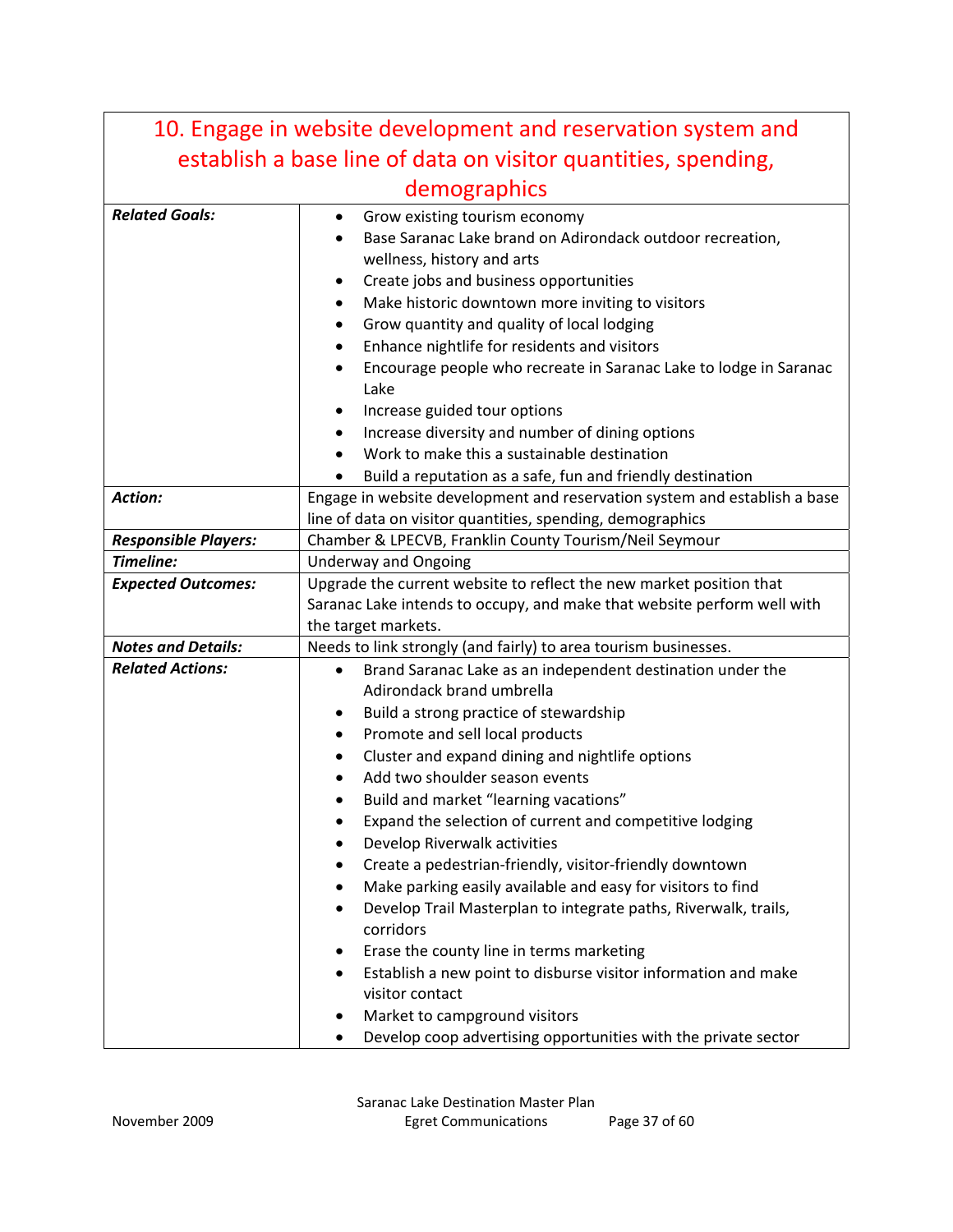| 11. Engage in hospitality training |                                                                                                                 |  |
|------------------------------------|-----------------------------------------------------------------------------------------------------------------|--|
| <b>Related Goals:</b>              | Grow existing tourism economy<br>٠                                                                              |  |
|                                    | Base Saranac Lake brand on Adirondack outdoor recreation,                                                       |  |
|                                    | wellness, history and arts                                                                                      |  |
|                                    | Create jobs and business opportunities<br>$\bullet$                                                             |  |
|                                    | Make historic downtown more inviting to visitors<br>٠                                                           |  |
|                                    | Grow quantity and quality of local lodging<br>٠                                                                 |  |
|                                    | Enhance nightlife for residents and visitors<br>$\bullet$                                                       |  |
|                                    | Encourage people who recreate in Saranac Lake to lodge in Saranac                                               |  |
|                                    | Lake                                                                                                            |  |
|                                    | Improve approaches to Saranac Lake                                                                              |  |
|                                    | Increase guided tour options<br>٠                                                                               |  |
|                                    | Increase diversity and number of dining options<br>٠                                                            |  |
|                                    | Make sure tourism contributes to quality of life in Saranac Lake<br>$\bullet$                                   |  |
|                                    | Foster public/business/resident partnerships to share homegrown                                                 |  |
|                                    | fun with visitors                                                                                               |  |
| <b>Action:</b>                     | Engage in hospitality training                                                                                  |  |
| <b>Responsible Players:</b>        | LPECVB, WIB/Joe Contol, ACT, Paul Smiths College                                                                |  |
| Timeline:                          | Spring 2010                                                                                                     |  |
| <b>Expected Outcomes:</b>          | Visitors will have a more welcoming experience, met by tourism                                                  |  |
|                                    | professionals who are trained to serve them well.                                                               |  |
| <b>Notes and Details:</b>          | In tourism, there is a time for partnerships - and this is it!                                                  |  |
| <b>Related Actions:</b>            | Brand Saranac Lake as an independent destination under the<br>$\bullet$                                         |  |
|                                    | Adirondack brand umbrella                                                                                       |  |
|                                    | Build a strong practice of stewardship<br>٠                                                                     |  |
|                                    | Promote and sell local products<br>٠                                                                            |  |
|                                    | Cluster and expand dining and nightlife options<br>٠                                                            |  |
|                                    | Build and market "learning vacations"<br>٠                                                                      |  |
|                                    | Expand the selection of current and competitive lodging                                                         |  |
|                                    | Develop Riverwalk activities and line it with visitor-related retail and                                        |  |
|                                    | dining                                                                                                          |  |
|                                    | Create a pedestrian-friendly, visitor-friendly downtown                                                         |  |
|                                    | Improve and/or establish public transportation in Saranac Lake and<br>٠<br>between Saranac Lake and Lake Placid |  |
|                                    |                                                                                                                 |  |
|                                    | Make parking easily available and easy for visitors to find                                                     |  |
|                                    | Erase the county line in terms marketing                                                                        |  |
|                                    | Establish a new point to disburse visitor information and make<br>٠<br>visitor contact                          |  |
|                                    | Incubate new tourism businesses                                                                                 |  |
|                                    |                                                                                                                 |  |
|                                    | Engage in website development                                                                                   |  |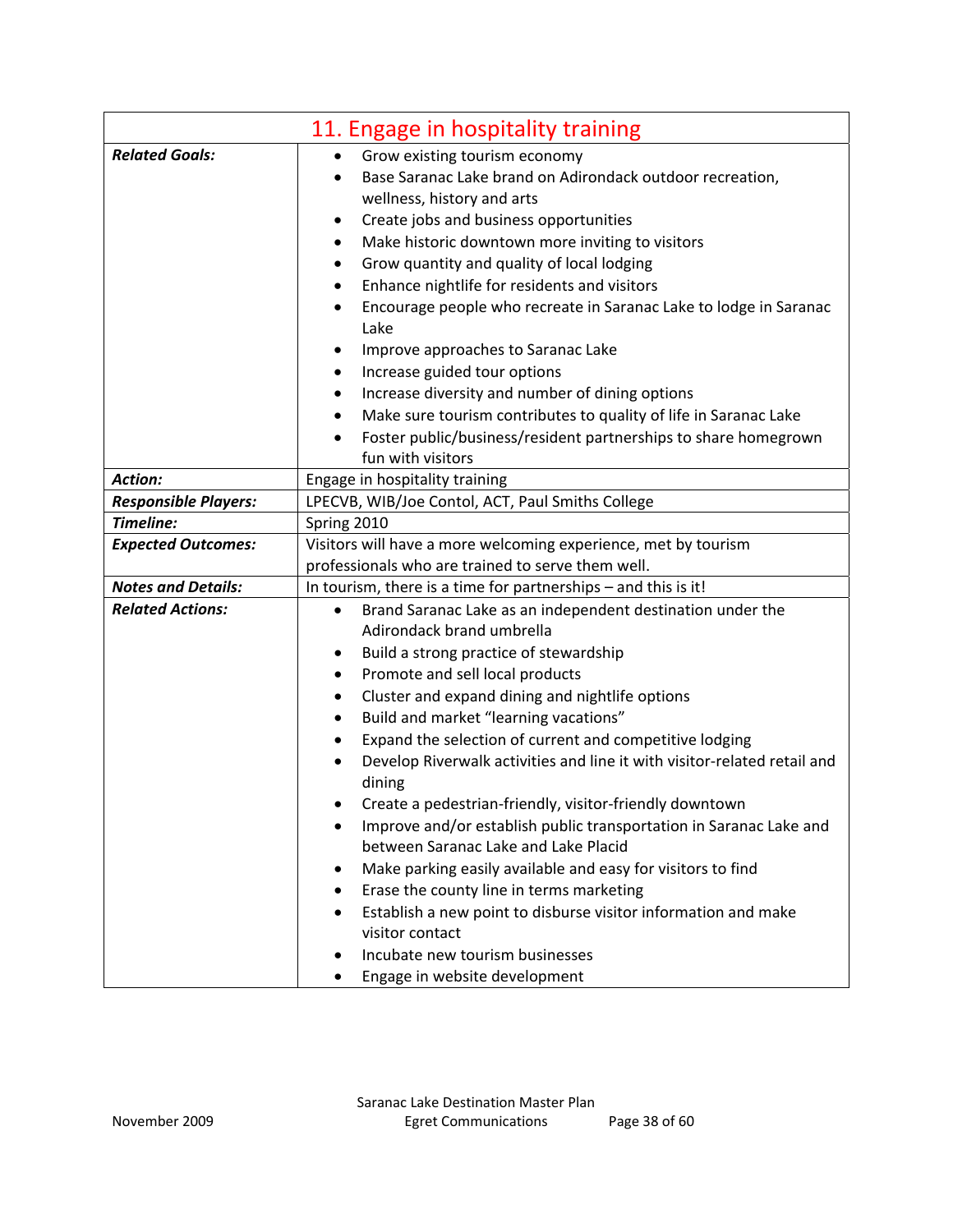|                             | 12. Add two shoulder season events                                                              |  |
|-----------------------------|-------------------------------------------------------------------------------------------------|--|
| <b>Related Goals:</b>       | Grow existing tourism economy<br>$\bullet$                                                      |  |
|                             | Create jobs and business opportunities<br>٠                                                     |  |
|                             | Grow quantity and quality of local lodging<br>٠                                                 |  |
|                             | Enhance nightlife for residents and visitors<br>$\bullet$                                       |  |
|                             | Increase diversity and number of dining options<br>$\bullet$                                    |  |
|                             | Make sure tourism contributes to quality of life in Saranac Lake<br>$\bullet$                   |  |
|                             | Foster public/business/resident partnerships to share homegrown<br>$\bullet$                    |  |
|                             | fun with visitors                                                                               |  |
| <b>Action:</b>              | Add two shoulder season events                                                                  |  |
| <b>Responsible Players:</b> | Chamber & Jason Smith                                                                           |  |
| Timeline:                   | 18 months                                                                                       |  |
| <b>Expected Outcomes:</b>   | Events, when well managed, bring a host community together. Events can                          |  |
|                             | also serve to draw people into a destination in a period of time when                           |  |
|                             | occupancy is typically low.                                                                     |  |
| <b>Notes and Details:</b>   | Choose events that support the overall quest to stand as an independent                         |  |
|                             | destination focused on the outdoors, learning, wellness, history, and the                       |  |
|                             | arts.                                                                                           |  |
| <b>Related Actions:</b>     | Brand Saranac Lake as an independent destination under the<br>$\bullet$                         |  |
|                             | Adirondack brand umbrella                                                                       |  |
|                             | Build a strong practice of stewardship                                                          |  |
|                             | Promote and sell local products<br>$\bullet$                                                    |  |
|                             | Cluster and expand dining and nightlife options<br>٠                                            |  |
|                             | Build and market "learning vacations"<br>٠                                                      |  |
|                             | Expand the selection of current and competitive lodging<br>$\bullet$                            |  |
|                             | Develop Riverwalk activities and line it with visitor-related retail and<br>$\bullet$<br>dining |  |
|                             | Create a pedestrian-friendly, visitor-friendly downtown<br>$\bullet$                            |  |
|                             | Improve and/or establish public transportation in Saranac Lake and<br>$\bullet$                 |  |
|                             | between Saranac Lake and Lake Placid                                                            |  |
|                             | Make parking easily available and easy for visitors to find<br>$\bullet$                        |  |
|                             | Erase the county line in terms marketing<br>$\bullet$                                           |  |
|                             | Establish a new point to disburse visitor information and make visitor<br>$\bullet$<br>contact  |  |
|                             | Incubate new tourism businesses                                                                 |  |
|                             | Engage in website development                                                                   |  |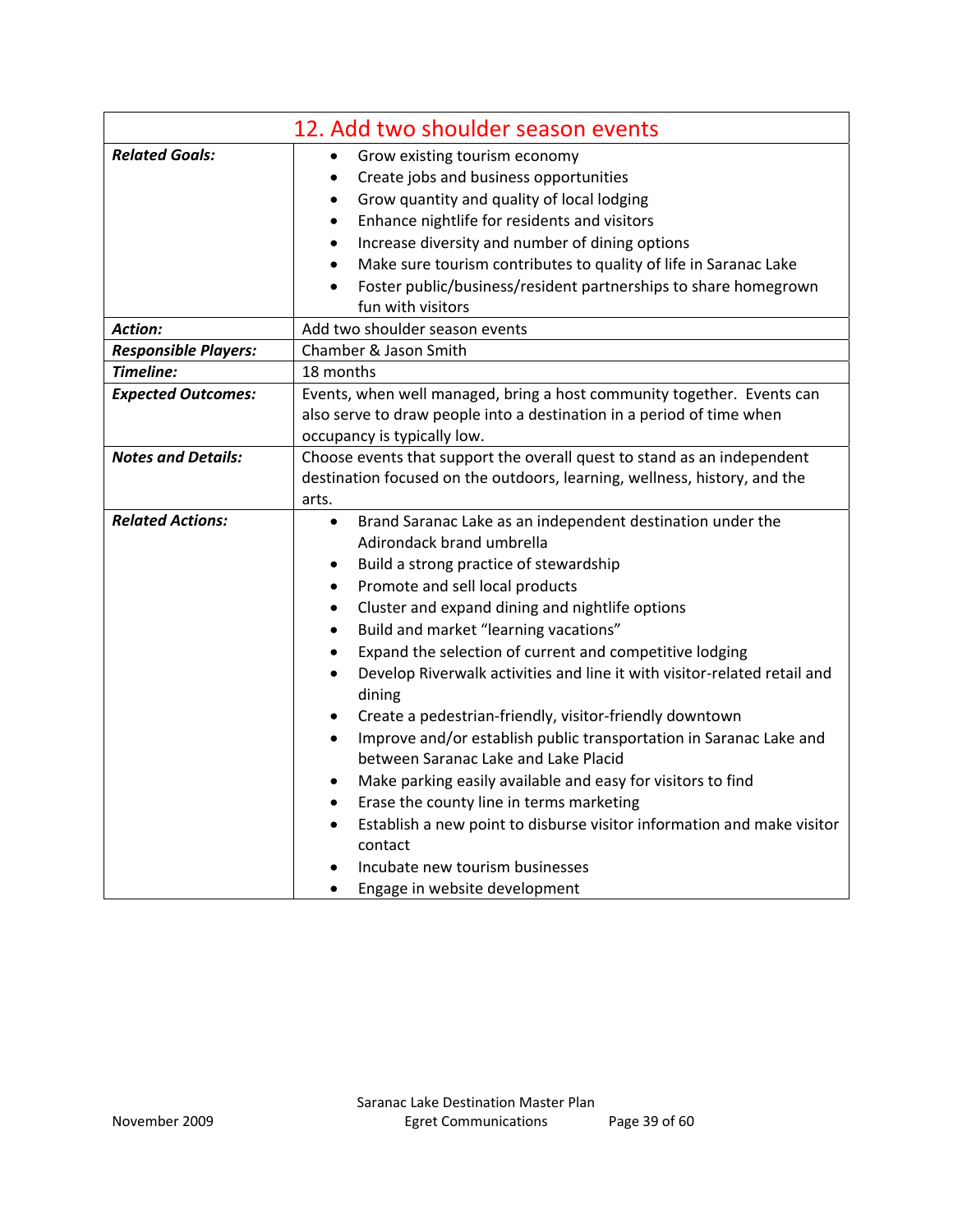|                             | 13. Develop Trail Masterplan                                                          |
|-----------------------------|---------------------------------------------------------------------------------------|
| <b>Related Goals:</b>       | Base Saranac Lake brand on Adirondack outdoor recreation,                             |
|                             | wellness, history and arts                                                            |
|                             | Make historic downtown more inviting to visitors<br>٠                                 |
|                             | Encourage people who recreate in Saranac Lake to lodge in Saranac<br>Lake             |
|                             | Increase accessibility<br>٠                                                           |
|                             | Increase guided tour options<br>٠                                                     |
|                             | Strengthen relationship with neighboring destinations<br>٠                            |
|                             | Make sure tourism contributes to quality of life in Saranac Lake<br>$\bullet$         |
|                             | Work to make this a sustainable destination<br>$\bullet$                              |
|                             | Build a reputation as a safe, fun and friendly destination                            |
| <b>Action:</b>              | Develop Trail Masterplan to integrate paths, Riverwalk, trails, corridors and         |
|                             | enhance accessibility                                                                 |
| <b>Responsible Players:</b> | HIAB will take lead, WCS, Georgeanne Gaffney                                          |
| Timeline:                   | One year                                                                              |
| <b>Expected Outcomes:</b>   | There is a full understanding among residents, those involved in delivering           |
|                             | tourism experiences, and visitors related to trails, usage and limits on each         |
|                             | (both public and commercial), dates of usage, and how those trails connect            |
|                             | with each other.                                                                      |
| <b>Notes and Details:</b>   | Include water trails.                                                                 |
| <b>Related Actions:</b>     | Brand Saranac Lake as an independent destination under the<br>$\bullet$               |
|                             | Adirondack brand umbrella                                                             |
|                             | Build a strong practice of stewardship<br>$\bullet$                                   |
|                             | Build and market "learning vacations"<br>$\bullet$                                    |
|                             | Expand the selection of current and competitive lodging<br>$\bullet$                  |
|                             | Develop Riverwalk activities and line it with visitor-related retail and<br>$\bullet$ |
|                             | dining                                                                                |
|                             | Establish recreational path between Saranac Lake and Lake Placid<br>٠                 |
|                             | Establish a new point to disburse visitor information and make<br>$\bullet$           |
|                             | visitor contact                                                                       |
|                             | Market to campground visitors                                                         |
|                             | Engage in website development<br>$\bullet$                                            |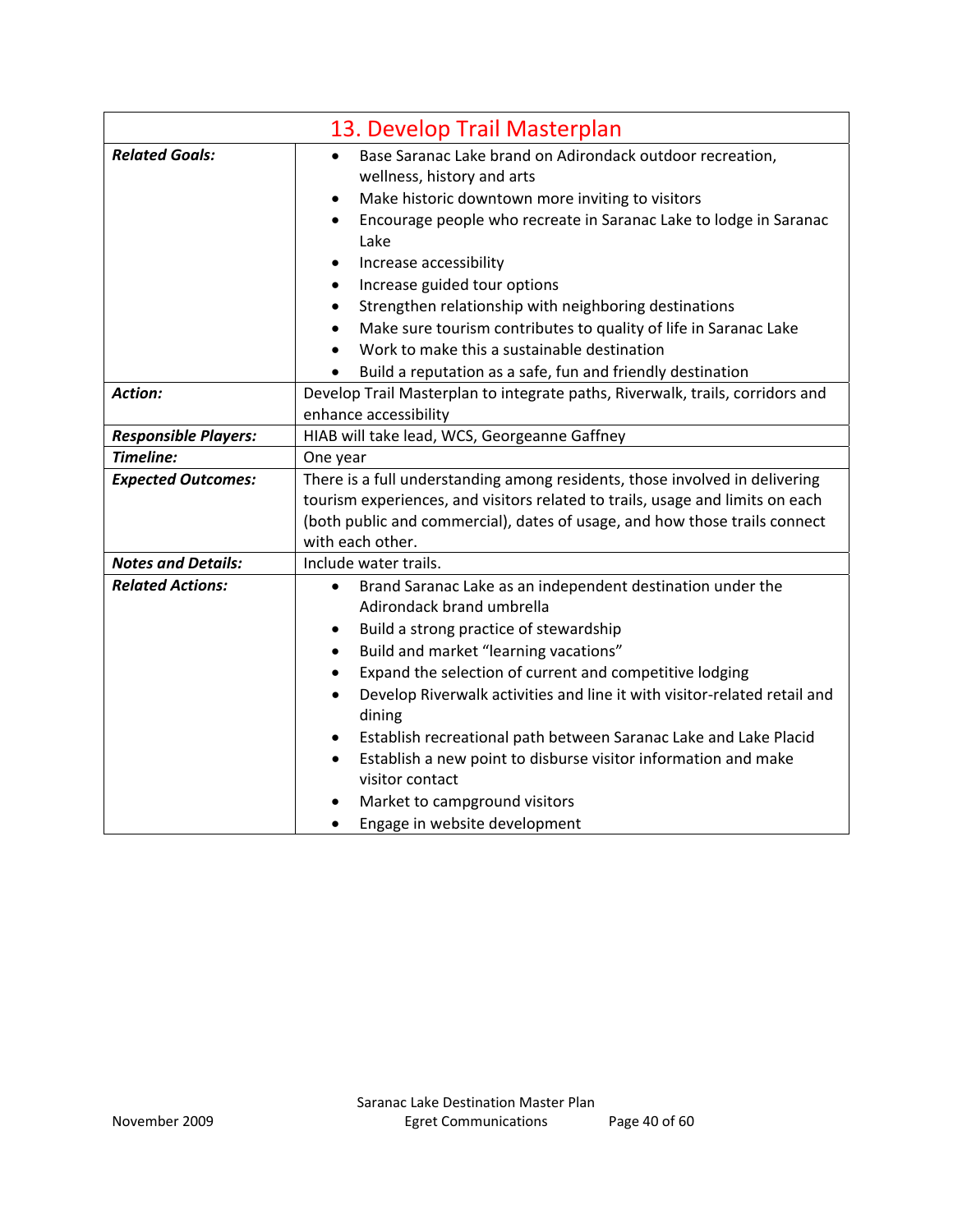| 14. Establish recreational path between Saranac Lake and Lake Placid |                                                                                                                                                                                                                                                                                                                                                                                                                                                                          |
|----------------------------------------------------------------------|--------------------------------------------------------------------------------------------------------------------------------------------------------------------------------------------------------------------------------------------------------------------------------------------------------------------------------------------------------------------------------------------------------------------------------------------------------------------------|
| <b>Related Goals:</b>                                                | Base Saranac Lake brand on Adirondack outdoor recreation,<br>wellness, history and arts<br>Improve approaches to Saranac Lake<br>$\bullet$<br>Strengthen relationship with neighboring destinations<br>$\bullet$<br>Make sure tourism contributes to quality of life in Saranac Lake                                                                                                                                                                                     |
| Action:                                                              | Establish recreational path between Saranac Lake and Lake Placid                                                                                                                                                                                                                                                                                                                                                                                                         |
| <b>Responsible Players:</b>                                          | HIAB, Chuck Damp, Tom Boothe, Jason Smith & Dick Beamish                                                                                                                                                                                                                                                                                                                                                                                                                 |
| Timeline:                                                            | Within 5 years                                                                                                                                                                                                                                                                                                                                                                                                                                                           |
| <b>Expected Outcomes:</b>                                            | Residents and visitors have a route to and from Lake Placid for running,<br>biking, cross country skiing, etc.                                                                                                                                                                                                                                                                                                                                                           |
| <b>Notes and Details:</b>                                            | There may be more benefit to residents than visitors on this.                                                                                                                                                                                                                                                                                                                                                                                                            |
| <b>Related Actions:</b>                                              | Build a strong practice of stewardship<br>$\bullet$<br>Make Saranac Lake arrival more welcoming<br>Develop Riverwalk activities and line it with visitor-related retail and<br>$\bullet$<br>dining<br>Create a pedestrian-friendly, visitor-friendly downtown<br>Improve and/or establish public transportation in Saranac Lake and<br>between Saranac Lake and Lake Placid<br>Develop Trail Masterplan to integrate paths, Riverwalk, trails,<br>$\bullet$<br>corridors |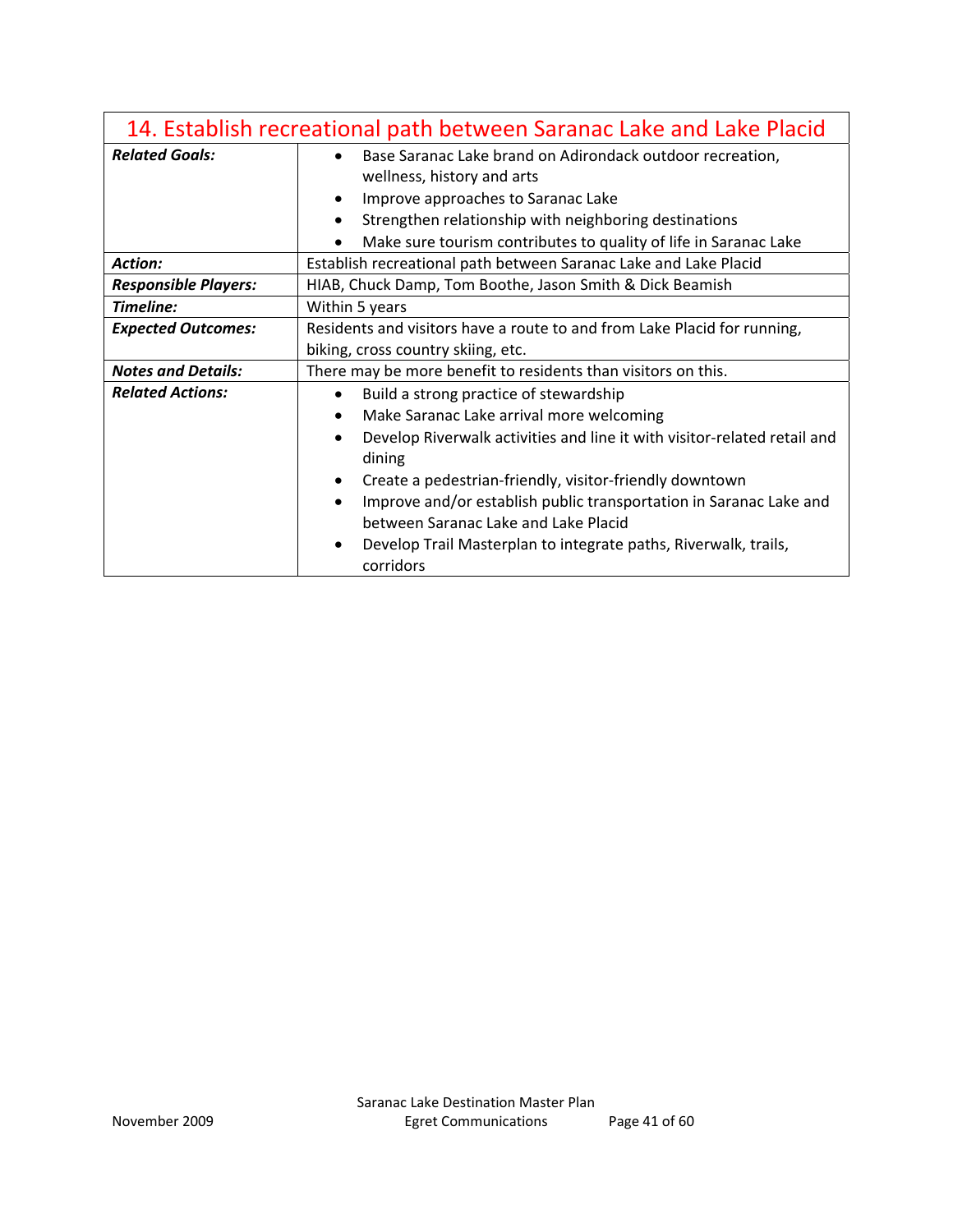|                             | 15. Promote and sell local products                                                            |
|-----------------------------|------------------------------------------------------------------------------------------------|
| <b>Related Goals:</b>       | Grow existing tourism economy<br>$\bullet$                                                     |
|                             | Base Saranac Lake brand on Adirondack outdoor recreation,<br>$\bullet$                         |
|                             | wellness, history and arts                                                                     |
|                             | Create jobs and business opportunities<br>٠                                                    |
|                             | Make historic downtown more inviting to visitors<br>$\bullet$                                  |
|                             | Grow quantity and quality of local lodging<br>$\bullet$                                        |
|                             | Enhance nightlife for residents and visitors<br>$\bullet$                                      |
|                             | Encourage people who recreate in Saranac Lake to lodge in Saranac<br>$\bullet$                 |
|                             | Lake                                                                                           |
|                             | Increase guided tour options<br>٠                                                              |
|                             | Increase diversity and number of dining options<br>$\bullet$                                   |
|                             | Make sure tourism contributes to quality of life in Saranac Lake<br>$\bullet$                  |
|                             | Foster public/business/resident partnerships to share homegrown                                |
|                             | fun with visitors                                                                              |
| <b>Action:</b>              | Promote and sell local products                                                                |
| <b>Responsible Players:</b> | Chamber, ANCA, Adirondack Harvest                                                              |
| Timeline:                   | Ongoing                                                                                        |
| <b>Expected Outcomes:</b>   | Tourism functions in such a way that it reinforces visitor spending on                         |
|                             | products that are locally owned and operated.                                                  |
| <b>Notes and Details:</b>   | Local products keep profits and decision making in the immediate area,                         |
|                             | helping ensure that business decisions take into account local economic and                    |
|                             | social needs.                                                                                  |
| <b>Related Actions:</b>     | Brand Saranac Lake as an independent destination under the<br>$\bullet$                        |
|                             | Adirondack brand umbrella                                                                      |
|                             | Cluster and expand dining and nightlife options<br>$\bullet$                                   |
|                             | Add two shoulder season events<br>$\bullet$                                                    |
|                             | Build and market "learning vacations"<br>$\bullet$                                             |
|                             | Establish a new point to disburse visitor information and make<br>$\bullet$<br>visitor contact |
|                             | Incubate new tourism businesses<br>$\bullet$                                                   |
|                             | Market to campground visitors<br>$\bullet$                                                     |
|                             | Develop coop advertising opportunities with the private sector                                 |
|                             | Engage in website development                                                                  |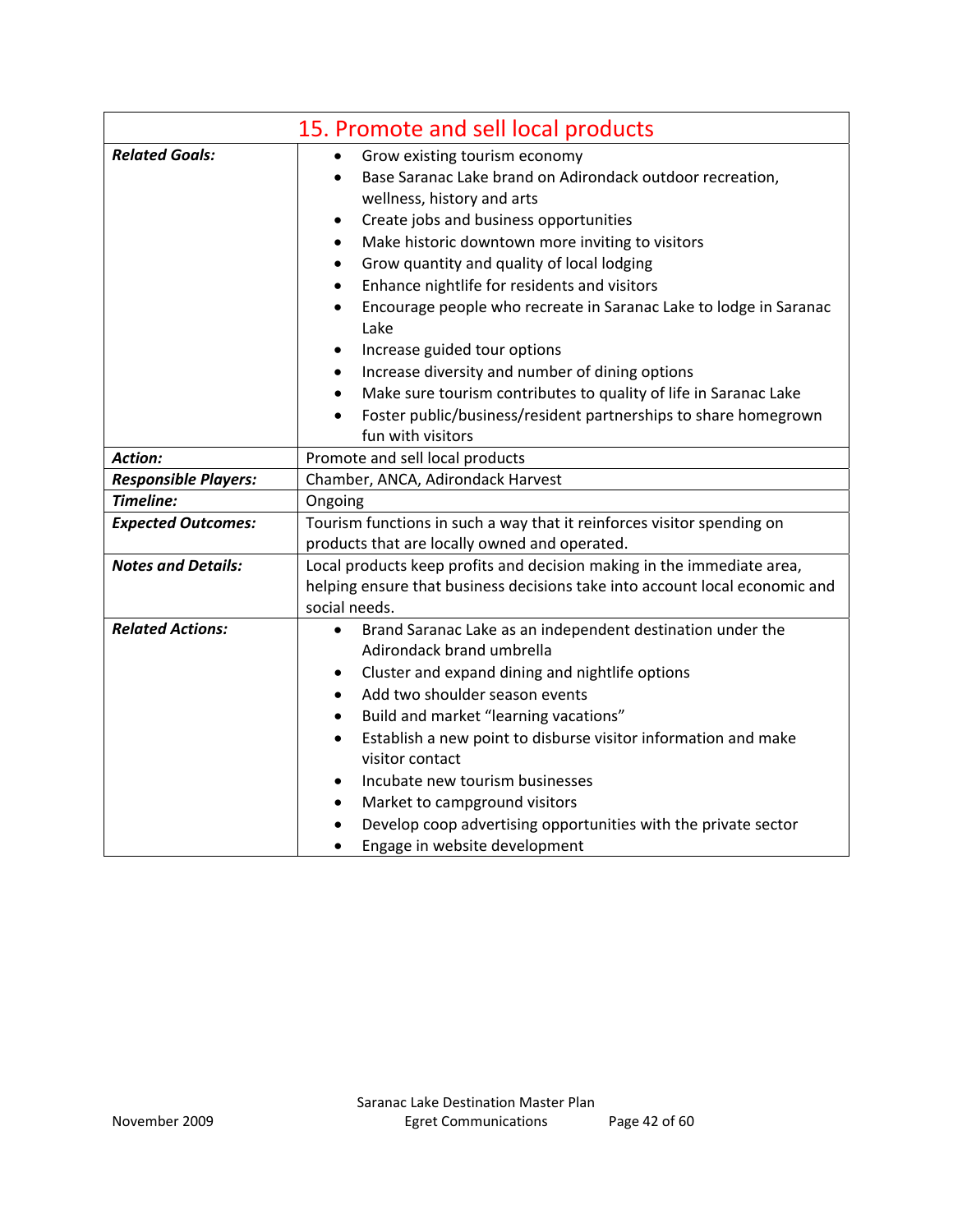| 16. Make Saranac Lake arrival more welcoming |                                                                                                      |  |
|----------------------------------------------|------------------------------------------------------------------------------------------------------|--|
| <b>Related Goals:</b>                        | Grow existing tourism economy                                                                        |  |
|                                              | Base Saranac Lake brand on Adirondack outdoor recreation,<br>$\bullet$<br>wellness, history and arts |  |
|                                              | Create jobs and business opportunities<br>$\bullet$                                                  |  |
|                                              | Make historic downtown more inviting to visitors<br>$\bullet$                                        |  |
|                                              | Encourage people who recreate in Saranac Lake to lodge in Saranac<br>$\bullet$<br>Lake               |  |
|                                              | Improve approaches to Saranac Lake<br>$\bullet$                                                      |  |
|                                              | Increase diversity and number of dining options<br>$\bullet$                                         |  |
|                                              | Make sure tourism contributes to quality of life in Saranac Lake<br>$\bullet$                        |  |
|                                              | Foster public/business/resident partnerships to share homegrown<br>$\bullet$                         |  |
|                                              | fun with visitors                                                                                    |  |
|                                              | Build a reputation as a safe, fun and friendly destination                                           |  |
| Action:                                      | Make Saranac Lake arrival more welcoming                                                             |  |
| <b>Responsible Players:</b>                  | Village, Town of Harrietstown/Jim Murmane, ANCA                                                      |  |
| Timeline:                                    | Ongoing                                                                                              |  |
| <b>Expected Outcomes:</b>                    | Visitors who enter an upbeat and welcoming destination are inclined to stay,                         |  |
|                                              | recreate, build a relationship, and come back often.                                                 |  |
| <b>Notes and Details:</b>                    |                                                                                                      |  |
| <b>Related Actions:</b>                      | Cluster and expand dining and nightlife options<br>$\bullet$                                         |  |
|                                              | Engage in hospitality training<br>$\bullet$                                                          |  |
|                                              | Expand the selection of current and competitive lodging<br>$\bullet$                                 |  |
|                                              | Develop Riverwalk activities and line it with visitor-related retail and<br>$\bullet$<br>dining      |  |
|                                              | Create a pedestrian-friendly, visitor-friendly downtown<br>$\bullet$                                 |  |
|                                              | Improve and/or establish public transportation in Saranac Lake and<br>$\bullet$                      |  |
|                                              | between Saranac Lake and Lake Placid                                                                 |  |
|                                              | Make parking easily available and easy for visitors to find                                          |  |
|                                              | Develop Trail Masterplan to integrate paths, Riverwalk, trails,<br>$\bullet$<br>corridors            |  |
|                                              | Establish recreational path between Saranac Lake and Lake Placid<br>٠                                |  |
|                                              | Establish a new point to disburse visitor information and make visitor<br>$\bullet$                  |  |
|                                              | contact                                                                                              |  |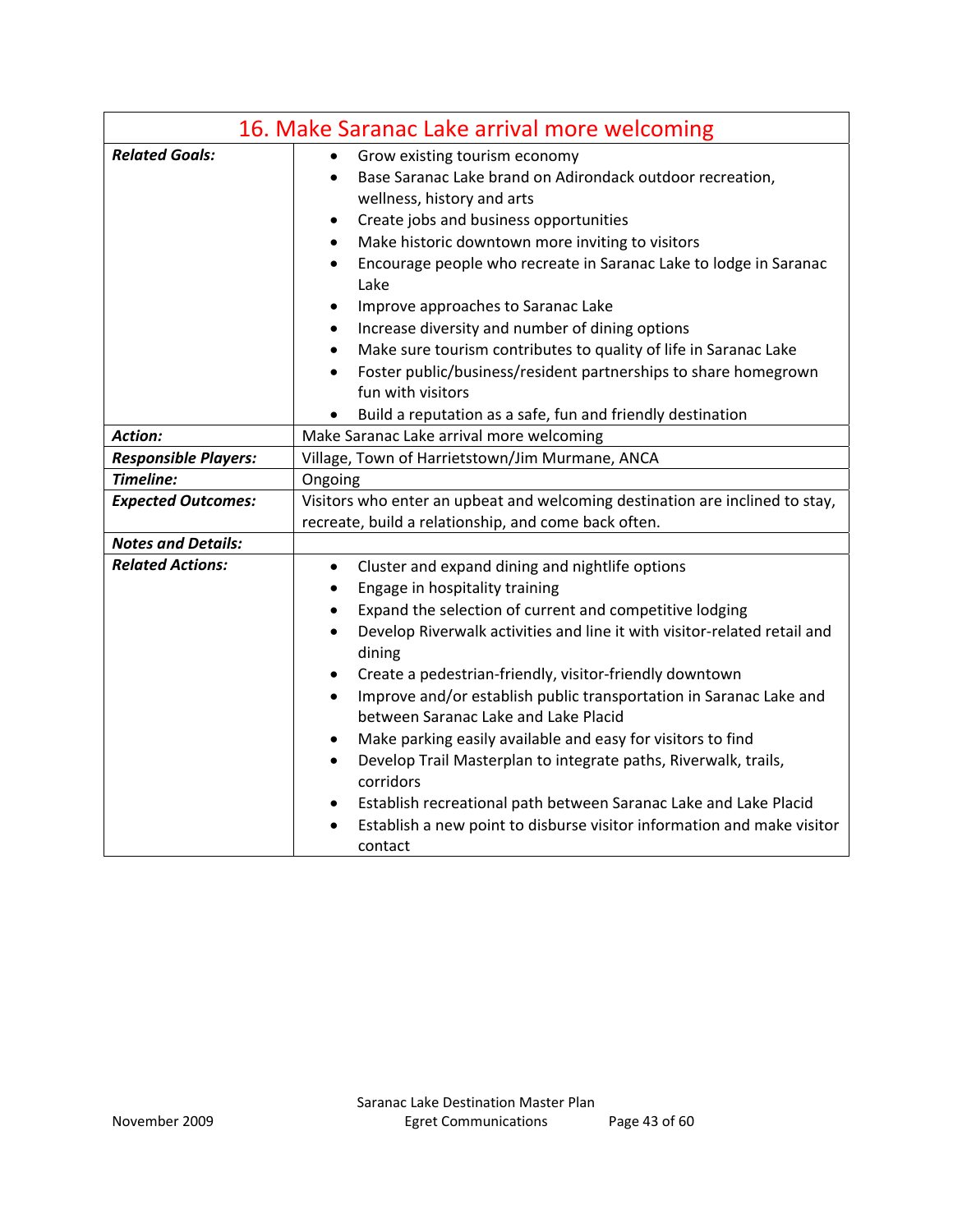|                             | 17. Incubate new tourism businesses                                                            |
|-----------------------------|------------------------------------------------------------------------------------------------|
| <b>Related Goals:</b>       | Grow existing tourism economy<br>$\bullet$                                                     |
|                             | Base Saranac Lake brand on Adirondack outdoor recreation,                                      |
|                             | wellness, history and arts                                                                     |
|                             | Create jobs and business opportunities<br>٠                                                    |
|                             | Grow quantity and quality of local lodging<br>$\bullet$                                        |
|                             | Enhance nightlife for residents and visitors<br>٠                                              |
|                             | Increase guided tour options<br>$\bullet$                                                      |
|                             | Increase diversity and number of dining options<br>٠                                           |
|                             | Foster public/business/resident partnerships to share homegrown<br>$\bullet$                   |
|                             | fun with visitors                                                                              |
|                             | Work to make this a sustainable destination                                                    |
|                             | Build a reputation as a safe, fun and friendly destination                                     |
| <b>Action:</b>              | Incubate new tourism businesses                                                                |
| <b>Responsible Players:</b> | Chamber, ECIDA, FCIDA, AEDC, Paul Smiths College                                               |
| Timeline:                   | Ongoing                                                                                        |
| <b>Expected Outcomes:</b>   | Higher chances that new tourism businesses will survive and thrive<br>$\bullet$                |
|                             | Good atmosphere to encourage investment in new businesses                                      |
|                             | Builds a stronger relationship among local businesses                                          |
| <b>Notes and Details:</b>   | Some of the incubation actions can be accomplished with retired volunteers                     |
| <b>Related Actions:</b>     | Promote and sell local products<br>$\bullet$                                                   |
|                             | Cluster and expand dining and nightlife options<br>٠                                           |
|                             | Build and market "learning vacations"<br>٠                                                     |
|                             | Make Saranac Lake arrival more welcoming<br>$\bullet$                                          |
|                             | Engage in hospitality training<br>٠                                                            |
|                             | Create a pedestrian-friendly, visitor-friendly downtown<br>$\bullet$                           |
|                             | Erase the county line in terms marketing<br>$\bullet$                                          |
|                             | Establish a new point to disburse visitor information and make visitor<br>$\bullet$<br>contact |
|                             | Develop coop advertising opportunities with the private sector                                 |
|                             | Engage in website development                                                                  |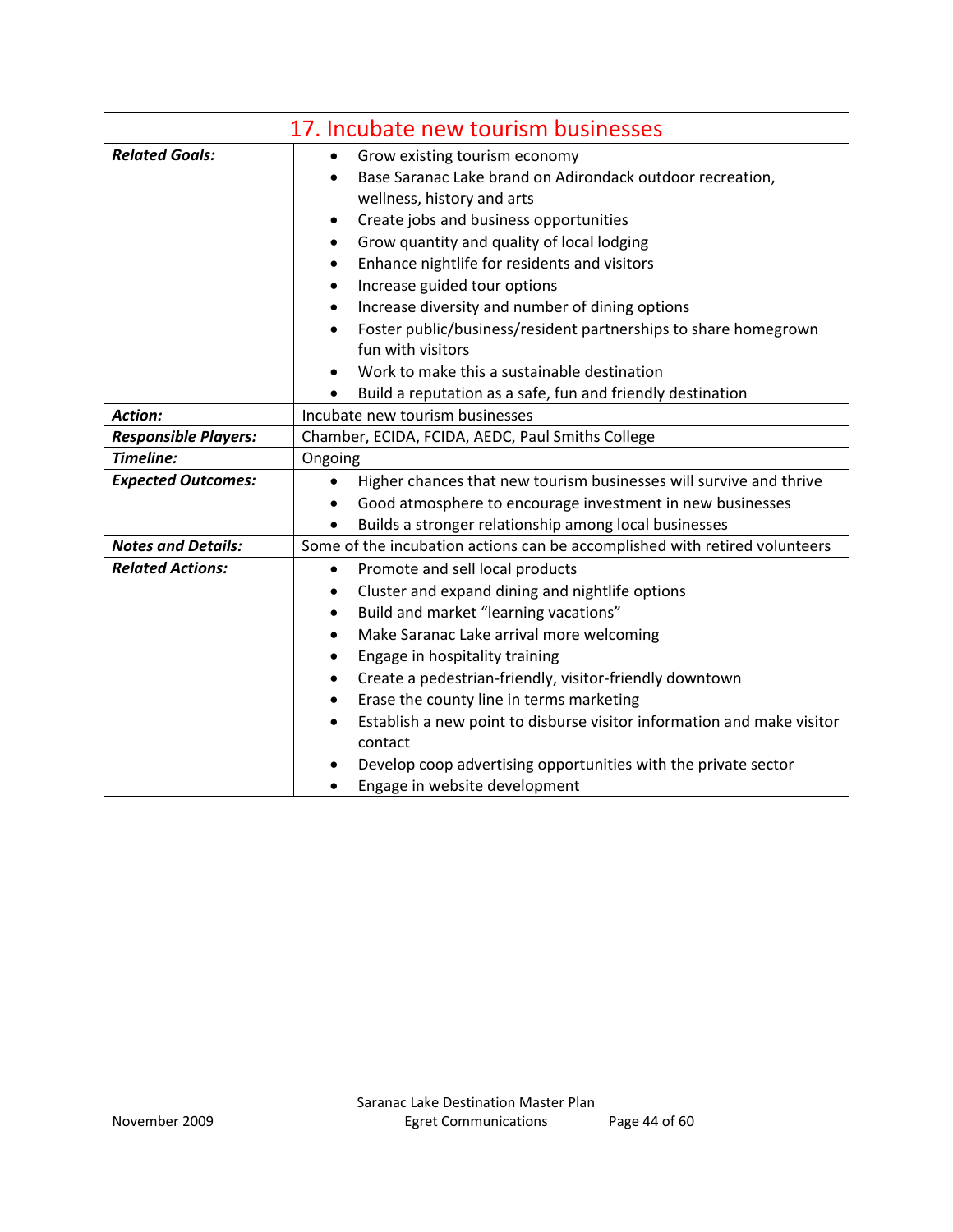|                             | 18. Market to campground visitors                                                  |
|-----------------------------|------------------------------------------------------------------------------------|
| <b>Related Goals:</b>       | Grow existing tourism economy<br>$\bullet$                                         |
|                             | Base Saranac Lake brand on Adirondack outdoor recreation,<br>$\bullet$             |
|                             | wellness, history and arts                                                         |
|                             | Create jobs and business opportunities<br>٠                                        |
|                             | Enhance nightlife for residents and visitors<br>٠                                  |
|                             | Increase guided tour options<br>٠                                                  |
|                             | Increase diversity and number of dining options<br>٠                               |
|                             | Foster public/business/resident partnerships to share homegrown                    |
|                             | fun with visitors                                                                  |
|                             | Work to make this a sustainable destination                                        |
|                             | Build a reputation as a safe, fun and friendly destination                         |
| <b>Action:</b>              | Market to campground visitors                                                      |
| <b>Responsible Players:</b> | Chamber                                                                            |
| Timeline:                   | Ongoing                                                                            |
| <b>Expected Outcomes:</b>   | Build a relationship between Saranac Lake and those patronizing                    |
|                             | campgrounds in the area.                                                           |
| <b>Notes and Details:</b>   |                                                                                    |
| <b>Related Actions:</b>     | Brand Saranac Lake as an independent destination under the<br>$\bullet$            |
|                             | Adirondack brand umbrella                                                          |
|                             | Build a strong practice of stewardship<br>٠                                        |
|                             | Promote and sell local products<br>٠                                               |
|                             | Cluster and expand dining and nightlife options<br>٠                               |
|                             | Add two shoulder season events<br>$\bullet$                                        |
|                             | Build and market "learning vacations"<br>٠                                         |
|                             | Make Saranac Lake arrival more welcoming<br>٠                                      |
|                             | Engage in hospitality training                                                     |
|                             | Develop Riverwalk activities and line it with visitor-related retail and<br>dining |
|                             | Create a pedestrian-friendly, visitor-friendly downtown                            |
|                             | Make parking easily available and easy for visitors to find                        |
|                             | Develop Trail Masterplan to integrate paths, Riverwalk, trails,                    |
|                             | corridors                                                                          |
|                             | Establish recreational path between Saranac Lake and Lake Placid                   |
|                             | Establish a new point to disburse visitor information and make visitor<br>contact  |
|                             | Develop coop advertising opportunities with the private sector                     |
|                             | Engage in website development                                                      |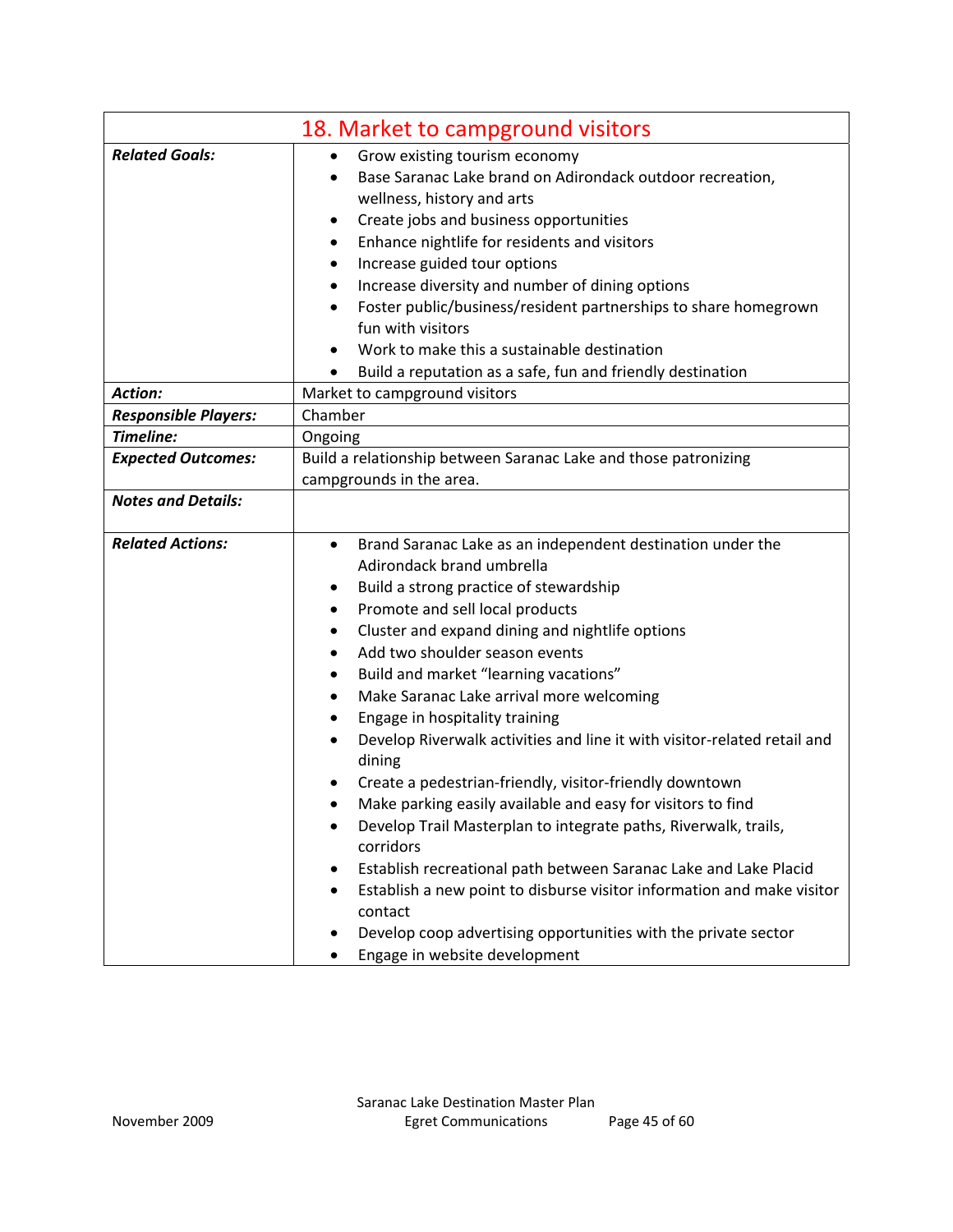|                             | 19. Develop coop advertising opportunities with the private sector                |  |
|-----------------------------|-----------------------------------------------------------------------------------|--|
| <b>Related Goals:</b>       | Grow existing tourism economy<br>$\bullet$                                        |  |
|                             | Base Saranac Lake brand on Adirondack outdoor recreation,                         |  |
|                             | wellness, history and arts                                                        |  |
|                             | Create jobs and business opportunities<br>$\bullet$                               |  |
|                             | Make historic downtown more inviting to visitors<br>$\bullet$                     |  |
|                             | Grow quantity and quality of local lodging<br>$\bullet$                           |  |
|                             | Enhance nightlife for residents and visitors<br>$\bullet$                         |  |
|                             | Encourage people who recreate in Saranac Lake to lodge in Saranac                 |  |
|                             | Lake                                                                              |  |
|                             | Increase guided tour options<br>٠                                                 |  |
|                             | Increase diversity and number of dining options<br>$\bullet$                      |  |
|                             | Foster public/business/resident partnerships to share homegrown                   |  |
|                             | fun with visitors                                                                 |  |
|                             | Build a reputation as a safe, fun and friendly destination                        |  |
| <b>Action:</b>              | Develop coop advertising opportunities with the private sector                    |  |
| <b>Responsible Players:</b> | Chamber, LPECVB                                                                   |  |
| Timeline:                   | Ongoing                                                                           |  |
| <b>Expected Outcomes:</b>   | Create a mechanism that promotes Saranac Lake as a destination and                |  |
|                             | enables private sector enterprises to promote themselves in conjunction.          |  |
| <b>Notes and Details:</b>   | This can be web based, advertising buys or even a printed piece for               |  |
|                             | distribution to arriving visitors.                                                |  |
| <b>Related Actions:</b>     | Brand Saranac Lake as an independent destination under the                        |  |
|                             | Adirondack brand umbrella                                                         |  |
|                             | Promote and sell local products<br>$\bullet$                                      |  |
|                             | Cluster and expand dining and nightlife options<br>$\bullet$                      |  |
|                             | Add two shoulder season events<br>$\bullet$                                       |  |
|                             | Build and market "learning vacations"<br>$\bullet$                                |  |
|                             | Erase the county line in terms marketing<br>$\bullet$                             |  |
|                             | Establish a new point to disburse visitor information and make visitor<br>contact |  |
|                             | Engage in website development                                                     |  |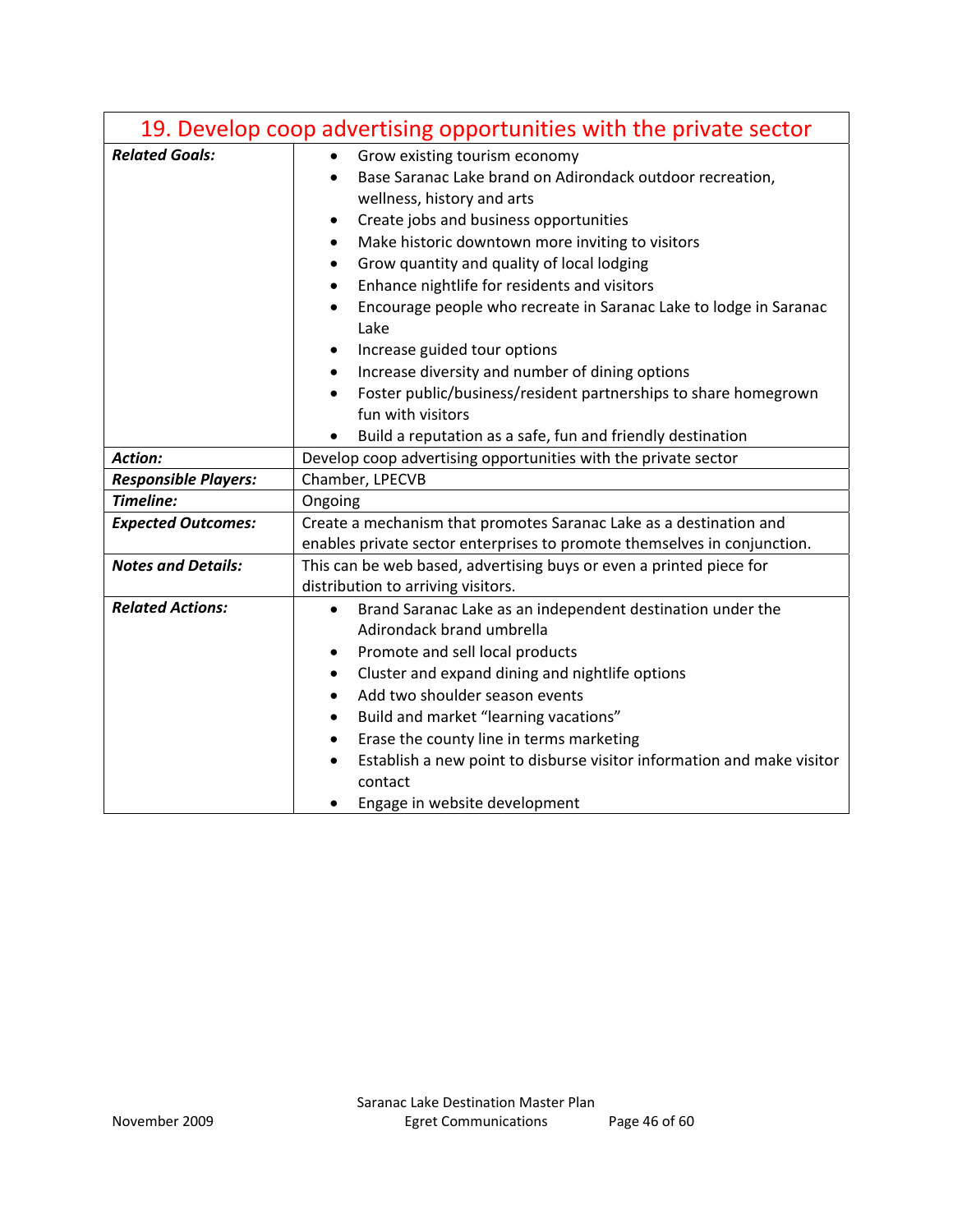| 20. Develop Riverwalk activities and line it with visitor-related retail and |                                                                                                                                                                                                                                                                                                                                                                                                                                                                                                                                                                                                                                                                                                                                                                                                                                                                             |  |  |  |  |  |
|------------------------------------------------------------------------------|-----------------------------------------------------------------------------------------------------------------------------------------------------------------------------------------------------------------------------------------------------------------------------------------------------------------------------------------------------------------------------------------------------------------------------------------------------------------------------------------------------------------------------------------------------------------------------------------------------------------------------------------------------------------------------------------------------------------------------------------------------------------------------------------------------------------------------------------------------------------------------|--|--|--|--|--|
| dining                                                                       |                                                                                                                                                                                                                                                                                                                                                                                                                                                                                                                                                                                                                                                                                                                                                                                                                                                                             |  |  |  |  |  |
| <b>Related Goals:</b>                                                        | Grow existing tourism economy<br>٠<br>Base Saranac Lake brand on Adirondack outdoor recreation,<br>wellness, history and arts<br>Create jobs and business opportunities<br>٠<br>Make historic downtown more inviting to visitors<br>٠<br>Grow quantity and quality of local lodging<br>٠<br>Encourage people who recreate in Saranac Lake to lodge in Saranac<br>$\bullet$<br>Lake                                                                                                                                                                                                                                                                                                                                                                                                                                                                                          |  |  |  |  |  |
|                                                                              | Increase accessibility<br>٠<br>Improve approaches to Saranac Lake<br>٠                                                                                                                                                                                                                                                                                                                                                                                                                                                                                                                                                                                                                                                                                                                                                                                                      |  |  |  |  |  |
|                                                                              | Increase diversity and number of dining options<br>٠                                                                                                                                                                                                                                                                                                                                                                                                                                                                                                                                                                                                                                                                                                                                                                                                                        |  |  |  |  |  |
|                                                                              | Make sure tourism contributes to quality of life in Saranac Lake<br>$\bullet$                                                                                                                                                                                                                                                                                                                                                                                                                                                                                                                                                                                                                                                                                                                                                                                               |  |  |  |  |  |
| <b>Action:</b>                                                               | Develop Riverwalk activities and line it with visitor-related retail and dining<br>(shops in backs of existing buildings)                                                                                                                                                                                                                                                                                                                                                                                                                                                                                                                                                                                                                                                                                                                                                   |  |  |  |  |  |
| <b>Responsible Players:</b>                                                  | CD/Jeremy Evans, AEDC, HIAB                                                                                                                                                                                                                                                                                                                                                                                                                                                                                                                                                                                                                                                                                                                                                                                                                                                 |  |  |  |  |  |
| Timeline:                                                                    | Ongoing                                                                                                                                                                                                                                                                                                                                                                                                                                                                                                                                                                                                                                                                                                                                                                                                                                                                     |  |  |  |  |  |
| <b>Expected Outcomes:</b>                                                    | The Riverwalk opens a key opportunity (as discovered by numerous other<br>destinations) to tie dining and retail to a positive water-oriented outdoor<br>environment. Saranac Lake can build this into such a positive experience<br>that it will be difficult for other regional destinations to compete.                                                                                                                                                                                                                                                                                                                                                                                                                                                                                                                                                                  |  |  |  |  |  |
| <b>Notes and Details:</b>                                                    | The ability to have an outdoor meal, grab an ice cream, shop for local crafts,<br>etc. while wandering the Riverwalk gives Saranac Lake an economic return<br>on the Riverwalk.                                                                                                                                                                                                                                                                                                                                                                                                                                                                                                                                                                                                                                                                                             |  |  |  |  |  |
| <b>Related Actions:</b>                                                      | Brand Saranac Lake as an independent destination under the<br>Adirondack brand umbrella<br>Build a strong practice of stewardship<br>٠<br>Promote and sell local products<br>Cluster and expand dining and nightlife options<br>٠<br>Add two shoulder season events<br>Make Saranac Lake arrival more welcoming<br>Expand the selection of current and competitive lodging<br>Create a pedestrian-friendly, visitor-friendly downtown<br>Improve and/or establish public transportation in Saranac Lake and<br>$\bullet$<br>between Saranac Lake and Lake Placid<br>Make parking easily available and easy for visitors to find<br>Develop Trail Masterplan to integrate paths, Riverwalk, trails,<br>٠<br>corridors<br>Establish a new point to disburse visitor information and make<br>visitor contact<br>Market to campground visitors<br>Engage in website development |  |  |  |  |  |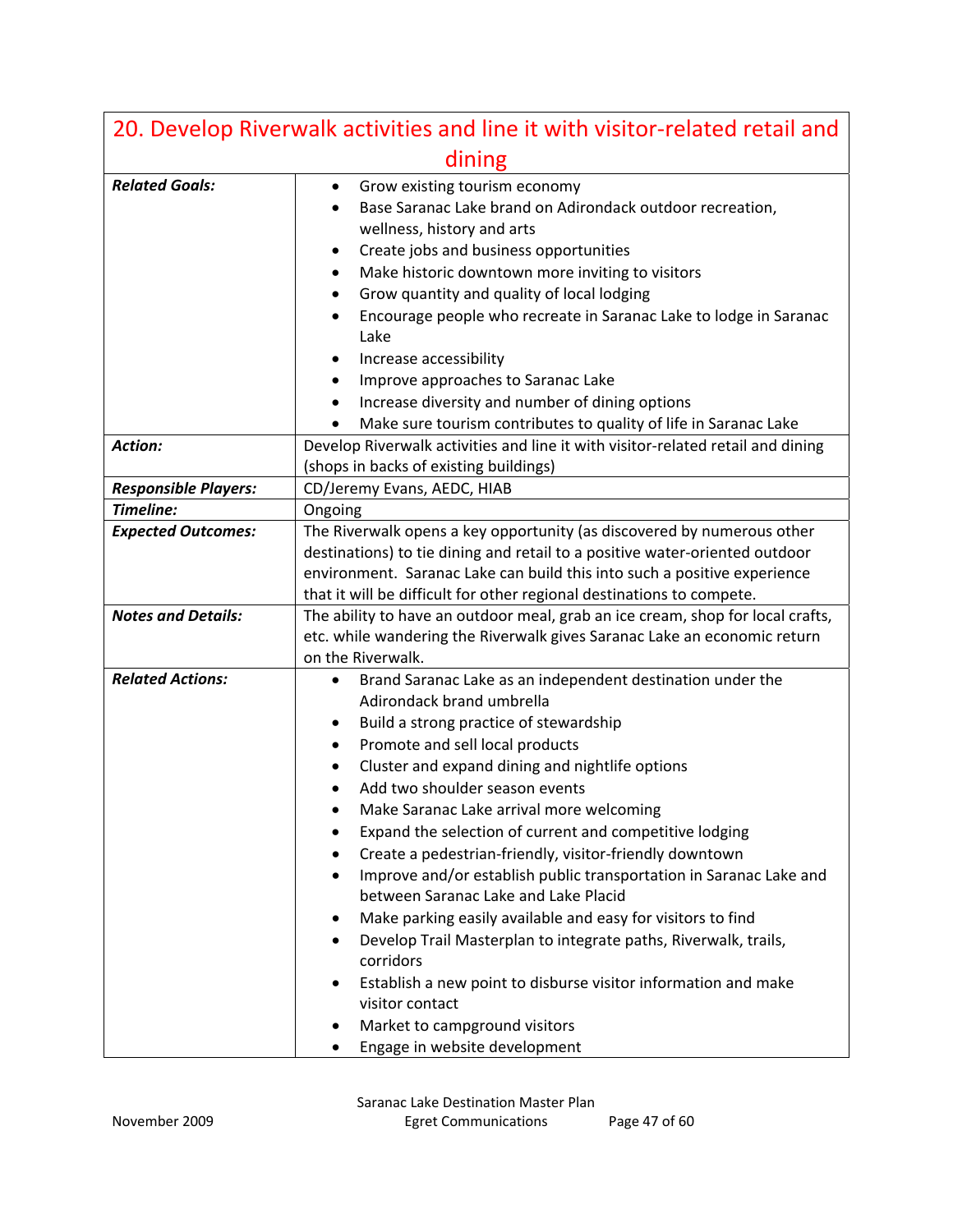| 21. Improve and/or establish public transportation in Saranac Lake and |                                                                                                                                                          |  |  |  |  |  |  |
|------------------------------------------------------------------------|----------------------------------------------------------------------------------------------------------------------------------------------------------|--|--|--|--|--|--|
| between Saranac Lake and Lake Placid                                   |                                                                                                                                                          |  |  |  |  |  |  |
| <b>Related Goals:</b>                                                  | Grow existing tourism economy                                                                                                                            |  |  |  |  |  |  |
|                                                                        | Create jobs and business opportunities<br>$\bullet$                                                                                                      |  |  |  |  |  |  |
|                                                                        | Make historic downtown more inviting to visitors<br>$\bullet$                                                                                            |  |  |  |  |  |  |
|                                                                        | Increase accessibility<br>$\bullet$                                                                                                                      |  |  |  |  |  |  |
|                                                                        | Improve approaches to Saranac Lake<br>$\bullet$                                                                                                          |  |  |  |  |  |  |
|                                                                        | Strengthen relationship with neighboring destinations                                                                                                    |  |  |  |  |  |  |
|                                                                        | Make sure tourism contributes to quality of life in Saranac Lake                                                                                         |  |  |  |  |  |  |
|                                                                        | Work to make this a sustainable destination                                                                                                              |  |  |  |  |  |  |
|                                                                        | Build a reputation as a safe, fun and friendly destination                                                                                               |  |  |  |  |  |  |
| <b>Action:</b>                                                         | Improve and/or establish public transportation in Saranac Lake and between                                                                               |  |  |  |  |  |  |
|                                                                        | Saranac Lake and Lake Placid                                                                                                                             |  |  |  |  |  |  |
| <b>Responsible Players:</b>                                            | Village, Franklin County/Neil Seymour, Essex County/Nancy Dugan                                                                                          |  |  |  |  |  |  |
| Timeline:                                                              | By 3 years                                                                                                                                               |  |  |  |  |  |  |
| <b>Expected Outcomes:</b>                                              | Visitors are able to move easily, without their own vehicles, around the                                                                                 |  |  |  |  |  |  |
|                                                                        | destination and to and from trains and airports. Those seeking guided                                                                                    |  |  |  |  |  |  |
|                                                                        | experiences may not need a local vehicle at all.                                                                                                         |  |  |  |  |  |  |
| <b>Notes and Details:</b>                                              | To and from Lake Placid<br>$\circ$<br>To and from airport<br>$\circ$                                                                                     |  |  |  |  |  |  |
|                                                                        | o To and from Amtrak                                                                                                                                     |  |  |  |  |  |  |
| <b>Related Actions:</b>                                                |                                                                                                                                                          |  |  |  |  |  |  |
|                                                                        | Build a strong practice of stewardship<br>$\bullet$                                                                                                      |  |  |  |  |  |  |
|                                                                        | Cluster and expand dining and nightlife options<br>$\bullet$                                                                                             |  |  |  |  |  |  |
|                                                                        | Add two shoulder season events<br>$\bullet$                                                                                                              |  |  |  |  |  |  |
|                                                                        | Make Saranac Lake arrival more welcoming<br>$\bullet$                                                                                                    |  |  |  |  |  |  |
|                                                                        | Expand the selection of current and competitive lodging<br>$\bullet$                                                                                     |  |  |  |  |  |  |
|                                                                        | Develop Riverwalk activities and line it with visitor-related retail and<br>$\bullet$                                                                    |  |  |  |  |  |  |
|                                                                        | dining                                                                                                                                                   |  |  |  |  |  |  |
|                                                                        | Create a pedestrian-friendly, visitor-friendly downtown<br>٠                                                                                             |  |  |  |  |  |  |
|                                                                        | Make parking easily available and easy for visitors to find<br>$\bullet$<br>Develop Trail Masterplan to integrate paths, Riverwalk, trails,<br>$\bullet$ |  |  |  |  |  |  |
|                                                                        | corridors                                                                                                                                                |  |  |  |  |  |  |
|                                                                        | Establish recreational path between Saranac Lake and Lake Placid<br>٠                                                                                    |  |  |  |  |  |  |
|                                                                        | Establish a new point to disburse visitor information and make visitor<br>$\bullet$                                                                      |  |  |  |  |  |  |
|                                                                        | contact                                                                                                                                                  |  |  |  |  |  |  |
|                                                                        | Engage in website development                                                                                                                            |  |  |  |  |  |  |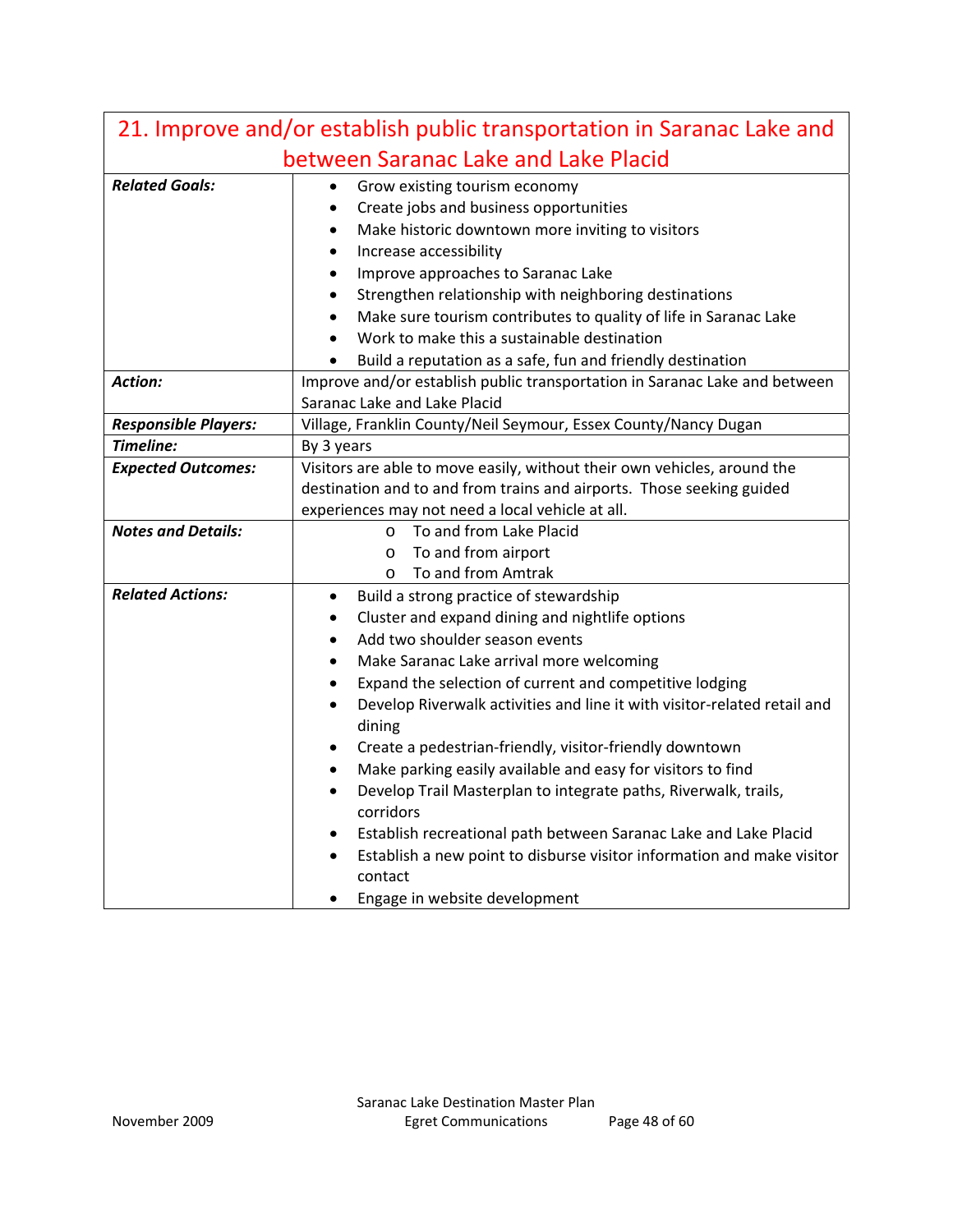| 22. Make parking easily available and easy for visitors to find |                                                                                           |  |  |  |  |  |
|-----------------------------------------------------------------|-------------------------------------------------------------------------------------------|--|--|--|--|--|
| <b>Related Goals:</b>                                           | Make historic downtown more inviting to visitors<br>$\bullet$                             |  |  |  |  |  |
|                                                                 | Encourage people who recreate in Saranac Lake to lodge in Saranac<br>$\bullet$<br>Lake    |  |  |  |  |  |
|                                                                 | Increase accessibility<br>٠                                                               |  |  |  |  |  |
|                                                                 | Improve approaches to Saranac Lake<br>$\bullet$                                           |  |  |  |  |  |
|                                                                 | Increase diversity and number of dining options<br>٠                                      |  |  |  |  |  |
|                                                                 | Make sure tourism contributes to quality of life in Saranac Lake<br>$\bullet$             |  |  |  |  |  |
|                                                                 | Foster public/business/resident partnerships to share homegrown<br>$\bullet$              |  |  |  |  |  |
|                                                                 | fun with visitors                                                                         |  |  |  |  |  |
|                                                                 | Work to make this a sustainable destination                                               |  |  |  |  |  |
|                                                                 | Build a reputation as a safe, fun and friendly destination                                |  |  |  |  |  |
| Action:                                                         | Make parking easily available and easy for visitors to find - signage, add to             |  |  |  |  |  |
|                                                                 | maps                                                                                      |  |  |  |  |  |
| <b>Responsible Players:</b><br>Timeline:                        | Village, Chamber                                                                          |  |  |  |  |  |
|                                                                 | Ongoing<br>People can easily find parking and move into a pedestrian relationship with    |  |  |  |  |  |
| <b>Expected Outcomes:</b>                                       | downtown, riverwalk, lake front, and nearby lodging.                                      |  |  |  |  |  |
| <b>Notes and Details:</b>                                       | Parking without tolls would be a refreshing discovery for visitors.                       |  |  |  |  |  |
| <b>Related Actions:</b>                                         | Build a strong practice of stewardship<br>$\bullet$                                       |  |  |  |  |  |
|                                                                 | Cluster and expand dining and nightlife options<br>٠                                      |  |  |  |  |  |
|                                                                 | Add two shoulder season events<br>$\bullet$                                               |  |  |  |  |  |
|                                                                 | Make Saranac Lake arrival more welcoming<br>$\bullet$                                     |  |  |  |  |  |
|                                                                 | Develop Riverwalk activities and line it with visitor-related retail and<br>$\bullet$     |  |  |  |  |  |
|                                                                 | dining                                                                                    |  |  |  |  |  |
|                                                                 | Create a pedestrian-friendly, visitor-friendly downtown<br>$\bullet$                      |  |  |  |  |  |
|                                                                 | Improve and/or establish public transportation in Saranac Lake and<br>$\bullet$           |  |  |  |  |  |
|                                                                 | between Saranac Lake and Lake Placid                                                      |  |  |  |  |  |
|                                                                 | Develop Trail Masterplan to integrate paths, Riverwalk, trails,<br>$\bullet$<br>corridors |  |  |  |  |  |
|                                                                 | Establish recreational path between Saranac Lake and Lake Placid<br>٠                     |  |  |  |  |  |
|                                                                 | Establish a new point to disburse visitor information and make visitor                    |  |  |  |  |  |
|                                                                 | contact                                                                                   |  |  |  |  |  |
|                                                                 | Engage in website development                                                             |  |  |  |  |  |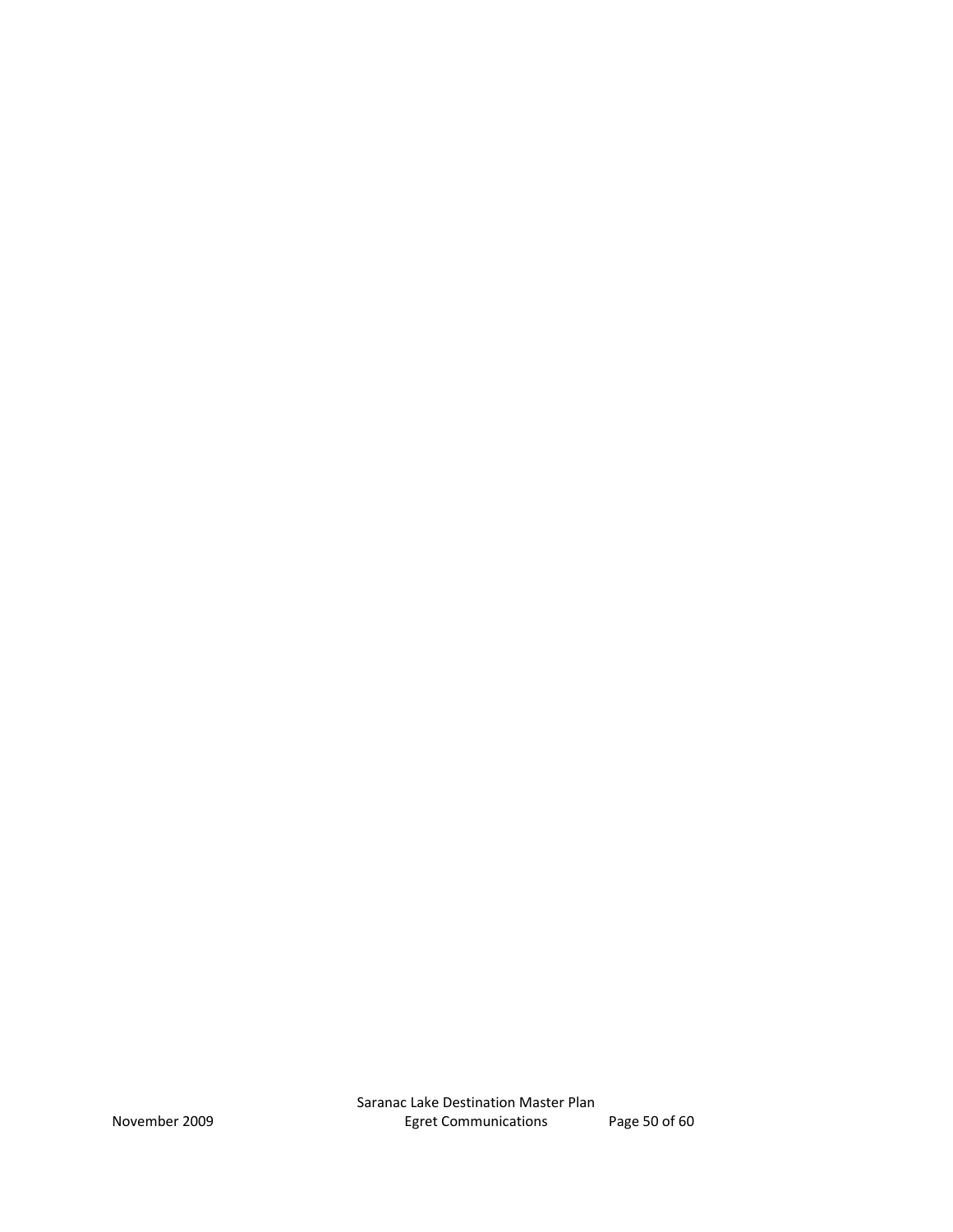|                | Saranac Lake Destination Master Plan Action Tracker<br>Updated November 16, 2009                     |                       |              |          |                                                                                                                         |                                                                                                                                                                                                                                                                                                                                                                                                                                                   |
|----------------|------------------------------------------------------------------------------------------------------|-----------------------|--------------|----------|-------------------------------------------------------------------------------------------------------------------------|---------------------------------------------------------------------------------------------------------------------------------------------------------------------------------------------------------------------------------------------------------------------------------------------------------------------------------------------------------------------------------------------------------------------------------------------------|
| $\#$           | Action                                                                                               | Key<br><b>Actions</b> | Priority     | Timeline | <b>Status</b>                                                                                                           | Responsible Players                                                                                                                                                                                                                                                                                                                                                                                                                               |
| 1              | Establish an ongoing<br>"Tourism Council" to<br>oversee the execution<br>and renewal of this<br>plan | 1                     | 1            | 1        | Chamber will<br>be the 'keeper<br>of the plan'<br>and Sylvie will<br>bring Council<br>together at<br>October<br>meeting | Chamber (Sylvie to<br>Chair),<br>LPECVB/Arlene Day,<br>Arts Guild/Bob<br>Pettee &<br>Georgeanne Gaffney,<br><b>Local Merchants</b><br>Group, AEDC (as<br>needed)/Mike<br>Conway, NBT, Village<br>& HIAB/Susan<br>Waters, Franklin<br>County Tourism/Neil<br>Seymour, Local<br>Merchants Group -<br>Lodging (& Town of<br>Harrietstown)/Jim<br>Murmane,<br>Guides/Jack Drury &<br>Jason Smith, Dir. of<br>Community<br>Development/Jeremy<br>Evans |
| $\overline{2}$ | Brand Saranac Lake as<br>an independent<br>destination under the<br>Adirondack brand<br>umbrella     | 1                     | $\mathbf{1}$ | 1        | By May 1,<br>2010. Needs to<br>be jump<br>started                                                                       | TMC & LPECVB                                                                                                                                                                                                                                                                                                                                                                                                                                      |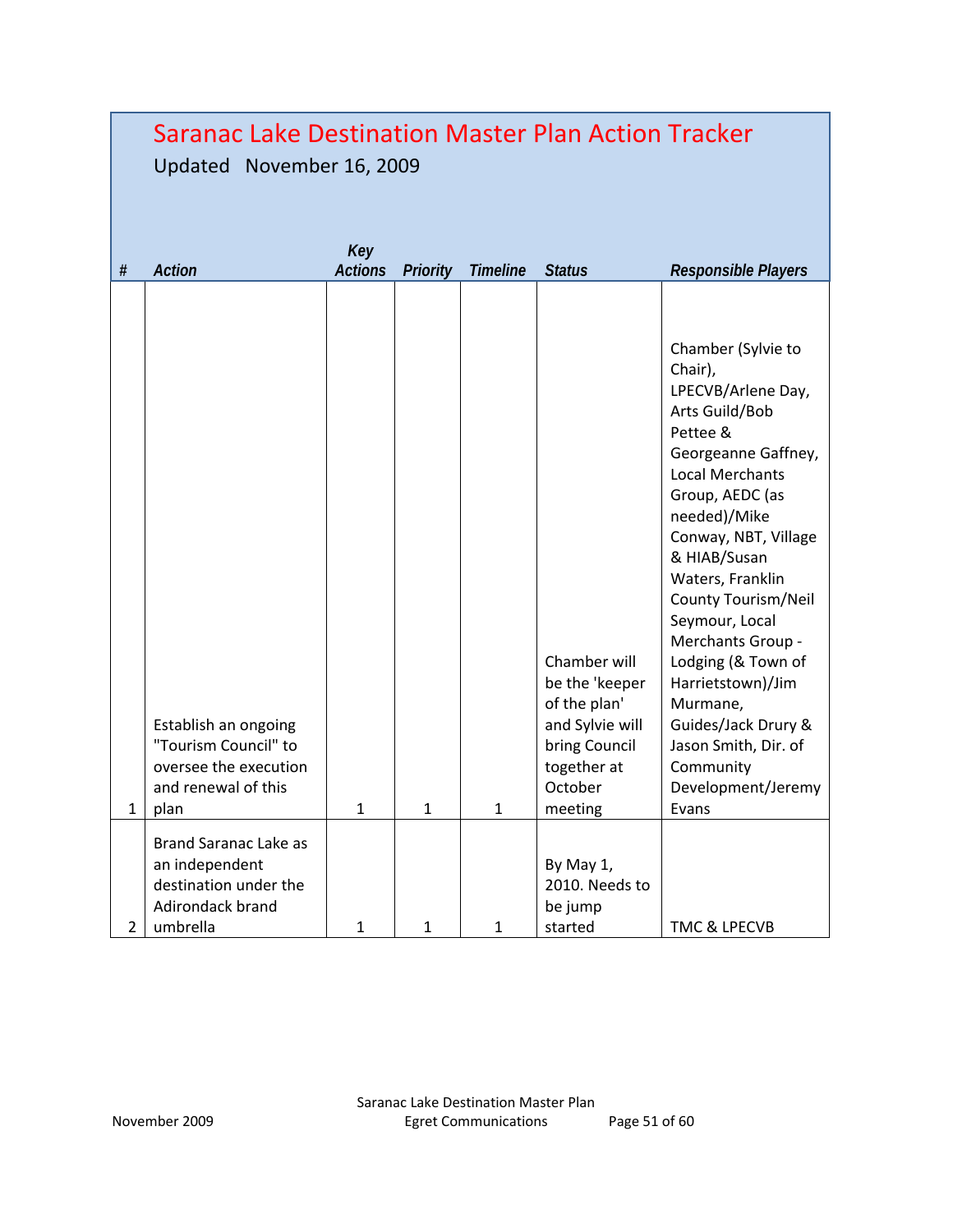#### Saranac Lake Destination Master Plan Action Tracker Updated November 16, 2009 *# Action Key Actions Priority Timeline Status Responsible Players*  3 Build a critical mass of "learning vacation" components, increase guided tourism and tap into existing demand to market those  $learning\,vactions$  1 1 1 1 Expand guide participation. LPECVB, Chamber, Guiding Services/Jason Smith & Joe Hackett, Health & Wellness/Dan Sullivan, Eco Lodges 4 Develop a partnership by developing, defining & sharing a set of criteria for a strong practice of stewardship  $\begin{array}{|c|c|c|c|c|c|} \hline 1 & 1 & 1 \ \hline \end{array}$ By January 1, 2010 Chamber, Guiding, Eco Lodges - Dan Sullivan, Zoe Smith, Jack Drury 5 Erase the county line in terms marketing  $\begin{array}{|c|c|c|c|c|} \hline 1 & 1 & 1 \end{array}$  7 Complete/ ongoing Chamber, LPECVB, Franklin County Tourism/Neil Seymour 6 Expand the selection of current and competitive lodging with a small conference center  $\begin{vmatrix} 1 & 1 & 1 \\ 1 & 1 & 7 \end{vmatrix}$  (ongoing) TC, Village/Mayor Thomas Michael, **Community** Development Office/Jeremy Evans 7 Cluster and expand dining and nightlife options 1 1 7 Addressed in Comprehensive Plan TC, AEDC/Mike Conway, CD/Jeremy Evans 8 Create a pedestrianfriendly, visitor-friendly  $d$ owntown  $\begin{array}{|c|c|c|c|c|c|c|c|c|} \hline 1 & 1 & 1 & 7 \ \hline \end{array}$ Summer 2010 & ongoing HIAB & Georgeanne Gaffney 9 Establish a new point to disburse visitor information and make visitor contact  $\begin{vmatrix} 1 & 1 & 1 \end{vmatrix}$  Complete  $\begin{vmatrix} 1 & 1 & 1 \end{vmatrix}$  Complete  $\begin{vmatrix} 2 & 1 & 1 \end{vmatrix}$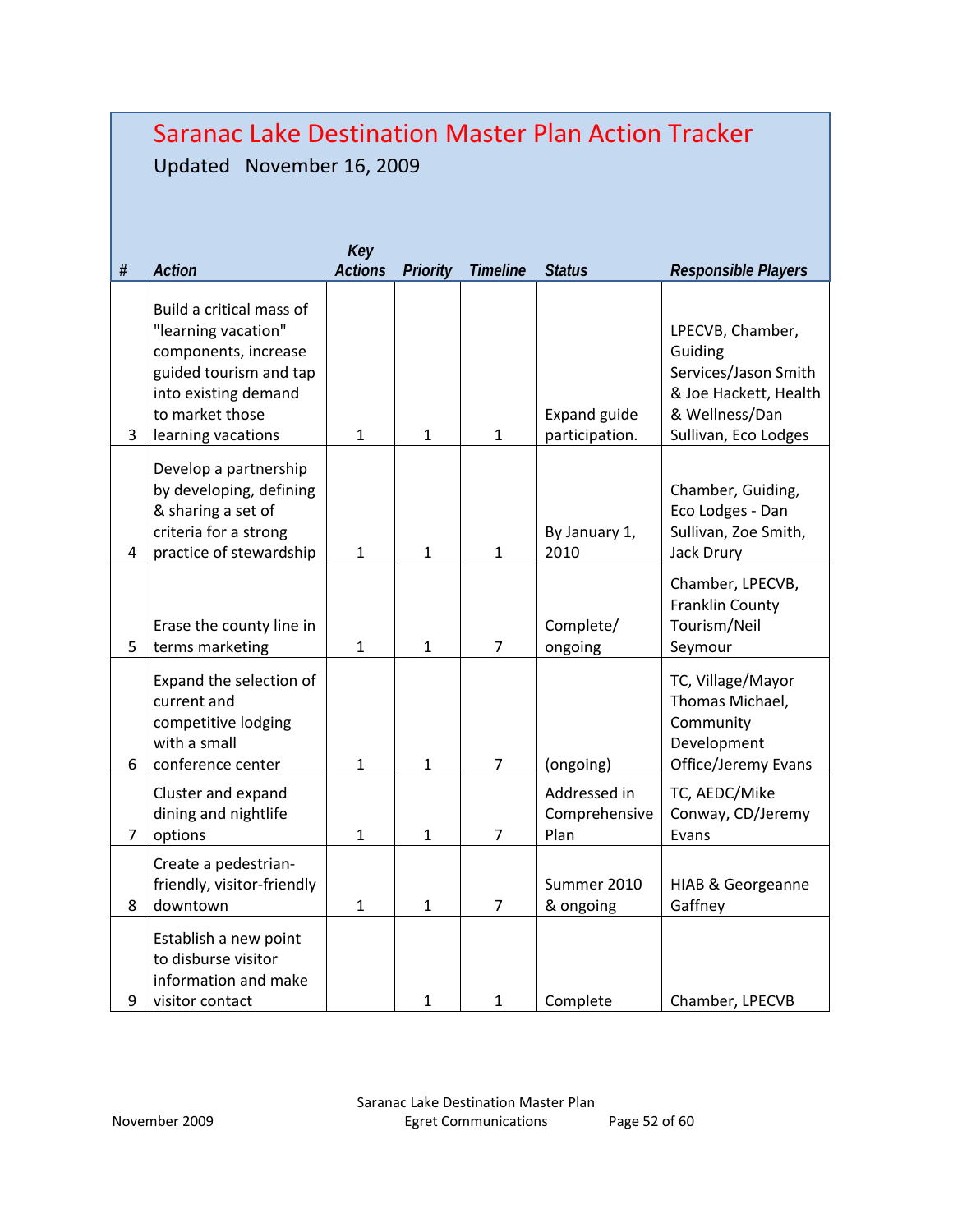|      | <b>Saranac Lake Destination Master Plan Action Tracker</b><br>Updated November 16, 2009                                                             |                       |              |                 |                                                                         |                                                                   |
|------|-----------------------------------------------------------------------------------------------------------------------------------------------------|-----------------------|--------------|-----------------|-------------------------------------------------------------------------|-------------------------------------------------------------------|
| $\#$ | Action                                                                                                                                              | Key<br><b>Actions</b> | Priority     | <b>Timeline</b> | <b>Status</b>                                                           | Responsible Players                                               |
| 10   | Engage in website<br>development &<br>reservation system and<br>establish a baseline of<br>data on visitor<br>quantities, spending,<br>demographics |                       | $\mathbf{1}$ | 7               | underway &<br>ongoing                                                   | Chamber & LPECVB,<br>Franklin County<br>Tourism/Neil<br>Seymour   |
| 11   | Engage in hospitality<br>training                                                                                                                   |                       | 1            | $\overline{2}$  | Spring                                                                  | LPECVB, WIB/Joe<br>Contol, ACT, Paul<br><b>Smiths College</b>     |
| 12   | Add two shoulder<br>season events                                                                                                                   |                       | $\mathbf{1}$ | 3               | Consider<br>moving August<br>music event to<br>3rd week in<br>September | Chamber & Jason<br>Smith                                          |
| 13   | Develop Trail<br>Masterplan to<br>integrate paths,<br>Riverwalk, trails,<br>corridors and enhance<br>accessibility                                  |                       | 1            | $\overline{2}$  | Have funding                                                            | HIAB will take lead,<br>WCS, Georgeanne<br>Gaffney                |
| 14   | Establish recreational<br>path between Saranac<br>Lake and Lake Placid                                                                              |                       | $\mathbf{1}$ | 6               | There could be<br>existing trails<br>that are over<br>grown             | HIAB, Chuck Damp,<br>Tom Boothe, Jason<br>Smith & Dick<br>Beamish |
| 15   | Promote and sell local<br>products                                                                                                                  |                       | $\mathbf{1}$ | 7               |                                                                         | Chamber, ANCA,<br><b>Adirondack Harvest</b>                       |
| 16   | Make Saranac Lake<br>arrival more welcoming                                                                                                         |                       | $\mathbf{1}$ | $\overline{7}$  |                                                                         | Village, Town of<br>Harrietstown/Jim<br>Murmane, ANCA             |
| 17   | Incubate new tourism<br>businesses                                                                                                                  |                       | $\mathbf{1}$ | $\overline{7}$  |                                                                         | Chamber, ECIDA,<br>FCIDA, AEDC, Paul<br><b>Smiths College</b>     |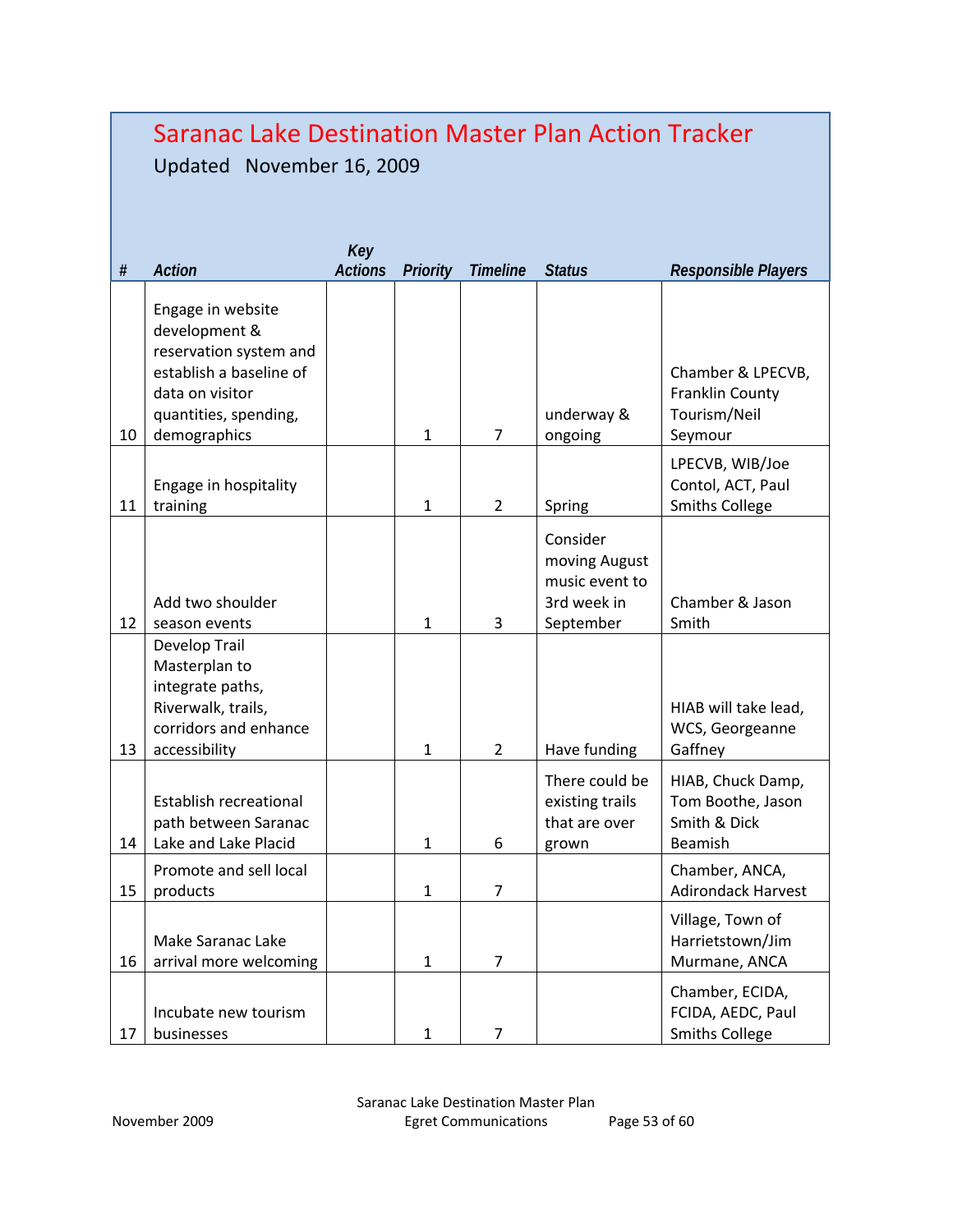|      | <b>Saranac Lake Destination Master Plan Action Tracker</b><br>November 16, 2009<br>Updated                                 |                       |                |                |                                                                                                                                                          |                                                                          |  |
|------|----------------------------------------------------------------------------------------------------------------------------|-----------------------|----------------|----------------|----------------------------------------------------------------------------------------------------------------------------------------------------------|--------------------------------------------------------------------------|--|
| $\#$ | Action                                                                                                                     | Key<br><b>Actions</b> | Priority       | Timeline       | <b>Status</b>                                                                                                                                            | Responsible Players                                                      |  |
| 18   | Market to campground<br>visitors                                                                                           |                       | $\mathbf{1}$   | $\overline{7}$ |                                                                                                                                                          | Chamber                                                                  |  |
| 19   | Develop coop<br>advertising<br>opportunities with the<br>private sector                                                    |                       | $\mathbf{1}$   | $\overline{7}$ | ongoing                                                                                                                                                  | Chamber, LPECVB                                                          |  |
| 20   | Develop Riverwalk<br>activities and line it<br>with visitor-related<br>retail and dining                                   |                       | $\overline{2}$ | $\overline{7}$ | 1st phase of<br>Riverwalk<br>complete,<br>bringing<br>businesses to<br>face it needs<br>work                                                             | CD/Jeremy Evans,<br>AEDC, HIAB                                           |  |
| 21   | Improve and/or<br>establish public<br>transportation in<br>Saranac Lake and to<br>connect Lake Placid<br>with Saranac Lake |                       | 3              | 5              | Village-trolley,<br>Franklin &<br>Essex City bus<br>transportation,<br>add more<br>trolley<br>transportation<br>between Lake<br>Placid &<br>Saranac Lake | Village, Franklin<br>County/Neil<br>Seymour, Essex<br>County/Nancy Dugan |  |
| 22   | Make parking easily<br>available and easy for<br>visitors to find signage,<br>add to maps                                  |                       | 3              | $\overline{7}$ | On new map &<br>ongoing                                                                                                                                  | Village, Chamber                                                         |  |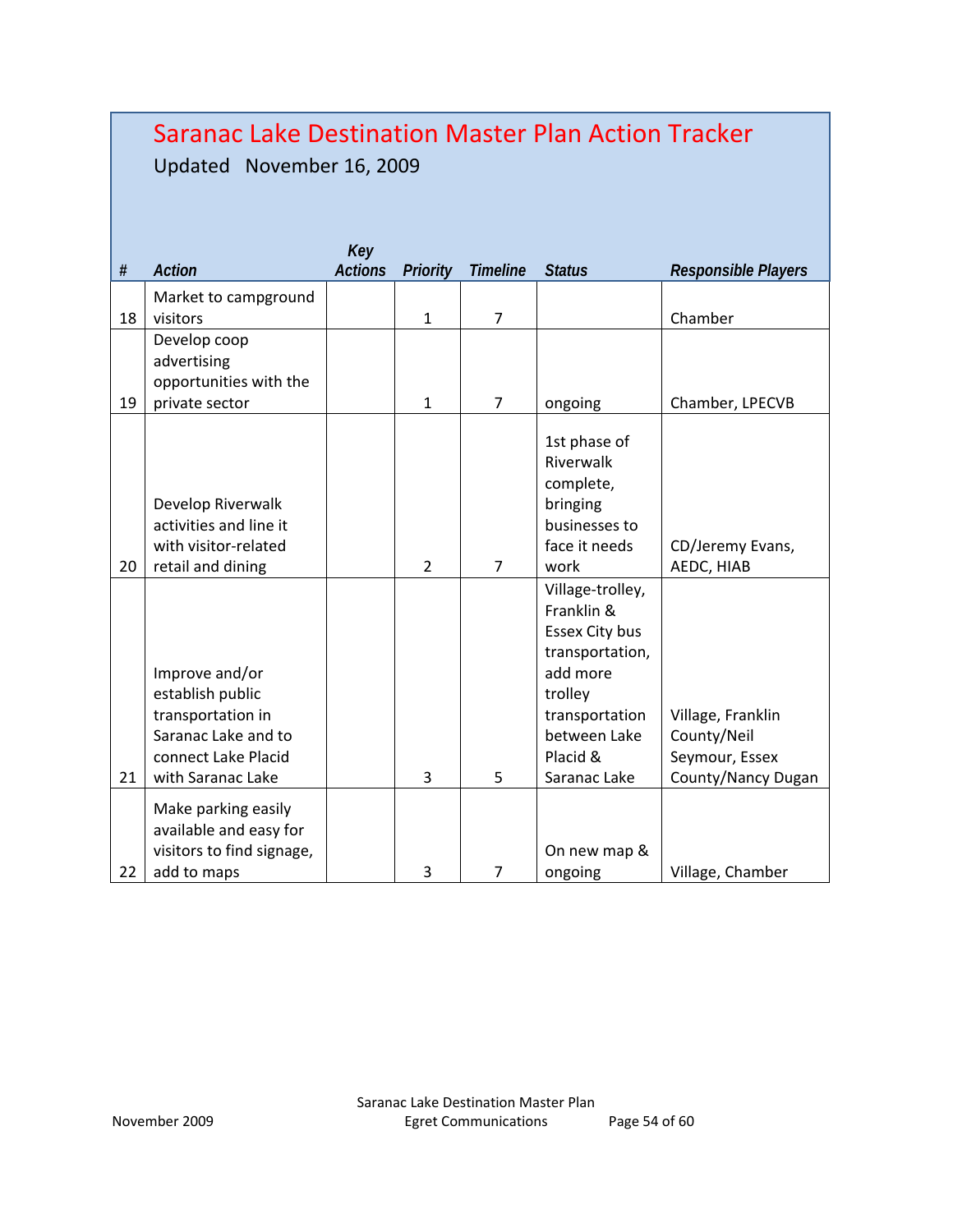| By 6 months  |   |
|--------------|---|
| By 12 months | 2 |
| By 18 months | 3 |
| By 24 months | 4 |
| By 3 years   | E |
| By 5 years   | f |
| Ongoing      | 7 |
|              |   |

# **Key to Timeline Legend to group abbreviations**

|   | <b>TC</b>     | <b>Tourism Council</b>                            |
|---|---------------|---------------------------------------------------|
| 2 | <b>TMC</b>    | <b>Chamber Tourism Marketing Committee</b>        |
| 3 | <b>WCS</b>    | <b>Wildlife Conservation Society</b>              |
| 4 | <b>LPECVB</b> | Lake Placid/Essex County Visitors Bureau          |
| 5 | <b>AEDC</b>   | Adirondack Economic Development                   |
| 6 | <b>NBT</b>    | National Bank & Trust                             |
|   | <b>HIAB</b>   | <b>Healthy Infrastructure Advisory Board</b>      |
|   | <b>WIB</b>    | Workforce Investment Board                        |
|   | <b>ANCA</b>   | <b>Adirondack North Country Association</b>       |
|   | <b>ACT</b>    | <b>Adirondack Community Trust</b>                 |
|   | CD            | <b>Community Development Office</b>               |
|   | <b>ECIDA</b>  | <b>Essex County Industrial Development Agency</b> |
|   | <b>FCIDA</b>  | Franklin County Industrial Development Agency     |
|   |               |                                                   |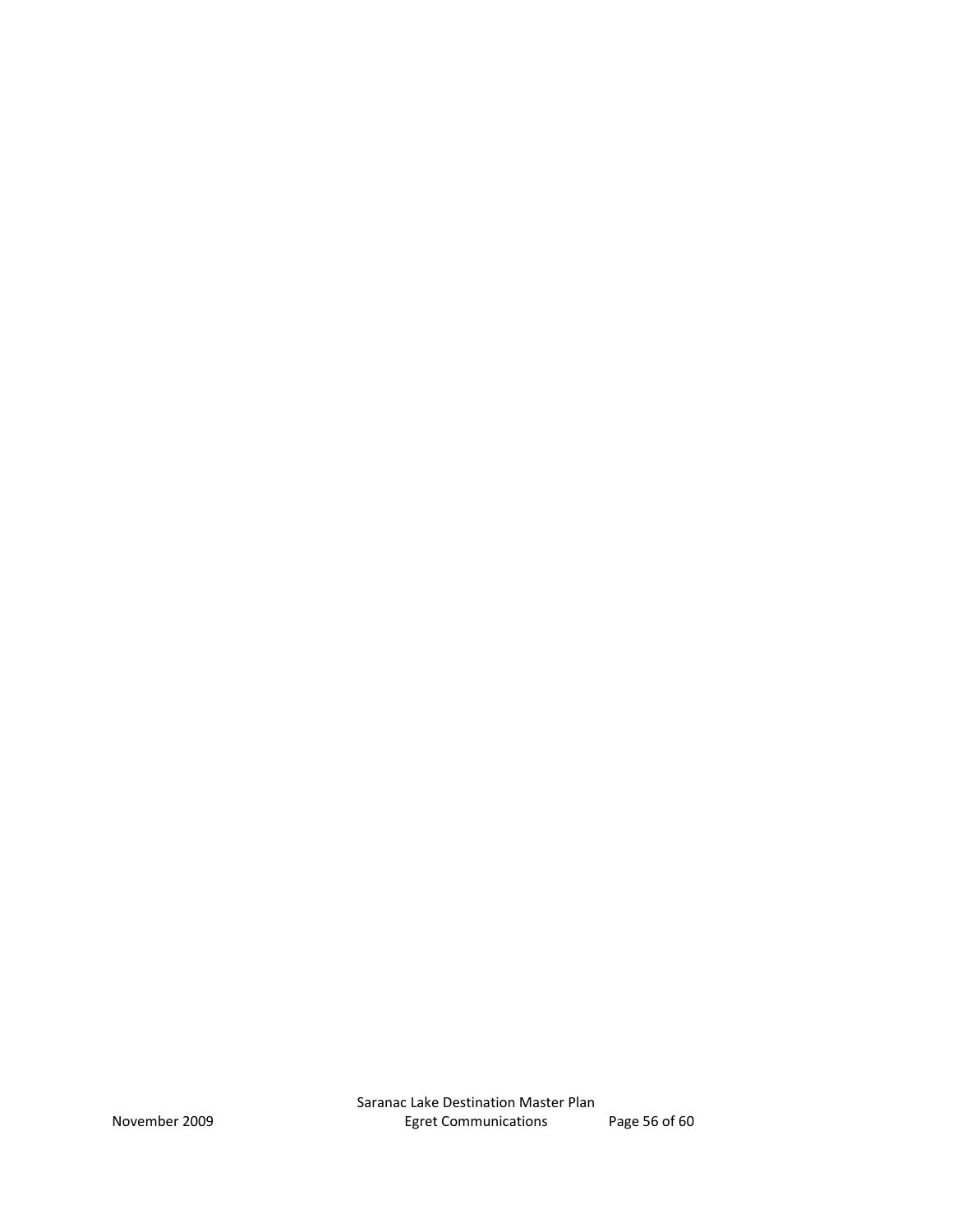Appendix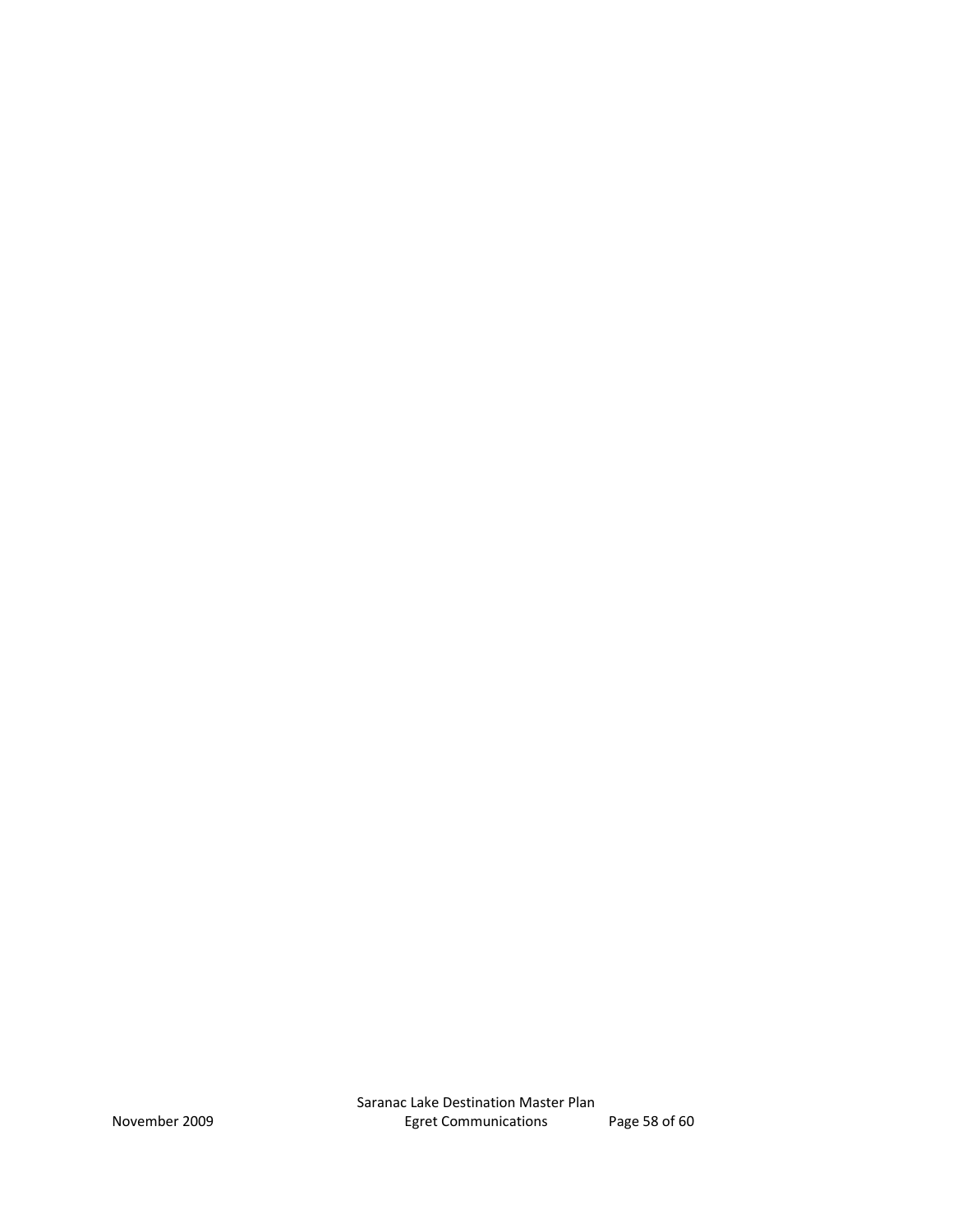# Tourism Council

The tourism council becomes the entity charged with guiding the future of tourism for the destination.

- Executing the DMP
- Renewing the DMP
- Identify necessary types of businesses to succeed
- Building support with government and community for public sector investment and infrastructure
- Partnering with nearby destinations, the county, and Adirondack Park
- Working closely with Essex County Visitors Bureau

The strength of the tourism council comes from building a momentum among government, community members and businesses to achieve those actions which move the destination toward goals outlined in the Destination Master Plan, which is shared openly with the community.

# Mission Statement

The Tourism Council will draw on the public/private partnership of its membership and the destination to guide tourism to be more profitable, to contribute to our quality of life, to protect the natural and cultural assets that tourism depends upon, and to deliver great experiences for our visitors.

# Guiding Principles

- $\bullet$  Seeks tourism that is
	- o Good for local businesses
	- o Good for the community
	- o Takes care of Adirondack Park
	- o A great experience for visitors
- Strengthening public/private partnerships that help generate year-round employment
- Working collaboratively to raise the "value" of a County wide destination
- Recognition that tourism products are the product of private investment

# Policies and Procedures

- 1. Membership a balance of public, community, and tourism business interests
	- a. As vacancies occur, the council will actively recruit to regain that balance
- Meetings will be scheduled as they are needed